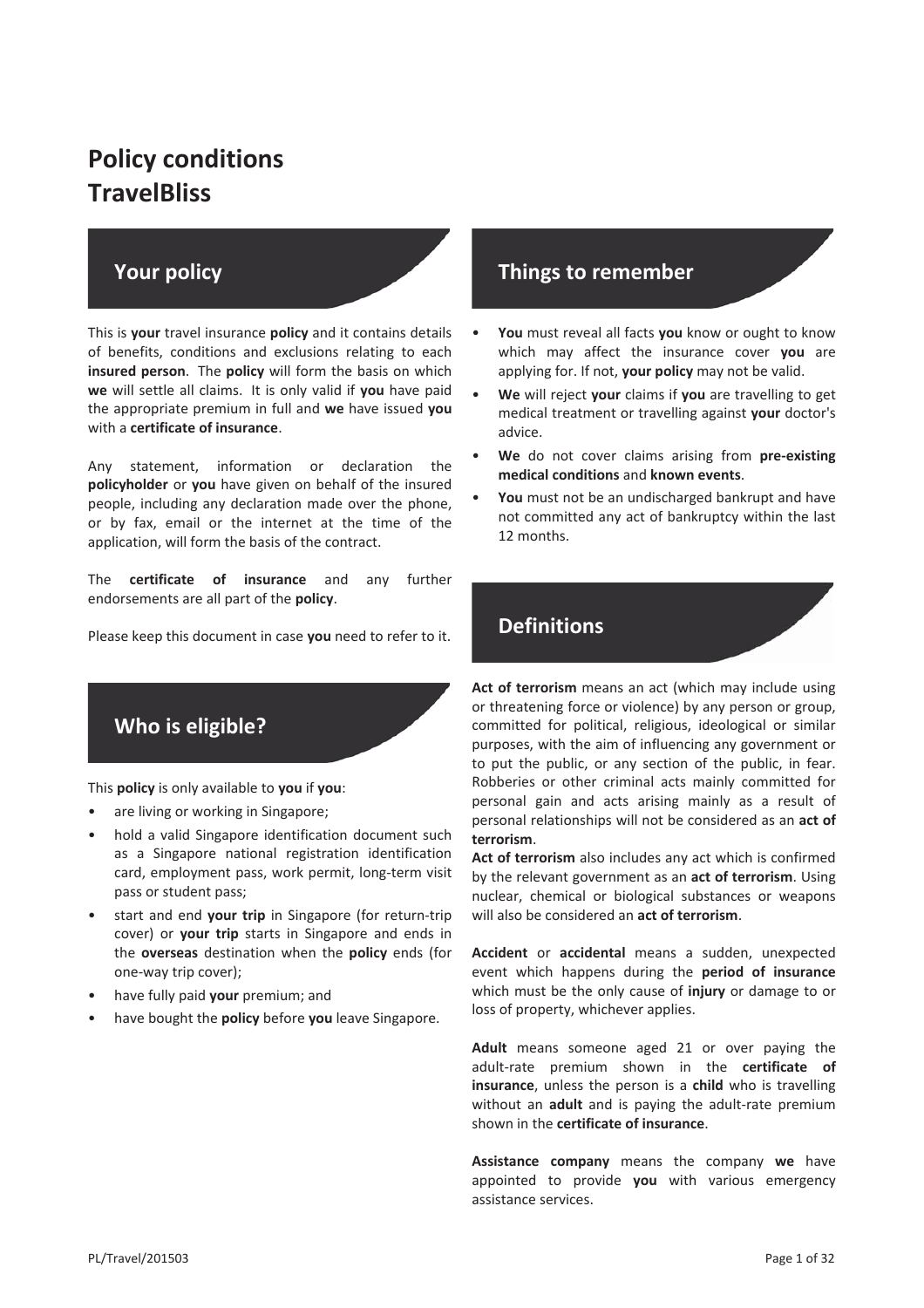**Business goods** means any merchandise or trade item **you** hold or carry to sell. This includes trade or business exhibits and samples that are not meant for sale or re-sale.

**Certificate of insurance** means the document which proves that **you** have insurance cover, listing, among other things, details of everyone insured, **your plan** and the **period of insurance** covered under this **policy**.

**Child or children** means someone below the age of 21 years old who are unmarried and unemployed.

**Chinese medicine practitioner** means a legally licensed herbalist, acupuncturist or bone-setter who is registered and can practise within the scope of their licence under the laws of the country. This cannot be **you**, **your family member** or **travelling companion**, partner, business partner, employer, employee or agent.

**Chiropractor** means a legally licensed practitioner in chiropractic medicine who is registered and can practise within the scope of their licence under the laws of the country. This cannot be **you**, **your family member** or **travelling companion**, partner, business partner, employer, employee or agent.

**Dental treatment** means treatment needed to restore sound and natural teeth which is necessary because of an **accident** during **your trip**.

**Family member** means **your** husband or wife, children, parents, brothers and sisters, parents-in-law, brothers-in-law, sisters-in-law, grandparents, grandparents-in-law, daughters-in-law, sons-in-law or grandchildren.

**Family plan** means:

#### a For **single trip**:

- covering a maximum of 2 **adults** named in the **certificate of insurance** who need not be related to each other; and
- covering any number of **children** who are the legal **children** or ward, grandchild, sibling, nephew, niece or cousin of either one of the **adults(s)** mentioned above. All **children** must be unmarried and unemployed during the **period of insurance**.

or

b For **yearly plan**:

- covering maximum 2 **adults** named in the **certificate of insurance** who are legally married to each other; and
- covering any number of **children** who are the legal **children** of the **adults(s)** mentioned above.

**General practitioner** means any person registered and legally qualified by a medical degree in western medicine and authorised by the medical licensing authority of that country to provide general medical care. This should cover a variety of medical problems in patients of all ages. This often includes referring patients to an appropriate **specialist**. This person should not be **you**, **your family member** or **travelling companion**, partner, business partner, employer, employee or agent.

**Golf equipment** means golf clubs and golf bags; excluding golf accessories such as gloves, shoes and golf balls.

**Hijack** or **hijacked** means someone who takes by force, or threat of force or violence, a vehicle in which **you** are travelling.

**Home** means **your** home address in Singapore as shown in **your** Singapore national registration identification card or in other official passes and permits.

**Home contents** mean all household furniture and furnishings and personal belongings inside **your home**. This does not include deeds, bonds, bills of exchange, promissory notes, cheques, travellers' cheques, securities for **money**, documents of any kind, cash, currency notes or any other legal tender.

**Home country** means any country of which **you** are a citizen.

**Hospital** means an establishment which is registered under the relevant national laws and regulations to care for and treat sick and injured people as bed-paying patients and which:

- a has organised facilities for diagnosis, treatment and major surgery;
- b provides nursing services by registered nurses 24 hours a day;
- c is under the supervision of one or more **medical practitioners**; and
- d is not mainly a clinic, a secure place to care for alcoholics or drug addicts, a nursing, rest or convalescent home or a home for the elderly or a similar establishment.

**Hostage** means being held as security by another person by force or against **your** will.

**Injury** means damage or harm caused to the body by an external force suffered during the **period of insurance** and which is caused only by an **accident**.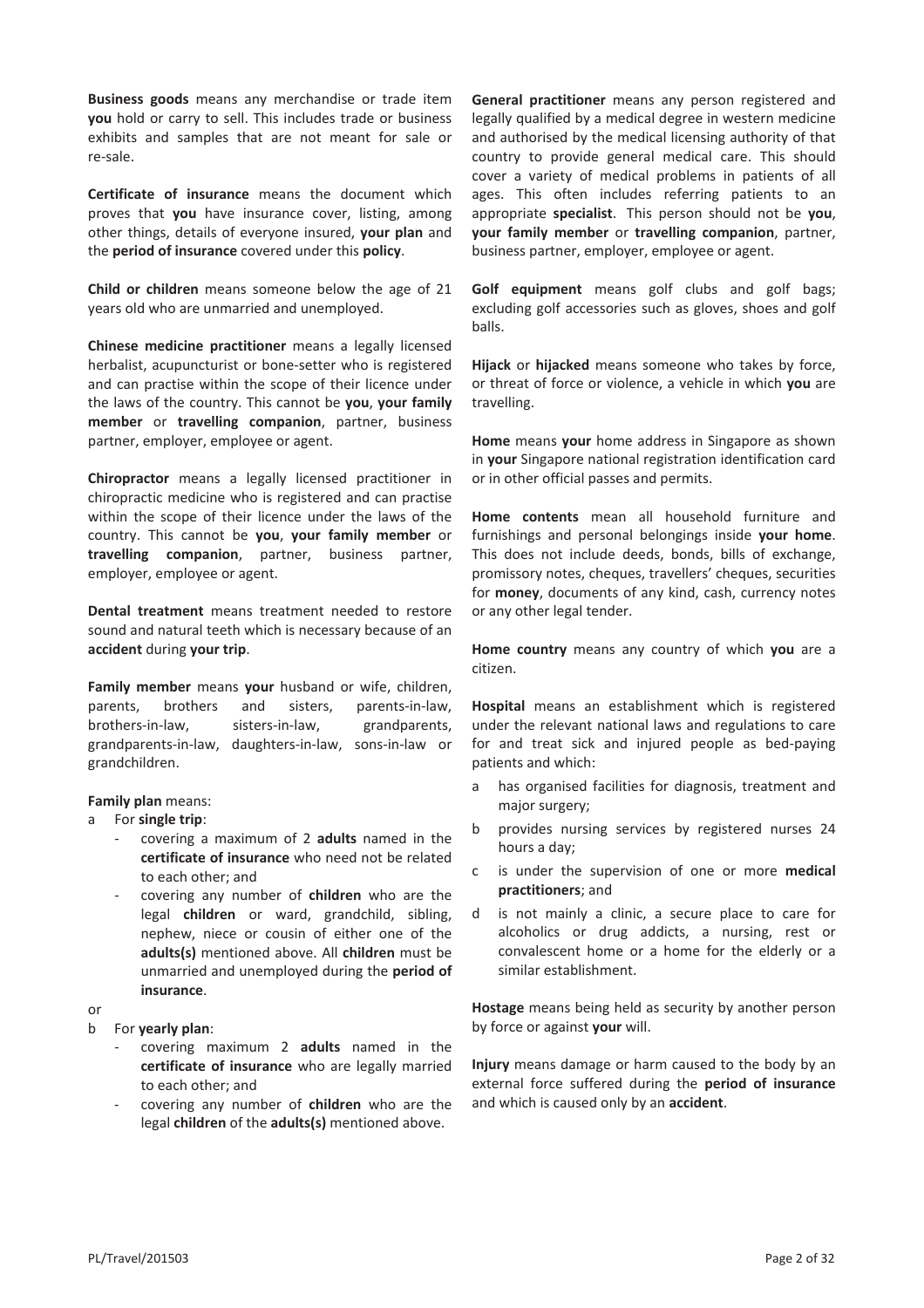**Insolvent** means the inability of someone to pay their debts when they are due. This happens, in the case of an individual, when a bankruptcy petition is presented against them. In the case of a company, this happens when a resolution for winding up is passed by the company or a winding up petition is presented against them.

**Insured person** means the individual (or individuals) named in the **certificate of insurance** as the person (or people) who is insured under this **policy**.

**Jewellery** means items made of or containing precious metals and semi-precious or precious stones including but not limited to rings, bracelets, pendants, necklaces, bangles, earrings, brooches and lockets.

**Kidnap** means being abducted by force or deception against **your** will for the purpose of getting a ransom. This does not apply to **children** kidnapped by their own parents.

**Known event** means riot, strike, civil commotion, **natural disasters** or situations which threaten **your** health or disrupt **your trip** that were publicised or reported by the media or through travel advice issued by an authority (local or foreign) before the **policy** was taken up (in the case of a **single trip policy**) or before **you** made the booking for **your trip** (in the case of a **yearly plan policy**).

**Laptop** means a laptop computer or a tablet computer including the accessories that come as standard equipment with it.

**Losing hearing** means medically certified permanent and total loss of hearing as confirmed by **our medical practitioner**.

**Losing limb** means permanent and total loss of, or loss of use of, a hand at or above the wrist or a foot at or above the ankle. This must be confirmed by **our medical practitioner**.

**Losing sight** means medically certified total and permanent loss of use of an eye which means **you** are absolutely blind in that eye and which is beyond cure either by surgical or other treatment. This must be confirmed by **our medical practitioner**.

**Losing speech** means medically certified permanent and total loss of the ability to speak and which is beyond cure either by surgical or other treatment as confirmed by **our medical practitioner**.

**Medical practitioner** means any person registered and legally qualified as a doctor by a medical degree in western medicine and authorised by the medical licensing authority of that country to provide medical or surgical services within the scope of their licence and training. The **medical practitioner** cannot be **you**, **your family member** or **travelling companion**, partner, business partner, employer, employee or agent.

**Mobile handheld communication device** means any electronic device used to access the internet or for communication purposes, such as personal digital assistant (PDA), palmtop, smart phone, tablet or any mobile handheld communication device.

**Money** means banknotes, coins and traveller's cheques.

**Natural disaster** means any event or force of nature such as earthquake, tsunami, volcanic eruption, flood, typhoon or hurricane that has catastrophic consequences in terms of financial, environmental or human losses. Bad weather conditions that cause little or no effect on financial, environmental or human loss will not be considered as **natural disaster**.

**Overseas** means anywhere outside Singapore and includes your **trip** to or in the countries or region shown in the **certificate of insurance**.

**Period of insurance** means the period of **your single trip** or **yearly plan** as shown in the **certificate of insurance**.

**Permanently disabled** means suffering from one of the items of disability listed in the scale of compensation under Section 1 in the **table of cover**, and which was caused only by an **accident**, as long as:

- **a** the disability lasts for 12 months in a row from the date of the **accident**; and
- **b** our medical practitioner confirms that it is not going to improve after 12 months.

**Permanent total disability** means total disability caused only by an **accident** during **your trip** that:

- **a** stops **you** from working in any job for a salary or wage or stops **you** from carrying out any business whatsoever; and
- **b** lasts for 12 months in a row from the date of the **accident**; and
- **c our medical practitioner** believes is not going to improve after 12 months.

**Personal baggage** means personal luggage and items belonging to **you**, which are brought along or acquired during the **trip** and worn and carried with **you** during the **trip**.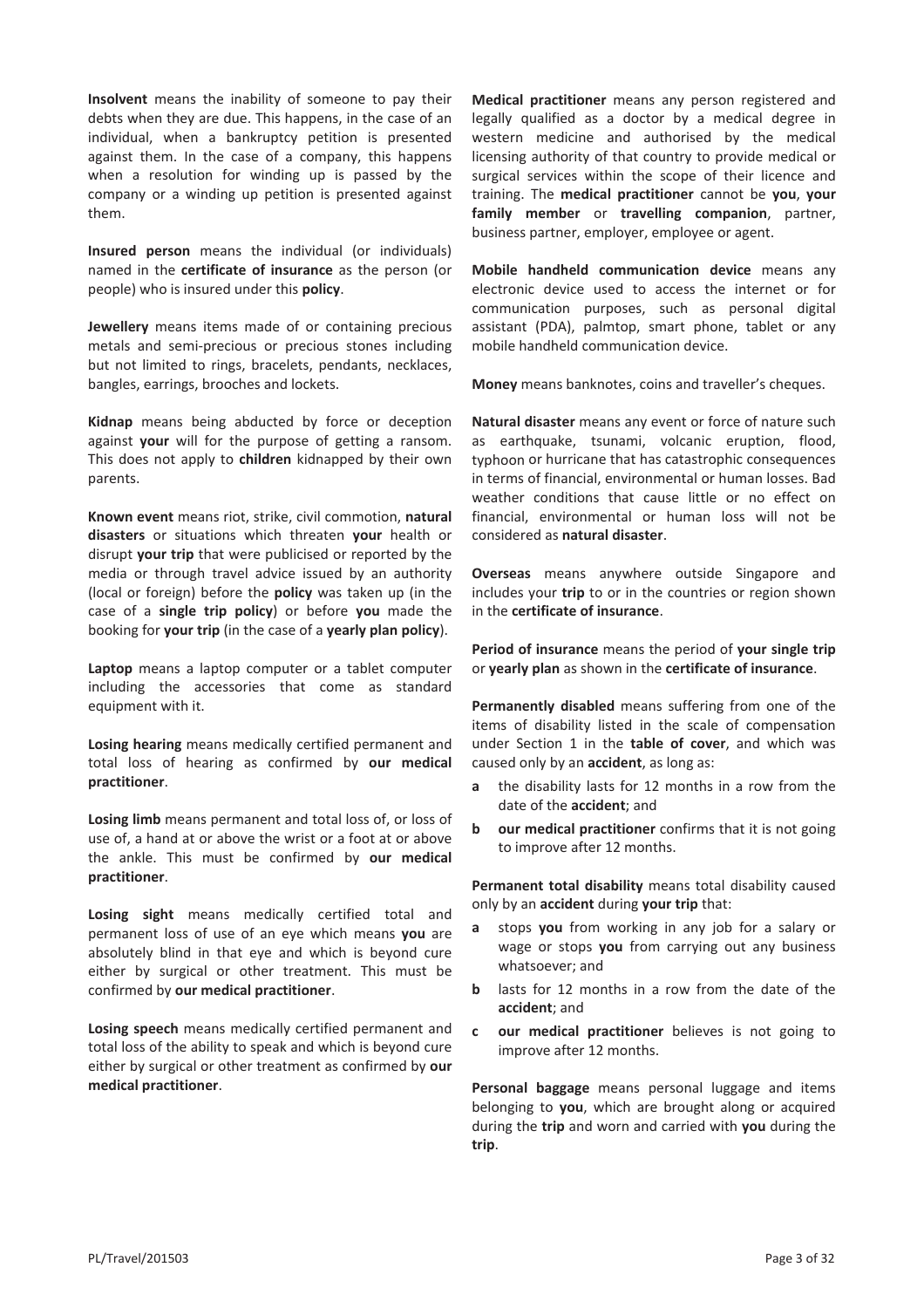**Policy** means this document, including any information provided or declaration made by **you** for and on behalf of all the insured people, the **table of cover**, the **certificate of insurance** and any endorsement **we** have issued under this **policy**.

**Policyholder** means the person named and who has made a declaration on behalf of **insured person** and paid the premium as shown in the **certificate of insurance**.

**Postpone** means delaying **your trip** to a date which is not later than 183 days from the start date of **your** initial **trip**.

**Pre-existing medical condition** means any **injury** or **sickness**; including any complications which may arise:

- a which **you** knew or should reasonably know about, including based on any symptoms which existed 12 months before the start of **your trip**; or
- b which **you** have received diagnosis, consultation, medical treatment or prescribed drugs for in the 12 months before the start of **your trip**; or
- c which **you** have been asked to get medical treatment or medical advice for by a **medical practitioner** within 12 months before the start of **your trip**.

The **pre-existing medical condition** definition also applies to **injury** or **sickness** of **your family member** or **travelling companion**.

If **you** have a **yearly plan**, the term **pre-existing medical condition** also refers to a medical condition which **you** have made a claim for on a previous **trip**. The medical condition will be considered as a **pre-existing medical condition** in future **trips**.

**Public transport** means any regularly scheduled aircraft, bus, ferry, hovercraft, hydrofoil, ship, train, tram or underground train which has fixed and established routes and is operated by a licensed carrier or operator to transport fare-paying passengers. This does not include taxis and all other methods of transport that are chartered or arranged as part of a tour even if they are regularly scheduled.

**Public place** means a common area or place where anyone has a right to be present or to come and go as they please.

**Rental vehicle** means all motor-driven four-wheeled vehicles **you** may rent from a licensed rental agency for the purpose of private use and which are in **your** care or custody.

**Serious injury or serious sickness** means the following.

- a For **you** an **injury** or **sickness** that needs treatment from a **medical practitioner** and which results in **you** being certified by that **medical practitioner** as being unfit to travel or to continue with **your trip**.
- b For **your family member** or **travelling companion** an **injury** or **sickness** that is life-threatening as confirmed by a **medical practitioner**.

**Sickness** means worsening physical health not caused by an **accident**, which **you**, **your family member** or **travelling companion** suffer from and for which **you** or they need the care or treatment of a **medical practitioner** when **you** are on a **trip**.

**Single trip** means a **trip** which begins and ends in Singapore (return) or begins in Singapore and ends in the **overseas** destination or region at the end of the **policy** (one way). Each **trip** must not last more than 183 calendar days in a row..

**Single plan** means the **policy** covering only one **insured person** named in the **certificate of insurance**.

**Specialist** means a **medical practitioner** who has the necessary qualifications and expertise to practise as a recognised specialist of diagnostic techniques, treatment and prevention, in a particular field of medicine like psychiatry, neurology, paediatrics, endocrinology, obstetrics, gynaecology, orthopaedics, optometry and dermatology.

**Table of cover** means the separate table showing the list of benefits **we** will pay each of **you** according to **your plan** while this **policy** is in force. It will depend on the terms, conditions, limits, exclusions and qualifications of this **policy**.

**Travelling companion** means a person who has a travel reservation or confirmation to accompany **you** on the same **trip**.

**Trip** means a journey **you** carry out from Singapore to the **overseas** destination during the **period of insurance** as shown in the **certificate of insurance**.

**Unattended** means when **you** do not watch over, look after or are not in full view of and not in a position to prevent unauthorised interference with **your** personal belongings.

**We**, **our**, **us**, and **NTUC Income** means NTUC Income Insurance Co-operative Limited.

**Yearly plan** means a 12-month **policy**. **You** can make multiple **single trips** during this period. Each **trip** must not last more than 90 calendar days in a row.

**You, your** and **yours** means the **insured person** or people referred to in the **certificate of insurance.**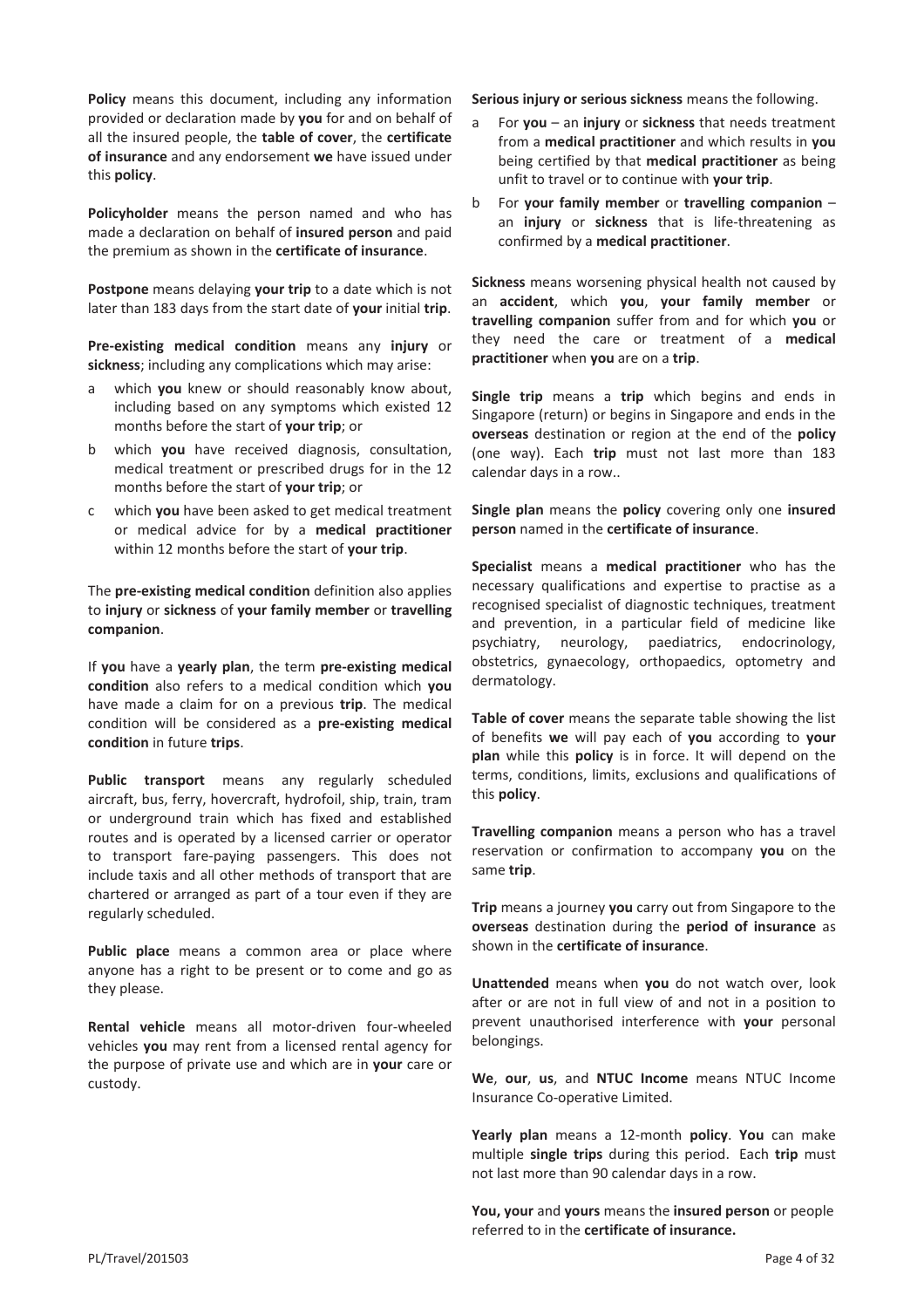**Your plan** means the plan (with specific limits) that **you** chose at the time **you** applied.

# **What your policy covers**

This **policy** will protect **you** financially when a death, **injury**, **sickness**, loss, theft, damage, legal liability or other specified events happens during the **period of insurance**.

The amount **we** will pay depends on the conditions and maximum benefit limits and sub-limits of **your plan** as set out in the **table of cover**.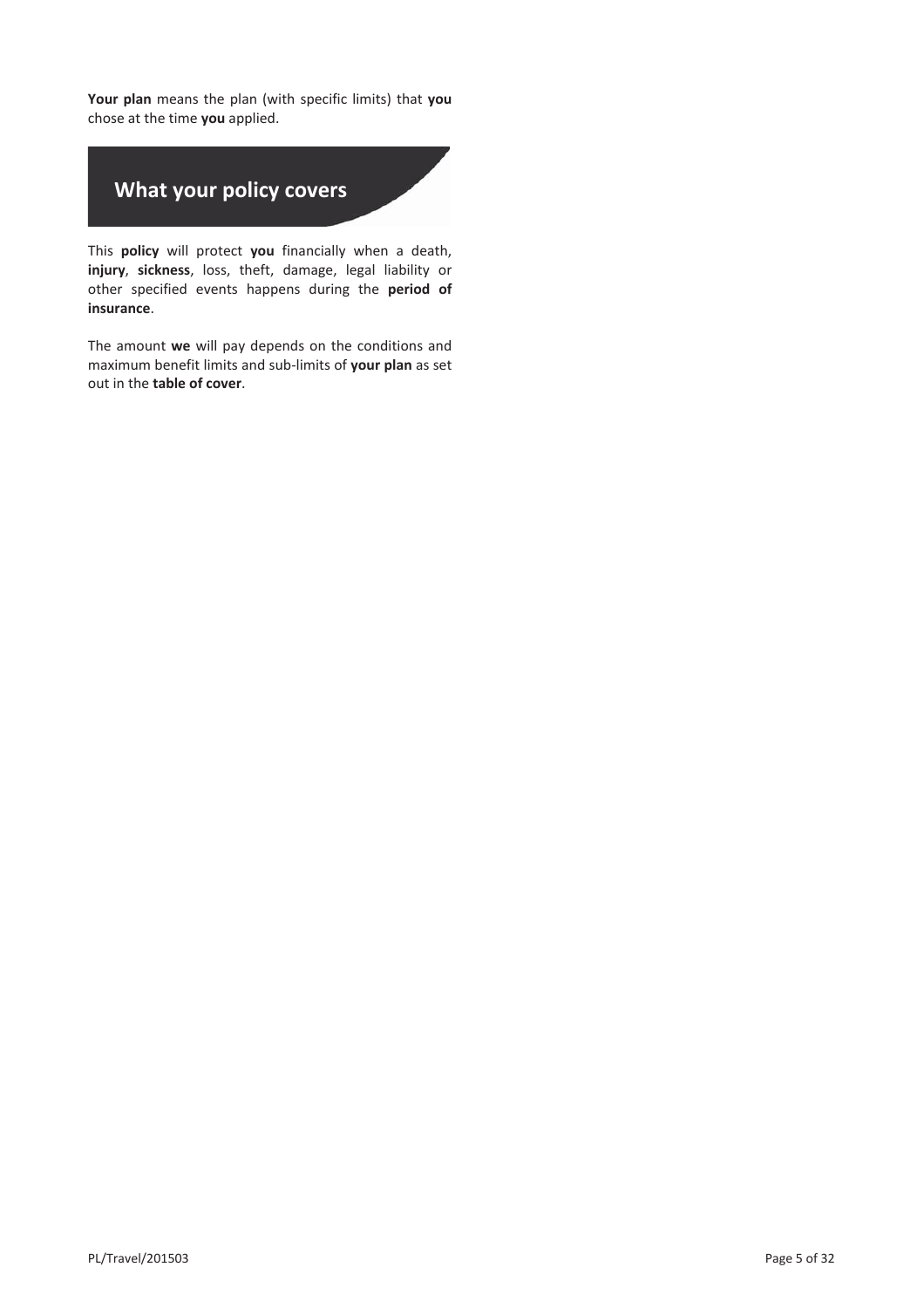| Section 1 - Personal accident                                                                                                                                                                                                                                                                  |                                                                                                                                                                                                                                                                                                                                                                                                                                                                                                                                                                                                                                                                                                                                                                                                                                                                                                                                                 |                                                                                                                                                                                                                                                                                                                                                                                                                                                                               |  |
|------------------------------------------------------------------------------------------------------------------------------------------------------------------------------------------------------------------------------------------------------------------------------------------------|-------------------------------------------------------------------------------------------------------------------------------------------------------------------------------------------------------------------------------------------------------------------------------------------------------------------------------------------------------------------------------------------------------------------------------------------------------------------------------------------------------------------------------------------------------------------------------------------------------------------------------------------------------------------------------------------------------------------------------------------------------------------------------------------------------------------------------------------------------------------------------------------------------------------------------------------------|-------------------------------------------------------------------------------------------------------------------------------------------------------------------------------------------------------------------------------------------------------------------------------------------------------------------------------------------------------------------------------------------------------------------------------------------------------------------------------|--|
| When we will pay                                                                                                                                                                                                                                                                               | What we pay                                                                                                                                                                                                                                                                                                                                                                                                                                                                                                                                                                                                                                                                                                                                                                                                                                                                                                                                     | What we do not pay                                                                                                                                                                                                                                                                                                                                                                                                                                                            |  |
| A If you are involved in an accident<br>during your trip which causes an<br>injury and due only to this accident<br>you die or become permanently<br>disabled within 90 days from the<br>date of the accident, the personal<br>accident cover will apply.                                      | 1 We will pay you, your estate or your<br>legal personal representative for the<br>amount shown in the table of cover<br>of your plan.<br>2 You can only claim under Section 1 or<br>2 for each event but not under both<br>sections.                                                                                                                                                                                                                                                                                                                                                                                                                                                                                                                                                                                                                                                                                                           | Besides the general exclusions listed in<br>part 3 of the general conditions, we will<br>also not pay for the following, or for loss<br>or liability directly or indirectly caused<br>by the following.<br>1 A disability or death that is caused by<br>sickness. For example, we will not<br>pay a claim if you die from a heart<br>attack or become <b>permanently</b><br>disabled after suffering a stroke.<br>2 Any physical disability which existed<br>before the trip. |  |
| Section 2 - Public transport double cover                                                                                                                                                                                                                                                      |                                                                                                                                                                                                                                                                                                                                                                                                                                                                                                                                                                                                                                                                                                                                                                                                                                                                                                                                                 |                                                                                                                                                                                                                                                                                                                                                                                                                                                                               |  |
| When we will pay                                                                                                                                                                                                                                                                               | What we pay                                                                                                                                                                                                                                                                                                                                                                                                                                                                                                                                                                                                                                                                                                                                                                                                                                                                                                                                     | What we do not pay                                                                                                                                                                                                                                                                                                                                                                                                                                                            |  |
| A If there is an accident while you are<br>on board public transport overseas<br>as a fare-paying passenger, and this<br>accident is the only cause of your<br>death within 90 days from the date<br>of the accident, the public transport<br>double cover for accidental death<br>will apply. | 1 We will pay you, your estate or your<br>legal personal representative for the<br>amount shown in the table of cover<br>of your plan.<br>2 You can only claim under Section 1 or<br>2 for each event but not under both<br>sections.                                                                                                                                                                                                                                                                                                                                                                                                                                                                                                                                                                                                                                                                                                           | Besides the general exclusions listed in<br>part 3 of the general conditions, we will<br>also not pay for the following, or for loss<br>or liability directly or indirectly caused<br>by the following.<br>1 A disability or death that is caused by<br>sickness. For example, we will not<br>pay a claim if you die from a heart<br>attack or become permanently<br>disabled after suffering a stroke.<br>2 Any physical disability which existed<br>before the trip.        |  |
| Section 3 - Medical and accidental dental expenses incurred overseas                                                                                                                                                                                                                           |                                                                                                                                                                                                                                                                                                                                                                                                                                                                                                                                                                                                                                                                                                                                                                                                                                                                                                                                                 |                                                                                                                                                                                                                                                                                                                                                                                                                                                                               |  |
| When we will pay                                                                                                                                                                                                                                                                               | What we pay                                                                                                                                                                                                                                                                                                                                                                                                                                                                                                                                                                                                                                                                                                                                                                                                                                                                                                                                     | What we do not pay                                                                                                                                                                                                                                                                                                                                                                                                                                                            |  |
| A If you unexpectedly suffer an injury<br>or sickness and need to get medical<br>treatment while overseas.<br>You must provide a written report of<br>your medical condition from your<br>medical practitioner together with<br>original medical bills and receipts.                           | 1 We will pay for the necessary and<br>reasonable costs of emergency<br>medical, surgical, hospital, dental<br>and<br>ambulance<br>treatment<br>recommended or requested by a<br>medical practitioner for you to be<br>treated while overseas, up to the<br>limit shown in the table of cover of<br><b>your plan</b> or up to a period of up to<br>90 days from the date of the first<br>treatment, whichever comes first.<br>2 We will also pay for the necessary<br>and reasonable costs of medical<br>treatment by a specialist, only if the<br>specialist medical treatment is<br>considered necessary and has been<br>referred by a general practitioner<br>(apart from dental treatment).<br>3 Following your medical treatment,<br>we will pay for the reasonable costs<br>of medical equipment and aids that<br>are considered medically necessary<br>for your recovery and mobility if<br>recommended by your medical<br>practitioner. | Besides the general exclusions listed in<br>part 3 of the general conditions, we will<br>also not pay for the following, or for loss<br>or liability directly or indirectly caused<br>by the following.<br>1 <b>Overseas</b> medical treatment which<br>has been planned or pre-arranged.<br>2 Claims for dental treatment as a<br>result of tooth or gum or oral<br>diseases, or from normal wearing of<br>your teeth.                                                       |  |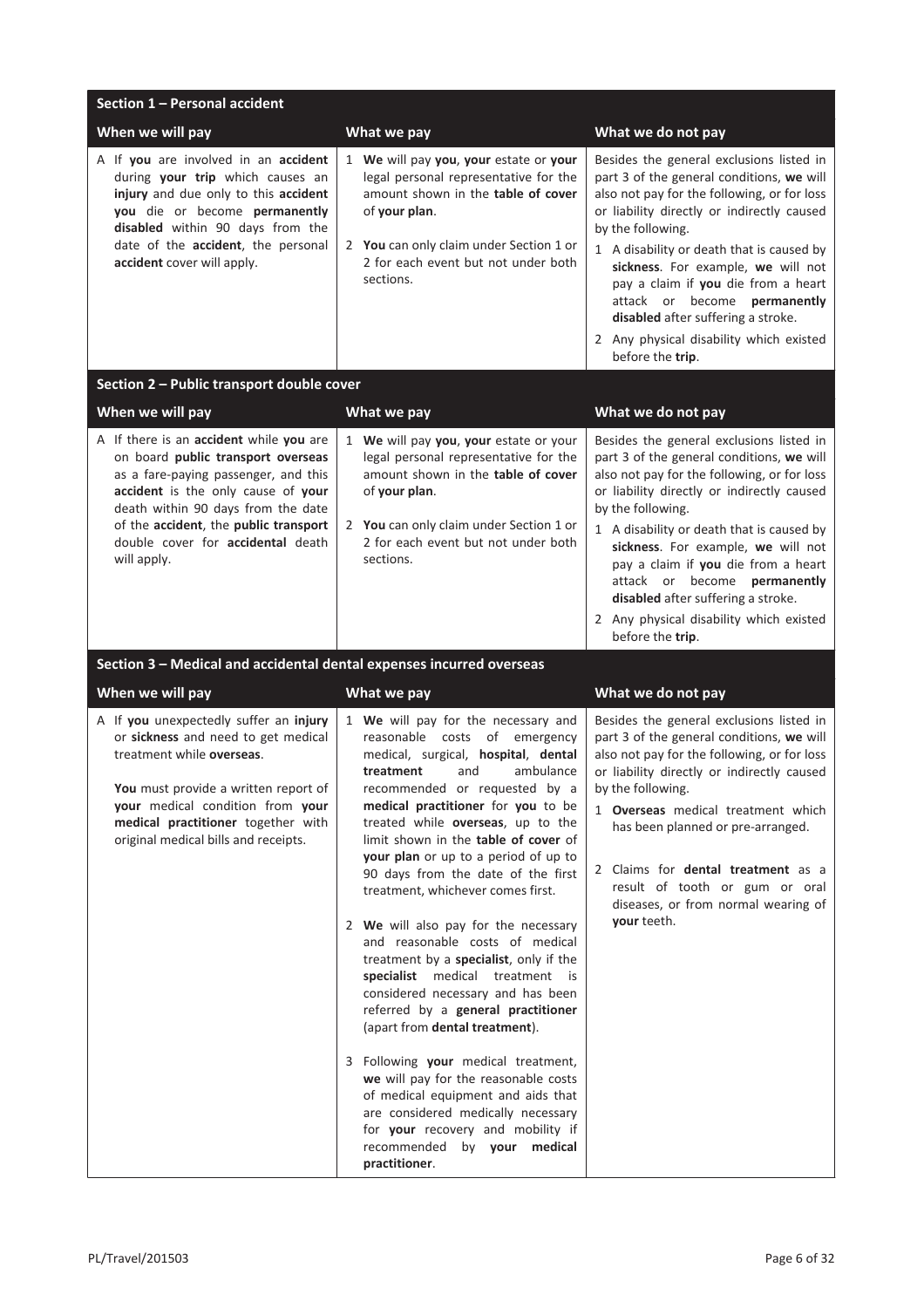|                                                                                                                                                                                                                                                                                                                       | 4 If you can recover all or part of the<br>expenses from<br>medical<br>other<br>sources, we will only pay the amount<br>that you cannot recover from these<br>other sources.<br>5 The most we will pay is shown in the<br>table of cover of your plan.                                                                                                                                                                                                                                                                                                                                                                                                                                                                                                                                                                                                                                                                                                                                                                                                                                                                                                                                                                                                                                                                                                                                                                                                                                                                                                                                                                                                |                                                                                                                                                                                                                                                                                                                                                                   |
|-----------------------------------------------------------------------------------------------------------------------------------------------------------------------------------------------------------------------------------------------------------------------------------------------------------------------|-------------------------------------------------------------------------------------------------------------------------------------------------------------------------------------------------------------------------------------------------------------------------------------------------------------------------------------------------------------------------------------------------------------------------------------------------------------------------------------------------------------------------------------------------------------------------------------------------------------------------------------------------------------------------------------------------------------------------------------------------------------------------------------------------------------------------------------------------------------------------------------------------------------------------------------------------------------------------------------------------------------------------------------------------------------------------------------------------------------------------------------------------------------------------------------------------------------------------------------------------------------------------------------------------------------------------------------------------------------------------------------------------------------------------------------------------------------------------------------------------------------------------------------------------------------------------------------------------------------------------------------------------------|-------------------------------------------------------------------------------------------------------------------------------------------------------------------------------------------------------------------------------------------------------------------------------------------------------------------------------------------------------------------|
| Section 4 - Medical expenses incurred in Singapore                                                                                                                                                                                                                                                                    |                                                                                                                                                                                                                                                                                                                                                                                                                                                                                                                                                                                                                                                                                                                                                                                                                                                                                                                                                                                                                                                                                                                                                                                                                                                                                                                                                                                                                                                                                                                                                                                                                                                       |                                                                                                                                                                                                                                                                                                                                                                   |
| When we will pay<br>A If you suffer an injury or sickness<br>while on your overseas trip and you<br>need to get treatment when you<br>return to Singapore.<br>You must provide a written report of<br>your medical condition from your<br>medical practitioner, together with<br>original medical bills and receipts. | What we pay<br>1 We will pay for the necessary and<br>reasonable costs of medical, surgical,<br>hospital, dental treatment<br>and<br>ambulance<br>for<br>treatment<br>and<br>follow-ups<br>in<br>Singapore<br>recommended or requested by a<br>medical practitioner, depending on<br>the conditions shown below.<br>2 If you did not try to get medical<br>treatment when you were overseas,<br>you must do so in Singapore within<br>seven days of your return. From the<br>date of the first treatment in<br>Singapore, you have up to 30 days to<br>continue treatment in Singapore or<br>up to the limit shown in the table of<br>cover, whichever comes first.<br>medical<br>3 If <b>you</b> have<br>received<br>treatment overseas, you have up to<br>30 days immediately after your<br>return to Singapore to continue<br>medical treatment in Singapore or up<br>to the limit shown in the <b>table of</b><br>cover, whichever comes first.<br>4 We will also pay for the necessary<br>and reasonable costs of medical<br>treatment by a specialist, only if<br>specialist medical treatment is<br>considered necessary and has been<br>referred by a general practitioner<br>(apart from dental treatment).<br>5 Following your medical treatment,<br>we will pay for the reasonable costs<br>of medical equipment and aids that<br>are considered medically necessary<br>for your recovery and mobility if<br>recommended by your medical<br>practitioner.<br>6 If you can recover all or part of the<br>expenses from<br>medical<br>other<br>sources, we will only pay the amount<br>that cannot be recovered from these<br>other sources. | What we do not pay<br>Besides the general exclusions listed in<br>part 3 of the general conditions, we will<br>also not pay for the following, or for loss<br>or liability directly or indirectly caused<br>by the following.<br>1 Claims for <b>dental treatment</b> as a<br>result of teeth or gum or oral<br>diseases or from normal wearing of<br>your teeth. |
|                                                                                                                                                                                                                                                                                                                       | 7 The most we will pay is shown in the<br>table of cover of your plan.                                                                                                                                                                                                                                                                                                                                                                                                                                                                                                                                                                                                                                                                                                                                                                                                                                                                                                                                                                                                                                                                                                                                                                                                                                                                                                                                                                                                                                                                                                                                                                                |                                                                                                                                                                                                                                                                                                                                                                   |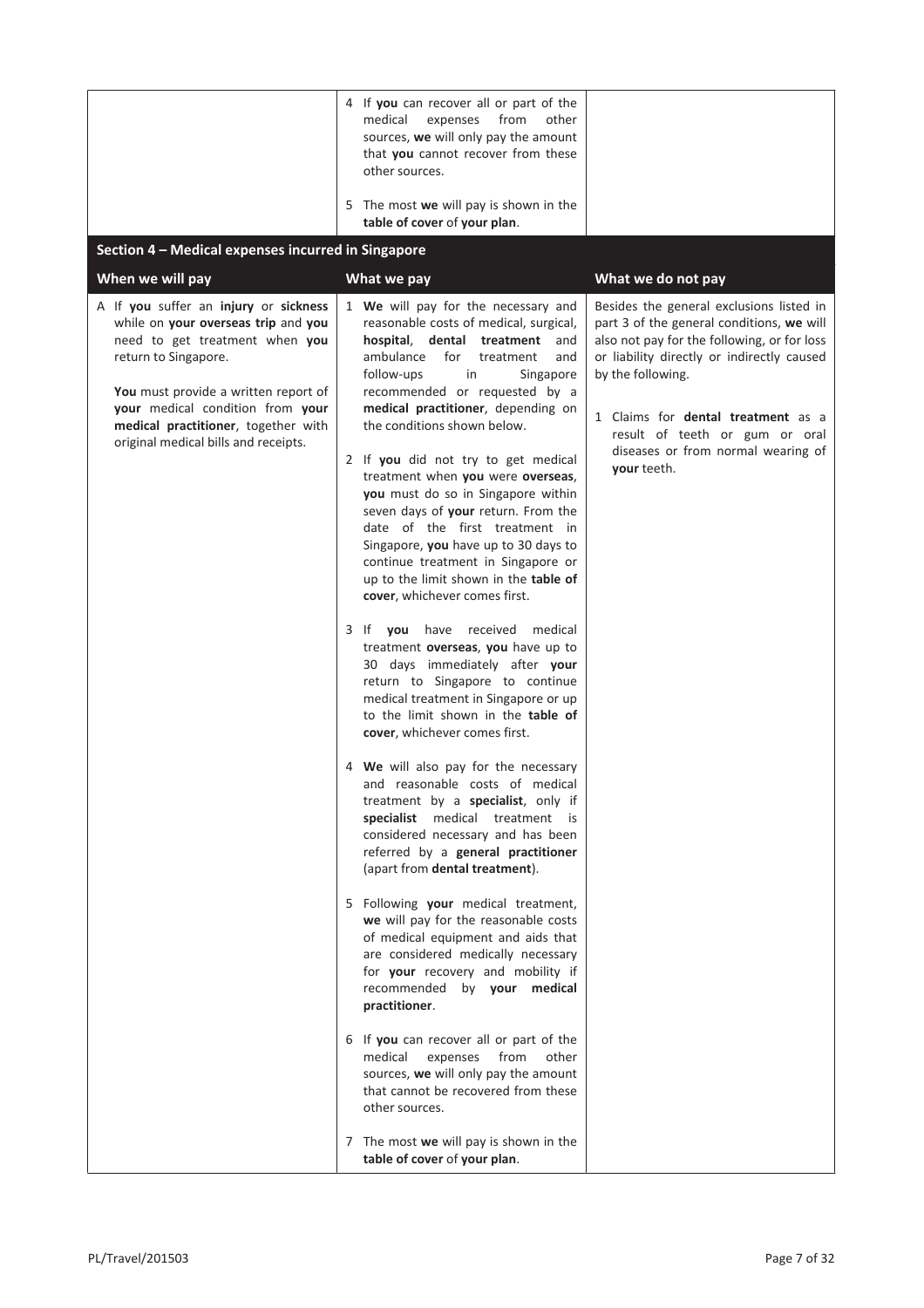| Section 5 - Medical expenses - Women's Benefit                                                                                                                                                                                                                                              |                                                                                                                                                                                                                                                                                                                                                                                                                                       |                                                                                                                                                                                                                                                                                                                                                                                                                                                                                                                                                                                                                                                                                                                                                                                                                                                                                                                                                                                                                                                               |
|---------------------------------------------------------------------------------------------------------------------------------------------------------------------------------------------------------------------------------------------------------------------------------------------|---------------------------------------------------------------------------------------------------------------------------------------------------------------------------------------------------------------------------------------------------------------------------------------------------------------------------------------------------------------------------------------------------------------------------------------|---------------------------------------------------------------------------------------------------------------------------------------------------------------------------------------------------------------------------------------------------------------------------------------------------------------------------------------------------------------------------------------------------------------------------------------------------------------------------------------------------------------------------------------------------------------------------------------------------------------------------------------------------------------------------------------------------------------------------------------------------------------------------------------------------------------------------------------------------------------------------------------------------------------------------------------------------------------------------------------------------------------------------------------------------------------|
| When we will pay                                                                                                                                                                                                                                                                            | What we pay                                                                                                                                                                                                                                                                                                                                                                                                                           | What we do not pay                                                                                                                                                                                                                                                                                                                                                                                                                                                                                                                                                                                                                                                                                                                                                                                                                                                                                                                                                                                                                                            |
| A If you suffer any pregnancy- related<br>sickness while on your overseas trip<br>need to be<br>hospitalised<br>and<br>overseas.<br>You must provide a written report of<br>your medical condition from your<br>medical practitioner, together with<br>original medical bills and receipts. | 1 We will pay for the necessary and<br>reasonable costs of medical, surgical,<br>and<br>ambulance<br>hospital<br>recommended or requested by a<br>medical practitioner.<br>2 If you can recover all or part of the<br>medical<br>from<br>expenses<br>other<br>sources, we will only pay the amount<br>that cannot be recovered from these<br>other sources.<br>3 The most we will pay is shown in the<br>table of cover of your plan. | Besides the general exclusions listed in<br>part 3 of the general conditions, we will<br>also not pay for the following, or for loss<br>or liability directly or indirectly caused<br>by the following.<br>1 Incidents occurring during your first<br>trimester of pregnancy (that is, 0 to<br>12 weeks) and last trimester of<br>pregnancy (that is, 28 weeks and<br>beyond).<br>2 Ectopic pregnancy or childbirth<br>(including premature childbirth or<br>stillbirth).<br>3 Abortion or miscarriage unless it is<br>due to an injury caused solely by an<br>accident and not caused by any<br>natural causes or sickness related to<br>pregnancy or childbirth;<br>4 Clinical tests or treatment relating to<br>fertility, contraception, sterilization,<br>birth defects or congenital illness.<br>5 Psychological, psychiatric illness or<br>any depression disorder including<br>post-natal depression.<br>6 Pregnancy related<br>sickness<br>or<br>treatment occurring in your home<br>country or country of residence or<br>upon return to Singapore. |
| Section 6 - Treatment by Chinese medicine practitioner or chiropractor                                                                                                                                                                                                                      |                                                                                                                                                                                                                                                                                                                                                                                                                                       |                                                                                                                                                                                                                                                                                                                                                                                                                                                                                                                                                                                                                                                                                                                                                                                                                                                                                                                                                                                                                                                               |
| When we will pay                                                                                                                                                                                                                                                                            | What we pay                                                                                                                                                                                                                                                                                                                                                                                                                           | What we do not pay                                                                                                                                                                                                                                                                                                                                                                                                                                                                                                                                                                                                                                                                                                                                                                                                                                                                                                                                                                                                                                            |
| A If you suffer an injury or sickness                                                                                                                                                                                                                                                       | 1 We will pay for the reasonable and                                                                                                                                                                                                                                                                                                                                                                                                  | Besides the general exclusions listed in                                                                                                                                                                                                                                                                                                                                                                                                                                                                                                                                                                                                                                                                                                                                                                                                                                                                                                                                                                                                                      |

while on **your trip** and **you** need to get treatment by a **Chinese medicine practitioner** or a **chiropractor** while **overseas** or back in Singapore.

**You** must provide a written report of **your** medical condition from **your Chinese medicine practitioner** or a **chiropractor** together with original medical bills and receipts.

necessary expenses **you** pay or agree to pay for treatment (whether in Singapore or **overseas**) by a **Chinese medicine practitioner** or a **chiropractor**, depending on the conditions shown below.

2 If **you** did not get medical treatment while **overseas**, **you** must get medical treatment in Singapore within seven days of **your** return. From the date of the first treatment in Singapore, **you** have up to 30 days to continue treatment in Singapore or up to the limit shown in the **table of cover**, whichever comes first.

3 If **you** have received medical treatment while **overseas**, **you** have up to 30 days after **your** return to Singapore to continue treatment in Singapore or up to the limit shown in the **table of cover**, whichever comes first.

part 3 of the general conditions, **we** will also not pay for the following, or for loss or liability directly or indirectly caused by the following.

1 Claims for **dental treatment** as a result of tooth or gum or oral diseases, or from normal wearing of **your** teeth.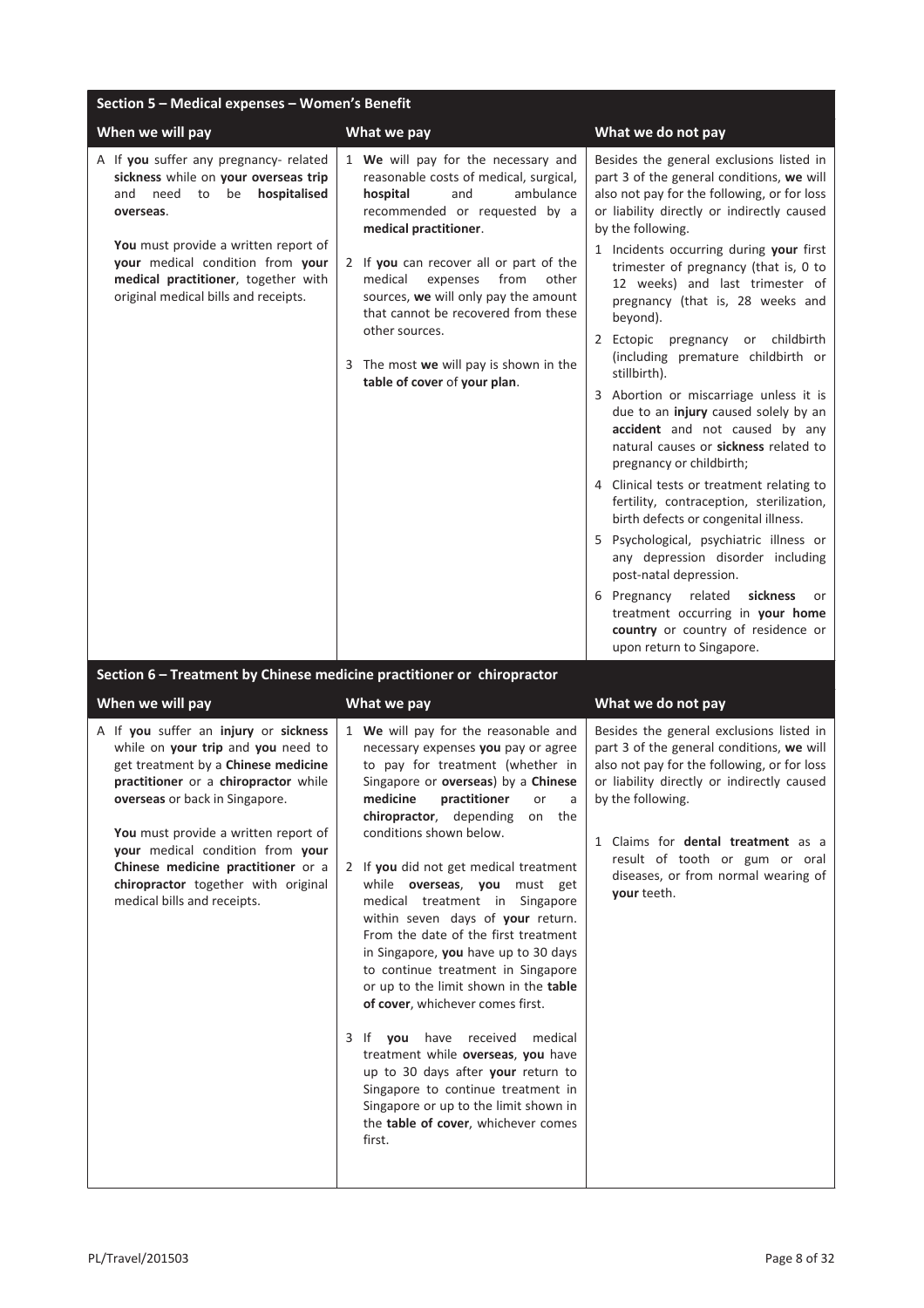|                                                                                                                                                                                                                                                                                  | 4 If you can recover all or part of the<br>medical<br>from<br>other<br>expenses<br>sources, we will only pay the amount<br>that you cannot recover from these<br>other sources.<br>5 The most we will pay is shown in the                                                                      |                                                                                                                                                                                                                                                                                       |
|----------------------------------------------------------------------------------------------------------------------------------------------------------------------------------------------------------------------------------------------------------------------------------|------------------------------------------------------------------------------------------------------------------------------------------------------------------------------------------------------------------------------------------------------------------------------------------------|---------------------------------------------------------------------------------------------------------------------------------------------------------------------------------------------------------------------------------------------------------------------------------------|
|                                                                                                                                                                                                                                                                                  | table of cover of your plan.                                                                                                                                                                                                                                                                   |                                                                                                                                                                                                                                                                                       |
| Section 7 - Overseas hospital income                                                                                                                                                                                                                                             |                                                                                                                                                                                                                                                                                                |                                                                                                                                                                                                                                                                                       |
| When we will pay                                                                                                                                                                                                                                                                 | What we pay                                                                                                                                                                                                                                                                                    | What we do not pay                                                                                                                                                                                                                                                                    |
| A If you have to stay in a hospital as an<br>inpatient overseas.<br>This benefit will end once you leave                                                                                                                                                                         | 1 We will pay the benefit for each<br>complete 24-hour period that you<br>are an inpatient in the <b>hospital</b> , up to<br>the amount shown in the table of                                                                                                                                  | Please read the general exclusions listed<br>in part 3 of the general conditions.                                                                                                                                                                                                     |
| the overseas hospital.                                                                                                                                                                                                                                                           | cover of your plan.                                                                                                                                                                                                                                                                            |                                                                                                                                                                                                                                                                                       |
| Section 8 - Hospital income in Singapore                                                                                                                                                                                                                                         |                                                                                                                                                                                                                                                                                                |                                                                                                                                                                                                                                                                                       |
| When we will pay                                                                                                                                                                                                                                                                 | What we pay                                                                                                                                                                                                                                                                                    | What we do not pay                                                                                                                                                                                                                                                                    |
| A If you have to stay in hospital as an<br>inpatient in Singapore immediately<br>after your return to Singapore due to<br>injury or sickness you suffered<br>overseas.                                                                                                           | 1 We will pay the benefit for each<br>complete 24-hour period that you<br>are an inpatient in the <b>hospital</b> , up to<br>the amount shown in the table of<br>cover of your plan.                                                                                                           | Please read the general exclusions listed<br>in part 3 of the general conditions.                                                                                                                                                                                                     |
| This benefit will end once you leave<br>the <b>hospital</b> in Singapore.                                                                                                                                                                                                        |                                                                                                                                                                                                                                                                                                |                                                                                                                                                                                                                                                                                       |
| Section 9 - Emergency medical evacuation                                                                                                                                                                                                                                         |                                                                                                                                                                                                                                                                                                |                                                                                                                                                                                                                                                                                       |
| When we will pay                                                                                                                                                                                                                                                                 | What we pay                                                                                                                                                                                                                                                                                    | What we do not pay                                                                                                                                                                                                                                                                    |
| A If you are in a life-threatening<br>condition because of an injury or<br>sickness while overseas and our<br>assistance company believes<br>it it<br>medically necessary to move you to<br>the nearest medical facility for<br>treatment (whether overseas or in<br>Singapore). | 1 We will pay for the necessary<br>expenses our assistance company<br>spends when they use air ambulance,<br>surface<br>ambulance,<br>regular<br>air<br>transport, railroad, land or sea<br>transport or any other appropriate<br>method to move you to the medical<br>facility for treatment. | Besides the general exclusions listed in<br>part 3 of the general conditions, we will<br>also not pay for the following, or for loss<br>or liability directly or indirectly caused<br>by the following.<br>1 Claims resulting from services not<br>arranged or approved by <b>our</b> |
| B If you need to return to Singapore for<br>recuperation or continued treatment<br>after you have been moved to an<br>medical<br>facility<br>overseas<br>for<br>treatment as in section A above.                                                                                 | 2 If you can use your existing return<br>ticket to Singapore, we will only pay<br>for the administrative fees charged<br>by the airline or travel agent for<br>changing your travel dates or<br>destinations.                                                                                  | assistance company or us.                                                                                                                                                                                                                                                             |
|                                                                                                                                                                                                                                                                                  | 3 All decisions on the most appropriate<br>method of transport and the<br>destination to move you to will be<br>made by our assistance company.<br>The decision will be based only on<br>the medical necessity and the<br>severity of your medical condition.                                  |                                                                                                                                                                                                                                                                                       |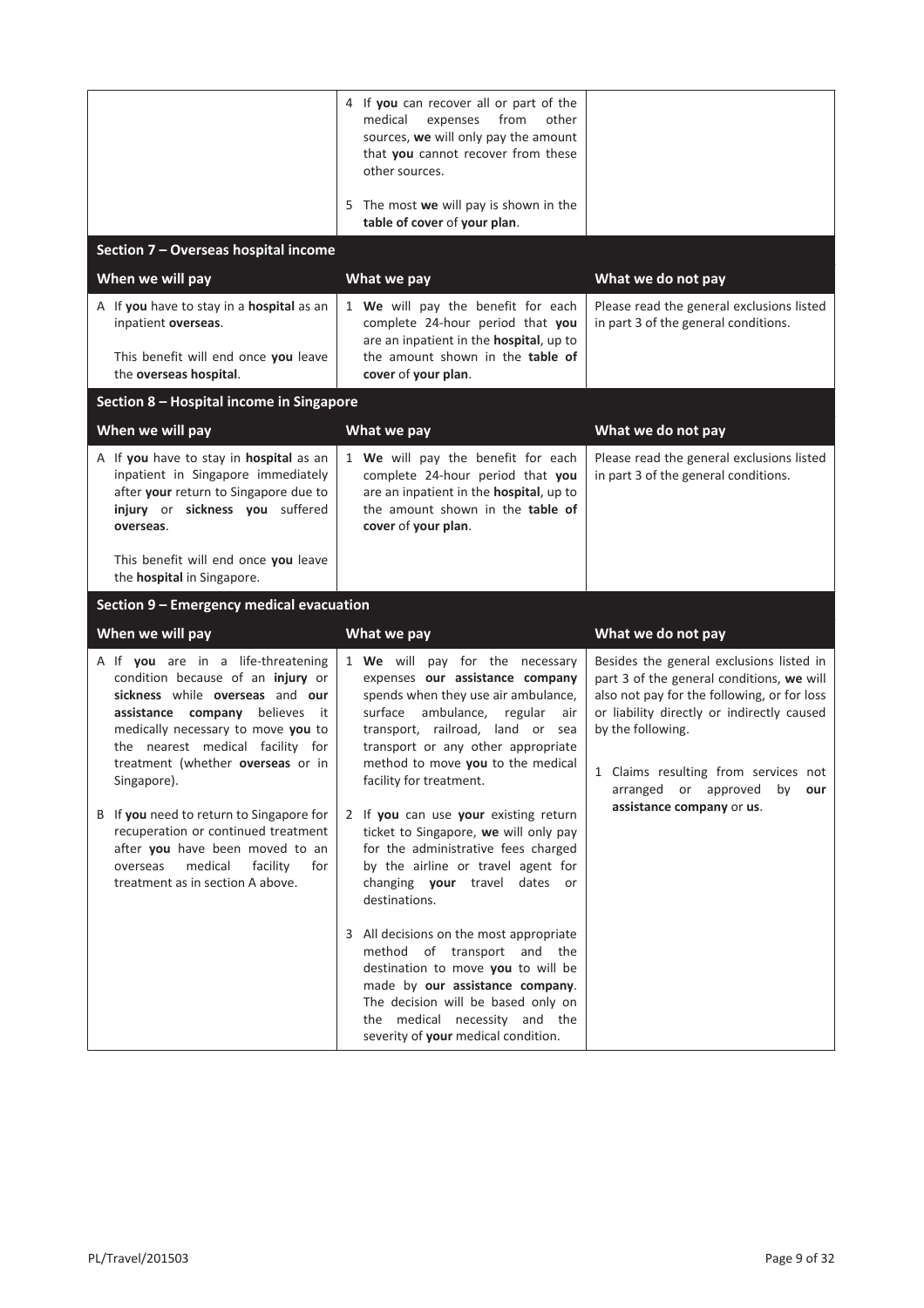| Section 10 - Repatriation expenses                                                                                                                                              |                                                                                                                                                                                                                                                                                                                                                                                                                                                                                                 |                                                                                                                                                                                                                                                                                                                                                                                                                                                                                                                                                                                                                                                                                                                                                                                                                                                                                                                                                                                                                                                                      |
|---------------------------------------------------------------------------------------------------------------------------------------------------------------------------------|-------------------------------------------------------------------------------------------------------------------------------------------------------------------------------------------------------------------------------------------------------------------------------------------------------------------------------------------------------------------------------------------------------------------------------------------------------------------------------------------------|----------------------------------------------------------------------------------------------------------------------------------------------------------------------------------------------------------------------------------------------------------------------------------------------------------------------------------------------------------------------------------------------------------------------------------------------------------------------------------------------------------------------------------------------------------------------------------------------------------------------------------------------------------------------------------------------------------------------------------------------------------------------------------------------------------------------------------------------------------------------------------------------------------------------------------------------------------------------------------------------------------------------------------------------------------------------|
| When we will pay                                                                                                                                                                | What we pay                                                                                                                                                                                                                                                                                                                                                                                                                                                                                     | What we do not pay                                                                                                                                                                                                                                                                                                                                                                                                                                                                                                                                                                                                                                                                                                                                                                                                                                                                                                                                                                                                                                                   |
| A If you die after suffering an injury or<br>a sickness while overseas.                                                                                                         | 1 We will pay for the necessary<br>expenses our assistance company<br>spends to return your body to<br>Singapore.<br>2 You can only claim under Section 10<br>or 11 for each event but not under<br>both sections.                                                                                                                                                                                                                                                                              | Besides the general exclusions listed in<br>part 3 of the general conditions, we will<br>also not pay for the following, or for loss<br>or liability directly or indirectly caused<br>by the following.<br>1 Claims resulting from services not<br>arranged by our assistance company<br>or not approved by our assistance<br>company or us.                                                                                                                                                                                                                                                                                                                                                                                                                                                                                                                                                                                                                                                                                                                         |
| Section 11 - Direct repatriation                                                                                                                                                |                                                                                                                                                                                                                                                                                                                                                                                                                                                                                                 |                                                                                                                                                                                                                                                                                                                                                                                                                                                                                                                                                                                                                                                                                                                                                                                                                                                                                                                                                                                                                                                                      |
| When we will pay                                                                                                                                                                | What we pay                                                                                                                                                                                                                                                                                                                                                                                                                                                                                     | What we do not pay                                                                                                                                                                                                                                                                                                                                                                                                                                                                                                                                                                                                                                                                                                                                                                                                                                                                                                                                                                                                                                                   |
| A If you die after suffering an injury or<br>a sickness while overseas.                                                                                                         | 1 We will pay for the necessary<br>expenses our assistance company<br>spends to return your body to your<br>home country.<br>2 You can only claim under Section 10<br>or 11 for each event but not under<br>both sections.                                                                                                                                                                                                                                                                      | Besides the general exclusions listed in<br>part 3 of the general conditions, we will<br>also not pay for the following, or for loss<br>or liability directly or indirectly caused<br>by the following.<br>1 Claims resulting from services not<br>arranged by our assistance company<br>or not approved by our assistance<br>company or us.                                                                                                                                                                                                                                                                                                                                                                                                                                                                                                                                                                                                                                                                                                                         |
| Section 12 - Additional accommodation and travel expenses                                                                                                                       |                                                                                                                                                                                                                                                                                                                                                                                                                                                                                                 |                                                                                                                                                                                                                                                                                                                                                                                                                                                                                                                                                                                                                                                                                                                                                                                                                                                                                                                                                                                                                                                                      |
| When we will pay                                                                                                                                                                | What we pay                                                                                                                                                                                                                                                                                                                                                                                                                                                                                     | What we do not pay                                                                                                                                                                                                                                                                                                                                                                                                                                                                                                                                                                                                                                                                                                                                                                                                                                                                                                                                                                                                                                                   |
| A If you are certified medically unfit by<br>a medical practitioner to continue<br>with your trip or to return to<br>Singapore due to any injury or<br>sickness while overseas. | 1 We<br>will<br>for<br>additional<br>pay<br>economy-class transport expenses<br>(air, sea or land travel) and<br>accommodation expenses<br>of a<br>standard room so you and your<br>travelling companion can remain<br>behind until you<br>certified<br>are<br>fit<br>by<br>medically<br>a<br>medical<br>practitioner to continue with your<br>original scheduled trip or to return to<br>Singapore or up to a period of 30<br>days from the end date of your<br>policy, whichever comes first. | Besides the general exclusions listed in<br>part 3 of the general conditions, we will<br>also not pay for the following, or for loss<br>or liability directly or indirectly caused<br>by the following.<br>1 Additional expenses to extend your<br>trip beyond what was originally<br>scheduled.<br>2 Additional costs that result from you<br>upgrading to a better class or<br>of<br>transport<br>category<br>or<br>accommodation from that in your<br>original itinerary. For example,<br>changing flight from budget airline to<br>commercial airline.<br>3 Any additional costs that result from<br>you not telling the travel agent, tour<br>transport<br>operator,<br>or<br>accommodation providers as soon as<br>you know you have to change your<br>trip.<br>4 Prepaid or non-refundable expenses<br>unused<br>for<br>transport,<br>accommodation, local excursions,<br>tours, seminars, courses, theatre<br>shows, theme parks, sporting events<br>or concerts which you have already<br>paid for.<br>5 The part of the trip before changing<br>your trip. |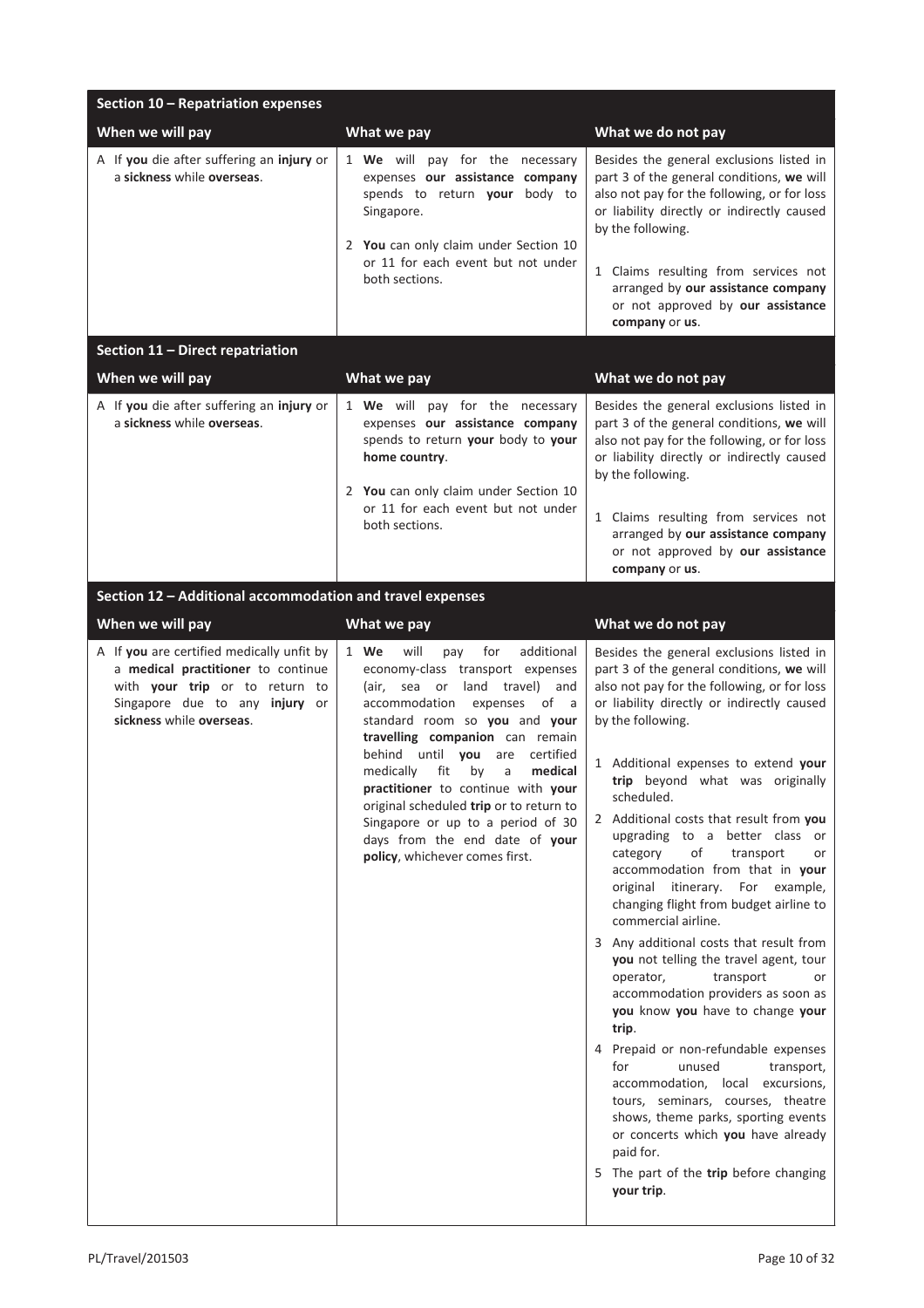|                                                                                                                                                                                                                                                                                                                                                                                                                                                                                                                                           |                                                                                                                                                                                                                                                                                                                                                                                                                                                                                                                                                                                                                                                                                                                                                                                                                                                                                                                                                                                                                                                                                                                                                                                                                                            | 6 Compensation for any air miles,<br>holiday points, membership<br>or<br>credit-card redemption you use to<br>pay for all or part of the trip.<br>7 Claims that result from any known<br>event.<br>8 The cost of your unused portion of<br>the original transport ticket back to<br>Singapore which you have already<br>paid for. |
|-------------------------------------------------------------------------------------------------------------------------------------------------------------------------------------------------------------------------------------------------------------------------------------------------------------------------------------------------------------------------------------------------------------------------------------------------------------------------------------------------------------------------------------------|--------------------------------------------------------------------------------------------------------------------------------------------------------------------------------------------------------------------------------------------------------------------------------------------------------------------------------------------------------------------------------------------------------------------------------------------------------------------------------------------------------------------------------------------------------------------------------------------------------------------------------------------------------------------------------------------------------------------------------------------------------------------------------------------------------------------------------------------------------------------------------------------------------------------------------------------------------------------------------------------------------------------------------------------------------------------------------------------------------------------------------------------------------------------------------------------------------------------------------------------|-----------------------------------------------------------------------------------------------------------------------------------------------------------------------------------------------------------------------------------------------------------------------------------------------------------------------------------|
| Section 13 - Hospital visitation/Compassionate visit<br>When we will pay                                                                                                                                                                                                                                                                                                                                                                                                                                                                  | What we pay                                                                                                                                                                                                                                                                                                                                                                                                                                                                                                                                                                                                                                                                                                                                                                                                                                                                                                                                                                                                                                                                                                                                                                                                                                | What we do not pay                                                                                                                                                                                                                                                                                                                |
| A If you suffer an injury or sickness<br>while on a trip and you have to stay<br>in an overseas hospital for at least<br>six full days, and your medical<br>condition does not allow you to<br>return to Singapore for medical<br>treatment, and no adult family<br>member is with you during your stay<br>in the hospital.<br>B If you die because of an injury or<br>sickness while overseas and there is<br>no adult family member present to<br>make funeral arrangements or make<br>arrangements to send your body or<br>ashes home. | 1 For Section 13(A), we will pay for the<br>reasonable economy-class transport<br>expenses (for air, sea or land travel)<br>and hotel accommodation expenses<br>of a standard room for one family<br>member to travel and be with you or<br>one travelling companion to stay<br>with you until you are confirmed<br>fit<br>medically<br>by<br>a<br>medical<br>practitioner to continue with your<br>trip or to return to Singapore or for<br>up to 30 days from the date the trip<br>ends, whichever comes first.<br>2 For Section $13(B)$ , we will pay for the<br>reasonable economy-class transport<br>expenses (for air, sea or land travel)<br>and hotel accommodation expenses<br>of a standard room for one family<br>member or travelling companion to<br>help in the final arrangements to<br>bring your body or ashes back to<br>Singapore or your home country.<br>3 You can only claim under either<br>Section 13(A) or 13(B) for each event<br>but not under both sections. We will<br>only pay the benefit which applies to<br>you under section A or B of your plan<br>as shown in the table of cover.<br>4 The most we will pay under this<br>section is the limit of your plan as<br>shown in the <b>table of cover</b> . | Please read our general exclusions listed<br>in part 3 of the general conditions.                                                                                                                                                                                                                                                 |
| Section 14 - Child Guard                                                                                                                                                                                                                                                                                                                                                                                                                                                                                                                  |                                                                                                                                                                                                                                                                                                                                                                                                                                                                                                                                                                                                                                                                                                                                                                                                                                                                                                                                                                                                                                                                                                                                                                                                                                            |                                                                                                                                                                                                                                                                                                                                   |
| When we will pay<br>A If you have to stay in hospital as an<br>inpatient overseas and there is no<br>adult<br>to<br>accompany<br>your<br>child/children below the age of 21.                                                                                                                                                                                                                                                                                                                                                              | What we pay<br>1 We will pay for the reasonable<br>economy-class transport expenses<br>(air, sea or land travel) and<br>reasonable hotel accommodation<br>expenses of a standard room for one<br>family member to bring your<br>child/children back to Singapore.<br>2 The most we will pay under this<br>section is the limit of your plan as<br>shown in the table of cover.                                                                                                                                                                                                                                                                                                                                                                                                                                                                                                                                                                                                                                                                                                                                                                                                                                                             | What we do not pay<br>Please read our general exclusions listed<br>in part 3 of the general conditions.                                                                                                                                                                                                                           |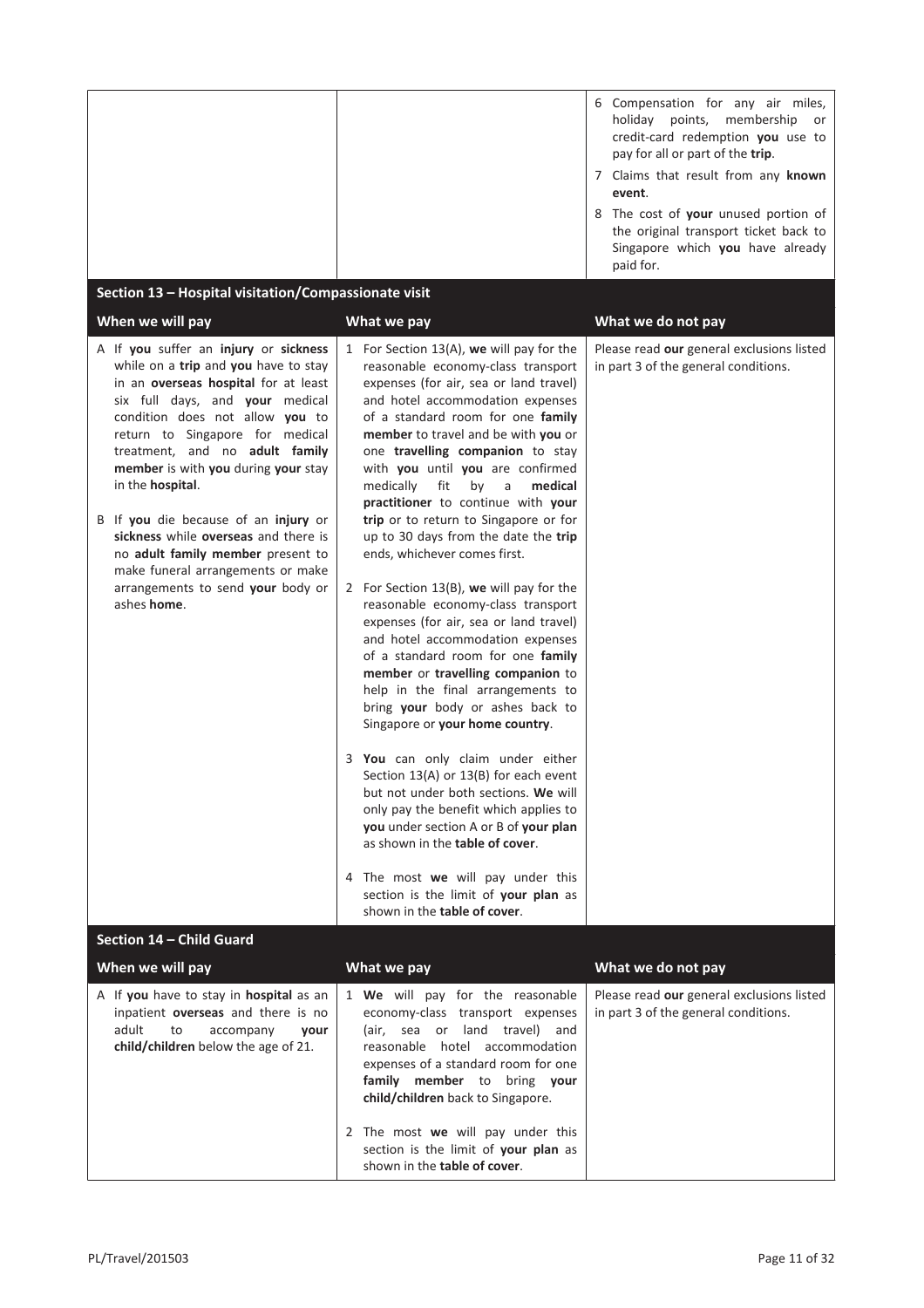| Section 15 - Education Grant                                                                                                                                                                                                                                                                                                                                                                                                                                                                                                                                                                                                                                                                                                                                                                                                                                                                                                                                                                                                                                                                                                                                                                                                                                                    |                                                                                                                                                                                                                                                                                                                                                                                                                                                                                                                                                                                                                                  |                                                                                                                                                                                                                                                                                                                                                                                                                                                                                                                                                                                                                                                                                                                                                                                                                                                                                                                                                                                                                                                                                                                                                      |
|---------------------------------------------------------------------------------------------------------------------------------------------------------------------------------------------------------------------------------------------------------------------------------------------------------------------------------------------------------------------------------------------------------------------------------------------------------------------------------------------------------------------------------------------------------------------------------------------------------------------------------------------------------------------------------------------------------------------------------------------------------------------------------------------------------------------------------------------------------------------------------------------------------------------------------------------------------------------------------------------------------------------------------------------------------------------------------------------------------------------------------------------------------------------------------------------------------------------------------------------------------------------------------|----------------------------------------------------------------------------------------------------------------------------------------------------------------------------------------------------------------------------------------------------------------------------------------------------------------------------------------------------------------------------------------------------------------------------------------------------------------------------------------------------------------------------------------------------------------------------------------------------------------------------------|------------------------------------------------------------------------------------------------------------------------------------------------------------------------------------------------------------------------------------------------------------------------------------------------------------------------------------------------------------------------------------------------------------------------------------------------------------------------------------------------------------------------------------------------------------------------------------------------------------------------------------------------------------------------------------------------------------------------------------------------------------------------------------------------------------------------------------------------------------------------------------------------------------------------------------------------------------------------------------------------------------------------------------------------------------------------------------------------------------------------------------------------------|
| When we will pay                                                                                                                                                                                                                                                                                                                                                                                                                                                                                                                                                                                                                                                                                                                                                                                                                                                                                                                                                                                                                                                                                                                                                                                                                                                                | What we pay                                                                                                                                                                                                                                                                                                                                                                                                                                                                                                                                                                                                                      | What we do not pay                                                                                                                                                                                                                                                                                                                                                                                                                                                                                                                                                                                                                                                                                                                                                                                                                                                                                                                                                                                                                                                                                                                                   |
| A If you suffer an injury due to an<br>accident while overseas and this<br>injury is the only cause of your death<br>within 12 months from the date of<br>the accident, and on the date of the<br>accident,<br>you<br>have<br>a legally<br>dependent child/children below the<br>age of 21 and studying full time in a<br>recognized institution of learning.                                                                                                                                                                                                                                                                                                                                                                                                                                                                                                                                                                                                                                                                                                                                                                                                                                                                                                                   | 1 We will pay a cash benefit to your<br>child/children up to the limit of your<br>plan as shown in the table of cover.                                                                                                                                                                                                                                                                                                                                                                                                                                                                                                           | Besides the general exclusions listed in<br>part 3 of the general conditions, we will<br>also not pay for the following, or for loss<br>or liability directly or indirectly caused<br>by the following.<br>1 Your death that is caused<br>by<br>sickness. For example, we will not<br>pay a claim if you die from a heart<br>attack or a stroke.                                                                                                                                                                                                                                                                                                                                                                                                                                                                                                                                                                                                                                                                                                                                                                                                     |
| Section 16 - Emergency phone charges                                                                                                                                                                                                                                                                                                                                                                                                                                                                                                                                                                                                                                                                                                                                                                                                                                                                                                                                                                                                                                                                                                                                                                                                                                            |                                                                                                                                                                                                                                                                                                                                                                                                                                                                                                                                                                                                                                  |                                                                                                                                                                                                                                                                                                                                                                                                                                                                                                                                                                                                                                                                                                                                                                                                                                                                                                                                                                                                                                                                                                                                                      |
| When we will pay                                                                                                                                                                                                                                                                                                                                                                                                                                                                                                                                                                                                                                                                                                                                                                                                                                                                                                                                                                                                                                                                                                                                                                                                                                                                | What we pay                                                                                                                                                                                                                                                                                                                                                                                                                                                                                                                                                                                                                      | What we do not pay                                                                                                                                                                                                                                                                                                                                                                                                                                                                                                                                                                                                                                                                                                                                                                                                                                                                                                                                                                                                                                                                                                                                   |
| A If you need to call our assistance<br>during<br>company<br>medical<br>a<br>emergency and for which you have<br>made a claim which we will pay<br>under sections 1, 2, 3, 5, 6, 9, 10 or<br>11.                                                                                                                                                                                                                                                                                                                                                                                                                                                                                                                                                                                                                                                                                                                                                                                                                                                                                                                                                                                                                                                                                | 1 We will refund you the actual phone<br>charges up to the limit shown in your<br>plan as shown in the table of cover.                                                                                                                                                                                                                                                                                                                                                                                                                                                                                                           | Please read our general exclusions listed<br>in part 3 of the general conditions.                                                                                                                                                                                                                                                                                                                                                                                                                                                                                                                                                                                                                                                                                                                                                                                                                                                                                                                                                                                                                                                                    |
| <b>Section 17 - Trip Cancellation</b>                                                                                                                                                                                                                                                                                                                                                                                                                                                                                                                                                                                                                                                                                                                                                                                                                                                                                                                                                                                                                                                                                                                                                                                                                                           |                                                                                                                                                                                                                                                                                                                                                                                                                                                                                                                                                                                                                                  |                                                                                                                                                                                                                                                                                                                                                                                                                                                                                                                                                                                                                                                                                                                                                                                                                                                                                                                                                                                                                                                                                                                                                      |
| When we will pay                                                                                                                                                                                                                                                                                                                                                                                                                                                                                                                                                                                                                                                                                                                                                                                                                                                                                                                                                                                                                                                                                                                                                                                                                                                                | What we pay                                                                                                                                                                                                                                                                                                                                                                                                                                                                                                                                                                                                                      | What we do not pay                                                                                                                                                                                                                                                                                                                                                                                                                                                                                                                                                                                                                                                                                                                                                                                                                                                                                                                                                                                                                                                                                                                                   |
| A If you are prevented from travelling<br>due to the reasons listed below and<br>are forced to cancel your trip, if they<br>happen within 30 days before you<br>are due to leave.<br>1 Death, serious sickness or serious<br>injury you, your family member or<br>travelling companion suffer. You<br>must have bought your policy more<br>than seven days before you left<br>Singapore unless the event is only<br>accidental in nature.<br>2 Government authorities stop you<br>from travelling overseas because you<br>are suffering from an infectious<br>disease.<br>3 A sudden<br>riot, strike<br>civil<br>or<br>commotion<br>breakout<br>at<br>the<br>destination you plan to travel to.<br>4 Natural disasters which happen in<br>Singapore or at the destination you<br>plan to travel to.<br>5 If there is an epidemic or pandemic<br>at your planned destination, as<br>declared by the World Health<br>Organization<br>(WHO),<br>and<br>the<br>declaration was not issued when you<br>took up this policy.<br>6 Serious damage to your home due to<br>a fire or natural disaster.<br>B If you are prevented from travelling<br>due to the reasons listed below and<br>are forced to cancel your trip, if they<br>happen at any time before you are<br>due to leave. | 1 We will pay for the transport<br>expenses (air, sea or land travel) and<br>accommodation costs that you have<br>paid or have agreed to pay under a<br>contract and which you cannot get<br>back (including the travel agent's<br>cancellation fee).<br>2 You must ask for a refund of any<br>prepaid expenses from the transport<br>or accommodation provider first. We<br>will reduce your claim by the amount<br>the transport or accommodation<br>provider has refunded you.<br>3 You can only claim under either<br>section 17, 18, 19, 20, 21, 27, 28, 29<br>or 30 for each event but not under<br>more than one section. | Besides the general exclusions listed in<br>part 3 of the general conditions, we will<br>also not pay for the following, or for loss<br>or liability directly or indirectly caused<br>by the following.<br>1 Any costs that result from you not<br>telling the travel<br>agent,<br>tour<br>operator,<br>transport<br>or<br>accommodation providers as soon as<br>you know you have to cancel your<br>trip.<br>2 Prepaid or non-refundable expenses<br>for unused local excursions, tours,<br>seminars, courses, theatre shows,<br>parks,<br>theme<br>sporting<br>events,<br>concerts and any other charges not<br>related<br>to<br>transport<br>or<br>accommodation.<br>3 Compensation for any air miles,<br>holiday points, membership<br>or<br>credit-card redemption you use to<br>pay for the trip in part or in full.<br>4 You choosing not to travel when the<br>event listed in A2 to A5 has not taken<br>place.<br>5 If you choose not to travel because<br>of sickness or injury to your family<br>member or travelling companion<br>which is not a serious sickness or<br>serious injury.<br>6 Claims that result from any known<br>event. |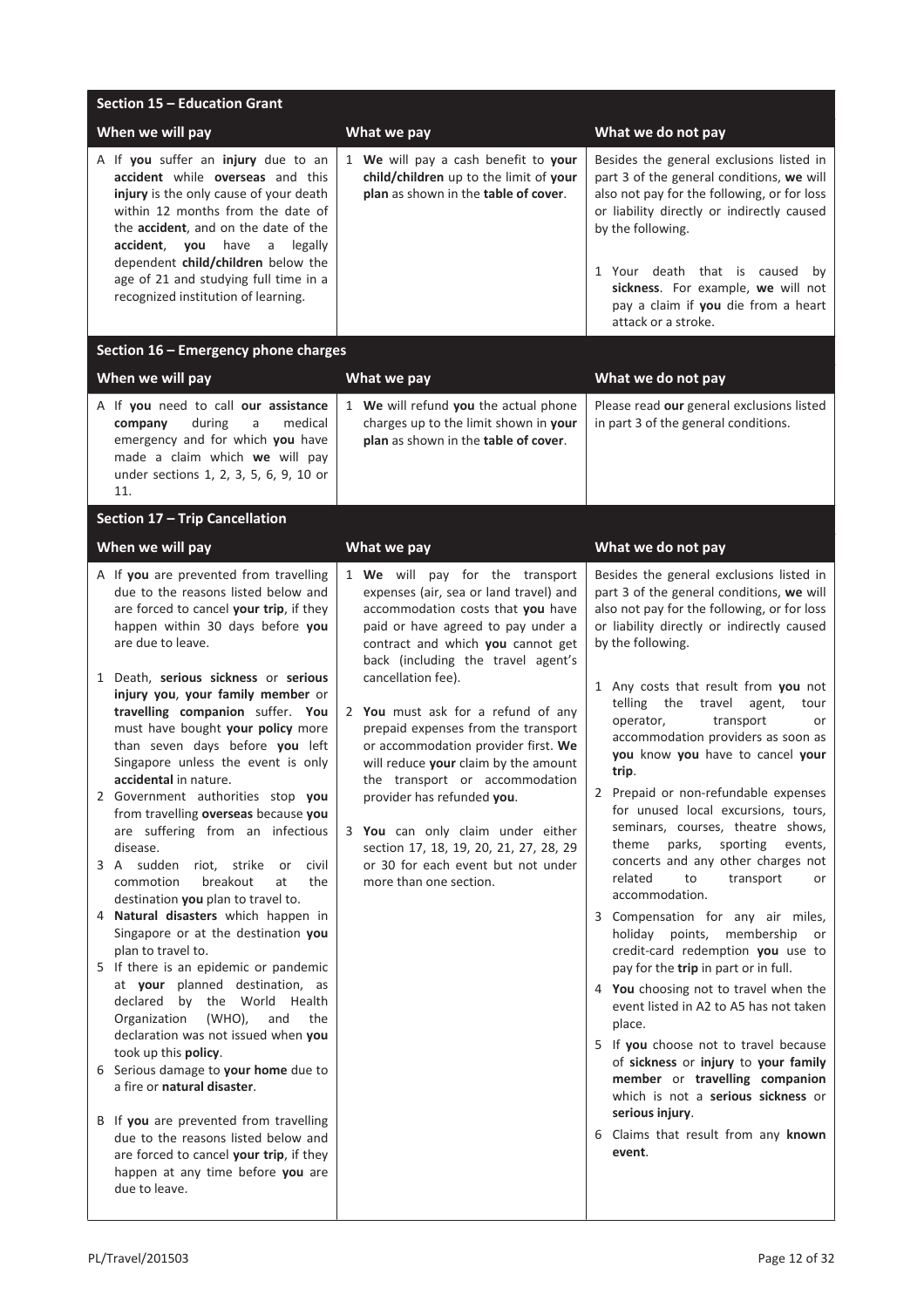| 1 If your flight is cancelled by the<br>airline due to closing the airport,<br>runway or airspace, or poor weather<br>conditions, which forces airplanes to<br>be grounded.<br>2 If you have to appear in court as a<br>witness during your trip and you<br>were not aware of this when you<br>took up the policy.<br>3 If you are forced to cancel your trip<br>because you are a child and your<br>travelling companion who is your<br>guardian has to cancel their trip due<br>to one of the reasons listed in A or B<br>above.<br>C If you are forced to cancel your trip<br>due to any of the reasons listed in A<br>or B above, we will only pay your<br>claim after you have provided us<br>with written or documentary proof<br>that your claim has been denied,<br>rejected or partially paid by the<br>accommodation<br>transport<br>or<br>provider.                                                                                                                                                                                                                                                                                                                                                                                |                                                                                                                                                                                                                                                                                  | 7 Claims that result from a pre-existing<br>medical condition or any sickness<br>you knew about. This applies to<br>conditions suffered by you, your<br>family<br>member<br>travelling<br>or<br>companion.<br>8 Claims that result from flights being<br>cancelled due to any fault on the part<br>of the airline such as aircrew<br>rotation, rescheduled flights<br>or<br>operational<br>requirements,<br>or<br>breakdown<br>mechanical<br>οf<br>the<br>airplane in which you have a<br>pre-booked flight.                                                                                                                                                                                                                                                                                                                                                                                                                                                                                                                                                                                                                                                                   |
|-----------------------------------------------------------------------------------------------------------------------------------------------------------------------------------------------------------------------------------------------------------------------------------------------------------------------------------------------------------------------------------------------------------------------------------------------------------------------------------------------------------------------------------------------------------------------------------------------------------------------------------------------------------------------------------------------------------------------------------------------------------------------------------------------------------------------------------------------------------------------------------------------------------------------------------------------------------------------------------------------------------------------------------------------------------------------------------------------------------------------------------------------------------------------------------------------------------------------------------------------|----------------------------------------------------------------------------------------------------------------------------------------------------------------------------------------------------------------------------------------------------------------------------------|--------------------------------------------------------------------------------------------------------------------------------------------------------------------------------------------------------------------------------------------------------------------------------------------------------------------------------------------------------------------------------------------------------------------------------------------------------------------------------------------------------------------------------------------------------------------------------------------------------------------------------------------------------------------------------------------------------------------------------------------------------------------------------------------------------------------------------------------------------------------------------------------------------------------------------------------------------------------------------------------------------------------------------------------------------------------------------------------------------------------------------------------------------------------------------|
| Section 18 - Trip postponement                                                                                                                                                                                                                                                                                                                                                                                                                                                                                                                                                                                                                                                                                                                                                                                                                                                                                                                                                                                                                                                                                                                                                                                                                |                                                                                                                                                                                                                                                                                  |                                                                                                                                                                                                                                                                                                                                                                                                                                                                                                                                                                                                                                                                                                                                                                                                                                                                                                                                                                                                                                                                                                                                                                                |
| When we will pay<br>A If you are prevented from travelling                                                                                                                                                                                                                                                                                                                                                                                                                                                                                                                                                                                                                                                                                                                                                                                                                                                                                                                                                                                                                                                                                                                                                                                    | What we pay<br>1 We will pay for the administrative                                                                                                                                                                                                                              | What we do not pay<br>Besides the general exclusions listed in                                                                                                                                                                                                                                                                                                                                                                                                                                                                                                                                                                                                                                                                                                                                                                                                                                                                                                                                                                                                                                                                                                                 |
| due to the reasons listed below and<br>you have to postpone your trip, if<br>they happen within 30 days before<br>you are due to leave Singapore.<br>1 Death, serious sickness or serious<br>injury you, your family member or<br>travelling companion suffer. You<br>must have bought your policy more<br>than seven days before you left<br>Singapore unless the event is only<br>accidental in nature.<br>2 Government authorities stop you<br>from travelling overseas because you<br>are suffering from an infectious<br>disease.<br>3 A sudden riot, strike or<br>civil<br>commotion<br>breakout<br>the<br>at<br>destination you plan to travel to.<br>4 Natural disasters which happen in<br>Singapore or at the destination you<br>plan to travel to.<br>5 If there is an epidemic or pandemic<br>at your planned destination, as<br>declared by the World Health<br>$(WHO)$ ,<br>Organization<br>and<br>the<br>declaration was not issued when you<br>took up this policy.<br>Serious damage to your home due to<br>6<br>a fire or natural disaster.<br>B If you are prevented from travelling<br>due to the reasons listed below and<br>are forced to postpone your trip, if<br>they happen anytime before you are<br>due to leave. | fees charged by the travel agent, tour<br>operator,<br>transport<br>or<br>accommodation providers when you<br>postpone your trip.<br>2 You can only claim under either<br>section 17, 18, 19, 20, 21, 27, 28, 29<br>or 30 for each event but not under<br>more than one section. | part 3 of the general conditions, we will<br>also not pay for the following, or for loss<br>or liability directly or indirectly caused<br>by the following.<br>1 Any costs that result from you not<br>telling the<br>travel<br>agent,<br>tour<br>operator,<br>transport<br>or<br>accommodation providers as soon as<br>you know you have to postpone<br>your trip.<br>2 Prepaid or non-refundable expenses<br>which you cannot get back.<br>3 Additional costs that result from you<br>upgrading to a better class or<br>of<br>category<br>transport<br>or<br>accommodation from that in your<br>original itinerary. For example,<br>additional costs for changing flight<br>from budget airline to commercial<br>airline.<br>4 Compensation for any air miles,<br>holiday points,<br>membership<br>or<br>credit-card redemption you use to<br>pay for all or part of the trip.<br>5 You choosing not to travel when the<br>event listed in A2 to A5 has not<br>taken place.<br>6 If you choose to postpone your<br>travel because the sickness or injury<br>which you, your family member or<br>travelling companion suffers is not a<br>serious sickness or serious injury. |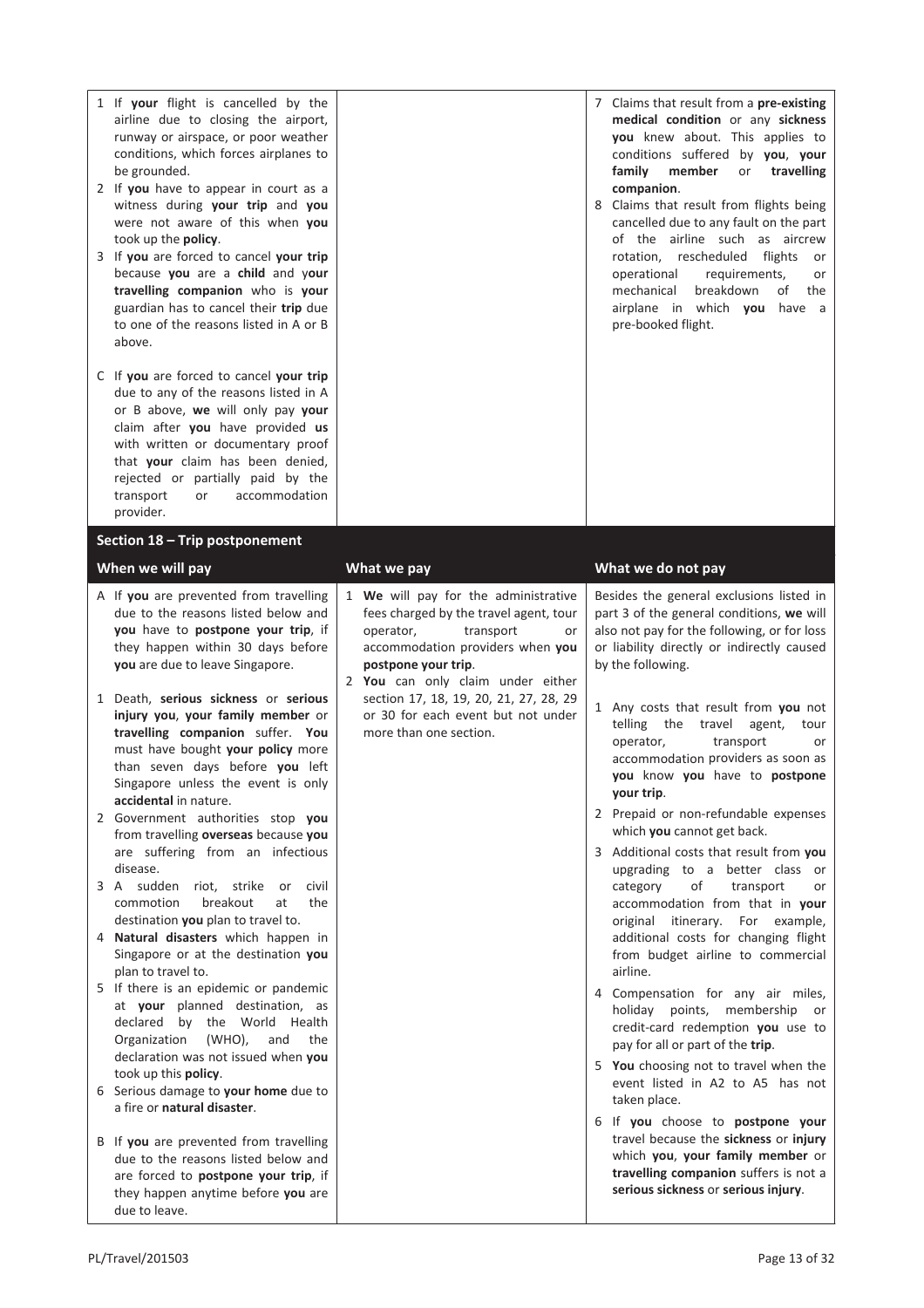| 1 If your flight is cancelled by the<br>airline due to closing the airport,<br>runway or airspace, or poor weather<br>conditions, which forces airplanes to<br>be grounded.<br>2 If you have to appear in court as a<br>witness during your trip and you<br>were not aware of this when you<br>took up the policy.<br>3 If you are forced to postpone your<br>trip because you are a child and your<br>travelling companion who is your<br>guardian has to cancel their trip due<br>to one of the reasons listed in A or B<br>above.<br>C If you are forced to postpone your<br>trip due to any of the reasons listed<br>in A or B above, we will only pay your<br>claim after you have provided us<br>with written or documentary proof<br>that your claim has been denied,<br>rejected or partially paid by the<br>transport<br>accommodation<br>or<br>provider. |                                                                                                                                                                                                                                                                                                                                                                                                                                     | 7 Claims that result from any known<br>event.<br>8 Claims that result from a pre-existing<br>medical condition or any sickness<br>you knew about. This applies to<br>conditions suffered by you, your<br>family<br>member<br>travelling<br>or<br>companion.<br>9 Claims that result from flights being<br>cancelled due to any fault on the part<br>of the airline such as aircrew<br>rotation, rescheduled<br>flights<br>or<br>operational<br>requirements,<br>or<br>breakdown<br>mechanical<br>of<br>the<br>airplane in which you have a<br>pre-booked flight.                                                                                                                                                                                                                                                          |
|--------------------------------------------------------------------------------------------------------------------------------------------------------------------------------------------------------------------------------------------------------------------------------------------------------------------------------------------------------------------------------------------------------------------------------------------------------------------------------------------------------------------------------------------------------------------------------------------------------------------------------------------------------------------------------------------------------------------------------------------------------------------------------------------------------------------------------------------------------------------|-------------------------------------------------------------------------------------------------------------------------------------------------------------------------------------------------------------------------------------------------------------------------------------------------------------------------------------------------------------------------------------------------------------------------------------|---------------------------------------------------------------------------------------------------------------------------------------------------------------------------------------------------------------------------------------------------------------------------------------------------------------------------------------------------------------------------------------------------------------------------------------------------------------------------------------------------------------------------------------------------------------------------------------------------------------------------------------------------------------------------------------------------------------------------------------------------------------------------------------------------------------------------|
| Section 19 - Trip cancellation due to insolvency                                                                                                                                                                                                                                                                                                                                                                                                                                                                                                                                                                                                                                                                                                                                                                                                                   |                                                                                                                                                                                                                                                                                                                                                                                                                                     |                                                                                                                                                                                                                                                                                                                                                                                                                                                                                                                                                                                                                                                                                                                                                                                                                           |
| When we will pay                                                                                                                                                                                                                                                                                                                                                                                                                                                                                                                                                                                                                                                                                                                                                                                                                                                   | What we pay                                                                                                                                                                                                                                                                                                                                                                                                                         | What we do not pay                                                                                                                                                                                                                                                                                                                                                                                                                                                                                                                                                                                                                                                                                                                                                                                                        |
| A If you are forced to abandon your<br>trip because the travel agency,<br>transport provider or tour operator is<br>no longer operating for business and<br>they cannot provide part or all of<br>your trip.<br>You must have bought the policy<br>more than seven days before you<br>are due to leave.                                                                                                                                                                                                                                                                                                                                                                                                                                                                                                                                                            | 1 We will pay for the transport<br>expenses (air, sea or land travel) and<br>accommodation costs that you have<br>paid and which you cannot get back<br>(including)<br>the<br>travel<br>agent's<br>cancellation fee) up to the limit<br>shown in the table of cover of your<br>plan.<br>2 You can only claim under either<br>section 17, 18, 19, 20, 21, 27, 28, 29<br>or 30 for each event but not under<br>more than one section. | Besides the general exclusions listed in<br>part 3 of the general conditions, we will<br>also not pay for the following, or for loss<br>or liability directly or indirectly caused<br>by the following.<br>1 Prepaid or non-refundable expenses<br>for unused local excursions, tours,<br>seminars, courses, theatre shows,<br>sporting<br>theme<br>parks,<br>events,<br>concerts and any other charges not<br>related<br>to<br>transport<br>and<br>accommodation.<br>2 Compensation for any air miles,<br>holiday points, membership<br>or<br>credit-card redemption you use to<br>pay for all or part of your trip.<br>3 The travel agency, transport provider<br>or tour operator stopping to operate<br>before you bought the policy.<br>claim<br>that<br>from<br>4 Any<br>comes<br>government regulation or control. |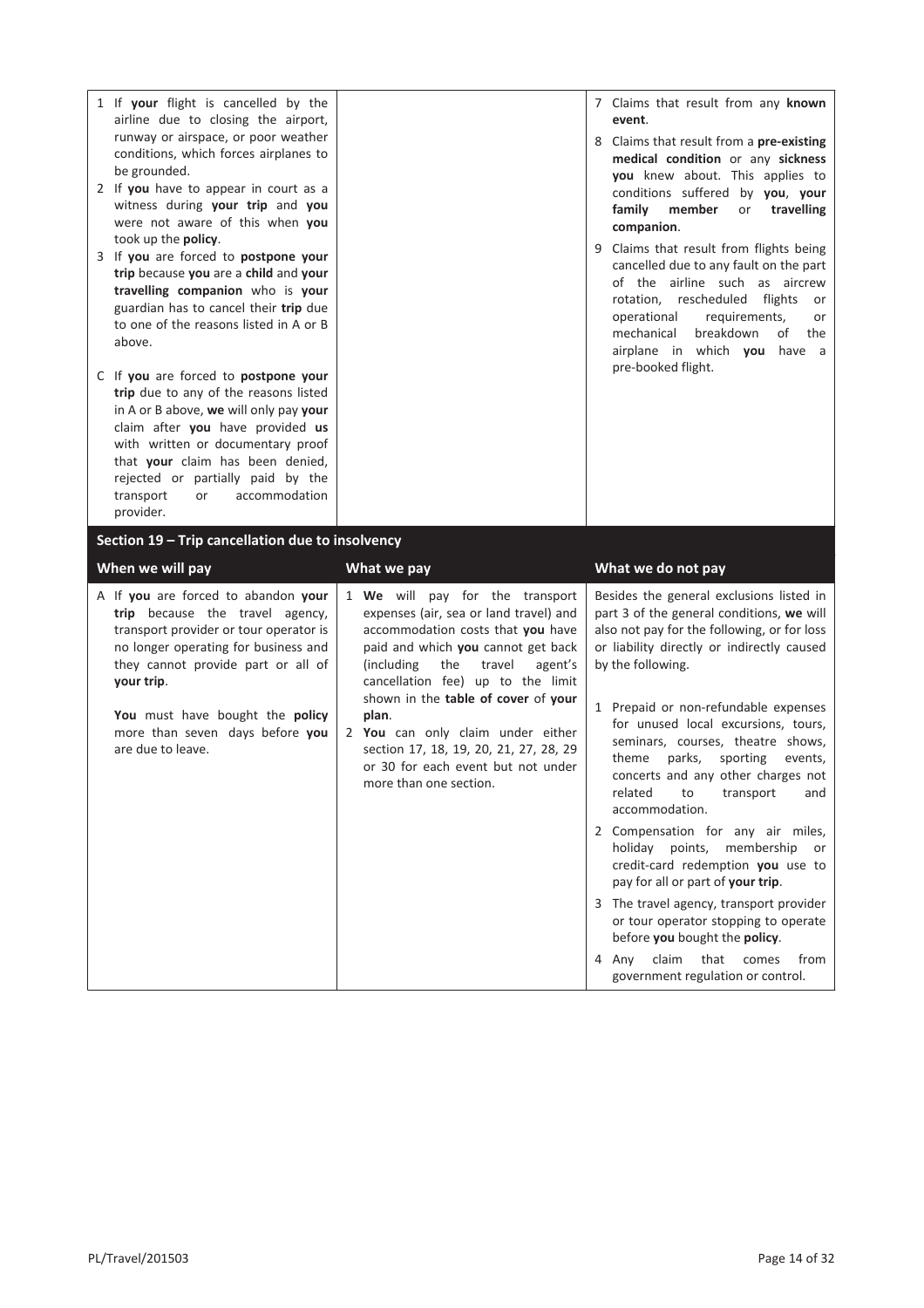## **Section 20 – Travel curtailment including aircraft hijack and natural disasters**

| When we will pay                                                                                                                                                                                                                                                                  | What we pay                                                                                                                                                                                                                                          | What we do not pay                                                                                                                                                                                                                                     |
|-----------------------------------------------------------------------------------------------------------------------------------------------------------------------------------------------------------------------------------------------------------------------------------|------------------------------------------------------------------------------------------------------------------------------------------------------------------------------------------------------------------------------------------------------|--------------------------------------------------------------------------------------------------------------------------------------------------------------------------------------------------------------------------------------------------------|
| A If you are prevented from travelling<br>further due to the reasons listed<br>below and you have to cut short your<br>trip and return to Singapore.<br>1 Death, serious sickness or serious<br>injury you, your family member or                                                 | 1 We will pay for the transport<br>expenses (air, sea or land travel) or<br>accommodation costs that you have<br>paid or have agreed to pay under a<br>contract and which you cannot get<br>back (including the travel agent's<br>cancellation fee). | Besides the general exclusions listed in<br>Part 3 of the general conditions, we will<br>also not pay for the following, or for loss<br>or liability directly or indirectly caused<br>by the following.                                                |
| travelling companion suffer.<br>2 Government authorities stopping<br>you from travelling further because<br>you are suffering from an infectious<br>disease.                                                                                                                      | 2 We will also pay for additional<br>economy-class transport expenses<br>(air, sea or land travel) and<br>reasonable<br>accommodation                                                                                                                | 1 You choosing not to continue with<br>your trip when an event listed in A2<br>or A5 has not taken place at the<br>destination you are in or plan to<br>travel to.                                                                                     |
| 3 There is a sudden riot, strike or civil<br>commotion at the destination you<br>are in or plan to travel to.<br>Natural disasters which happen at<br>the destination you are in or plan to                                                                                       | expenses of a standard room that<br>you have to pay to return to<br>Singapore.<br>3 You must ask for a refund of prepaid                                                                                                                             | 2 Any additional costs that result from<br>you not telling the travel agent, tour<br>transport<br>operator,<br>or<br>accommodation providers as soon as<br>you know you have to cut short your                                                         |
| travel to.<br>5 If there is an epidemic or pandemic<br>at your planned destination, as<br>declared by the World Health<br>Organization<br>(WHO),<br>and<br>the<br>declaration was not issued when you                                                                             | expenses from the transport or<br>accommodation provider first. We<br>will reduce your claim by the amount<br>the transport or accommodation<br>provider has refunded you.                                                                           | trip.<br>3 Additional costs that result from you<br>upgrading to a better class or<br>of<br>transport<br>category<br><b>or</b><br>accommodation from that in your<br>original itinerary. For example,                                                  |
| took up this policy.<br>6 Serious damage to your home due to<br>a fire or natural disaster.                                                                                                                                                                                       | 4 You can only claim under either<br>section 17, 18, 19, 20, 21, 27, 28, 29<br>or 30 for each event but not under                                                                                                                                    | additional costs for changing flight<br>from budget airline to commercial<br>airline.                                                                                                                                                                  |
| 7 Your trip is disrupted for at least 12<br>hours in a row because the public<br>transport in which you are travelling<br>as a passenger has been hijacked.<br>8 If your flight is cancelled by the<br>airline due to closing the airport,<br>runway or airspace, or poor weather | more than one section.                                                                                                                                                                                                                               | 4 Prepaid or non-refundable expenses<br>for unused local excursions, tours,<br>seminars, courses, theatre shows,<br>theme<br>parks,<br>sporting<br>events,<br>concerts and any other charges not<br>related<br>to<br>transport<br>or<br>accommodation. |
| conditions, which forces airplanes to<br>be grounded.                                                                                                                                                                                                                             |                                                                                                                                                                                                                                                      | 5 The part of the trip before you cut<br>short your trip.                                                                                                                                                                                              |
| B If you have to cut short your trip<br>because you are a child and your<br>travelling companion who is your<br>guardian has to cut short their trip<br>due to one of the reasons above.                                                                                          |                                                                                                                                                                                                                                                      | 6 If you choose to cut short your trip<br>because the sickness or injury which<br>you, your family member or<br>travelling companion suffer is not a<br>serious sickness or serious injury.                                                            |
| C If you are forced to shorten your trip<br>due to any of the reasons listed in A<br>or B above, we will only pay your                                                                                                                                                            |                                                                                                                                                                                                                                                      | 7 Compensation for any air miles,<br>holiday points, membership or<br>credit-card redemption you use to<br>pay for all or part of the trip.                                                                                                            |
| claim after you have provided us<br>with written or documentary proof                                                                                                                                                                                                             |                                                                                                                                                                                                                                                      | 8 Claims that result from any known<br>event.                                                                                                                                                                                                          |
| that your claim has been denied,<br>rejected or partially paid by the<br>transport<br>accommodation<br>or<br>provider.                                                                                                                                                            |                                                                                                                                                                                                                                                      | 9 Claims that result from a pre-existing<br>medical condition or any sickness<br>you knew about. This applies to<br>conditions suffered by you, your<br>member<br>family<br>or<br>travelling<br>companion.                                             |
|                                                                                                                                                                                                                                                                                   |                                                                                                                                                                                                                                                      | 10 The cost of your unused portion of<br>the original transport ticket back to<br>Singapore which you have already<br>paid for.                                                                                                                        |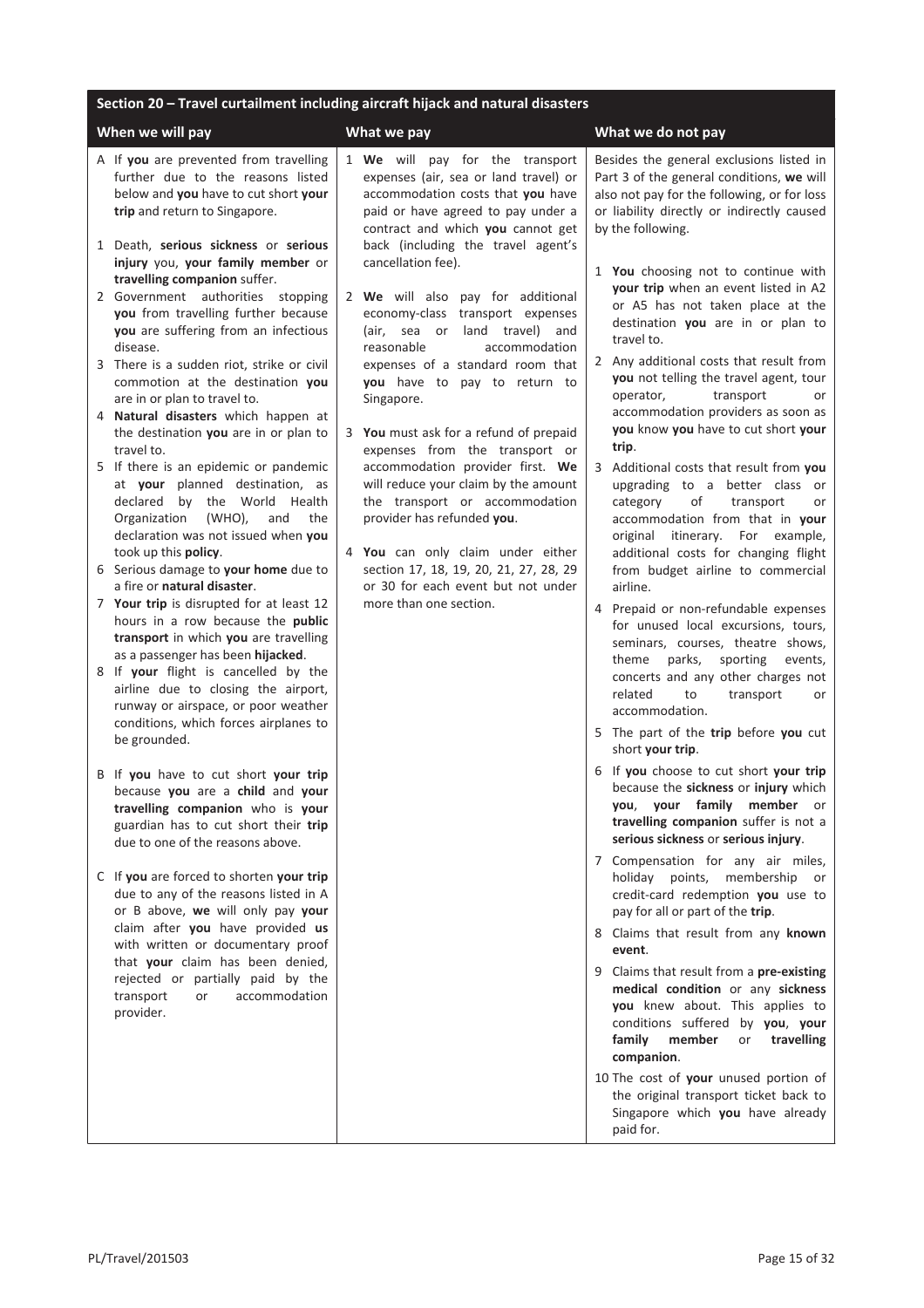| Section 21 - Travel interruption<br>When we will pay<br>A If you have to stay in a hospital<br>overseas for at least six days in a row<br>due to any injury or sickness suffered<br>while overseas.                                                                                                                                                                                                                                                                                                                                                                                      | What we pay<br>1 We will pay for the transport<br>expenses (air, sea or land travel)<br>and/or accommodation costs that<br>you have paid or have agreed to pay<br>under a contract and which you<br>cannot get back (including the travel<br>agent's cancellation fee).<br>2 You can only claim under either<br>section 17, 18, 19, 20, 21, 27, 28, 29<br>or 30 for each event but not under<br>more than one section. | 11 Claims that result from flights being<br>cancelled due to any fault on the part<br>of the airline such as aircrew<br>rotation, rescheduled<br>flights<br>or<br>operational<br>requirements,<br>or<br>breakdown<br>mechanical<br>of<br>the<br>airplane in which you have a<br>pre-booked flight.<br>What we do not pay<br>Besides the general exclusions listed in<br>Part 3 of the general conditions, we will<br>also not pay for the following, or for loss<br>or liability directly or indirectly caused<br>by the following.<br>1 Any costs that result from you not<br>telling the travel agent,<br>tour<br>operator,<br>transport<br>or<br>accommodation providers as soon as<br>you know you have to change your<br>trip.<br>2 Prepaid or non-refundable expenses<br>for unused local excursions, tours,<br>seminars, courses, theatre shows,<br>theme<br>parks,<br>sporting<br>events,<br>concerts and any other charges not<br>related<br>to<br>transport<br>or<br>accommodation. |
|------------------------------------------------------------------------------------------------------------------------------------------------------------------------------------------------------------------------------------------------------------------------------------------------------------------------------------------------------------------------------------------------------------------------------------------------------------------------------------------------------------------------------------------------------------------------------------------|------------------------------------------------------------------------------------------------------------------------------------------------------------------------------------------------------------------------------------------------------------------------------------------------------------------------------------------------------------------------------------------------------------------------|-----------------------------------------------------------------------------------------------------------------------------------------------------------------------------------------------------------------------------------------------------------------------------------------------------------------------------------------------------------------------------------------------------------------------------------------------------------------------------------------------------------------------------------------------------------------------------------------------------------------------------------------------------------------------------------------------------------------------------------------------------------------------------------------------------------------------------------------------------------------------------------------------------------------------------------------------------------------------------------------------|
|                                                                                                                                                                                                                                                                                                                                                                                                                                                                                                                                                                                          |                                                                                                                                                                                                                                                                                                                                                                                                                        | 3 Compensation for any air miles,<br>holiday points, membership<br>or<br>credit-card redemption you use to<br>pay for the trip in part or in full.<br>4 Claims that result from a pre-existing<br>medical condition or any sickness<br>you knew about.                                                                                                                                                                                                                                                                                                                                                                                                                                                                                                                                                                                                                                                                                                                                        |
| Section 22 - Loss or damage of personal baggage                                                                                                                                                                                                                                                                                                                                                                                                                                                                                                                                          |                                                                                                                                                                                                                                                                                                                                                                                                                        |                                                                                                                                                                                                                                                                                                                                                                                                                                                                                                                                                                                                                                                                                                                                                                                                                                                                                                                                                                                               |
| When we will pay                                                                                                                                                                                                                                                                                                                                                                                                                                                                                                                                                                         | What we pay                                                                                                                                                                                                                                                                                                                                                                                                            | What we do not pay                                                                                                                                                                                                                                                                                                                                                                                                                                                                                                                                                                                                                                                                                                                                                                                                                                                                                                                                                                            |
| A If your personal baggage is lost or<br>damaged due to an accident or theft<br>while overseas.<br>You must show that you have met<br>the following conditions.                                                                                                                                                                                                                                                                                                                                                                                                                          | 1 We will decide whether to replace,<br>repair or pay a cash equivalent for<br>your lost or damaged personal<br>baggage. We will deduct an amount<br>for wear and tear when we work out<br>the claim.                                                                                                                                                                                                                  | Besides the general exclusions listed in<br>part 3 of the general conditions, we will<br>also not pay for the following, or for loss<br>or liability directly or indirectly caused<br>by the following.                                                                                                                                                                                                                                                                                                                                                                                                                                                                                                                                                                                                                                                                                                                                                                                       |
| 1 You have taken all possible steps and<br>been careful to protect the security<br>of your personal baggage and<br>prevent loss or damage.<br>2 You have reported the loss to the<br>police where the loss has happened<br>or to relevant authority such as the<br>hotel, airline or any transport<br>operator within<br>24<br>hours of<br>discovering the loss. You must send<br>us a copy of the police report or<br>other written document issued by<br>the relevant authority with details of<br>the loss or damage, together with all<br>relevant receipts or proof of<br>purchase. | 2 You can only claim under either<br>section 22 or 25 for any loss or<br>expenses you have suffered from<br>each event but not under more than<br>one section.                                                                                                                                                                                                                                                         | 1 Any baggage which you separately<br>checked in in advance.<br>2 Claim for wear and tear (this includes<br>scratches, discolouration,<br>stains,<br>tears or dents to the surface of the<br>item which does not affect how it<br>works),<br>arising<br>from<br>claims<br>atmospheric or climatic conditions,<br>gradual deterioration, pests and<br>insects or damage caused during the<br>repair process.<br>3 Items that are confiscated or held by<br>customs or authorities.<br>4 Claim for motor vehicles (including<br>their accessories).                                                                                                                                                                                                                                                                                                                                                                                                                                             |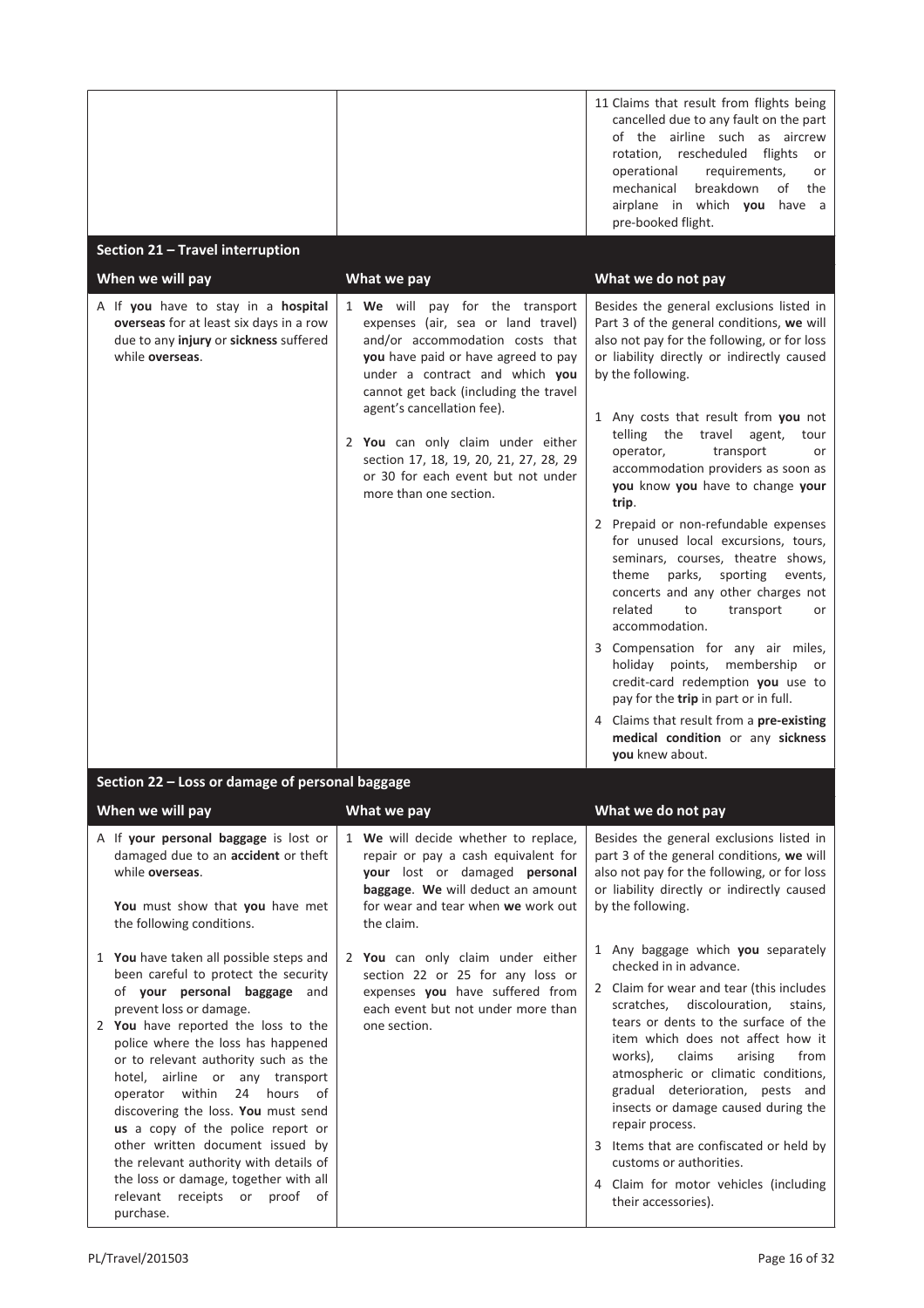| 3 You must make any claims arising<br>from loss or damage to your<br>personal baggage while in the<br>custody and care of the transport or<br>accommodation provider to the<br>service provider first.<br>We will reduce your claim by the<br>the<br>amount<br>transport<br>or<br>accommodation<br>provider<br>has<br>refunded you.<br>We will only pay your claim after you<br>have provided us with a written or<br>documentary proof that your claim<br>has been denied, rejected or partially<br>the<br>paid<br>by<br>transport<br>or<br>accommodation provider. |                                                                             | 5 Claim for any loss or damage to<br>fragile items,<br>antiques,<br>watch,<br>jewellery, gem stone, laptop, mobile<br>handheld communication devices,<br>artefacts, manuscripts, paintings,<br>musical instruments, dentures, fur<br>and contact or corneal lenses.<br>6 Claim<br>for<br>fruits,<br>perishables,<br>consumables and animals.<br>7 Claim for loss of, or restoring, lost or<br>damaged information stored in<br>tapes, cards, discs or other storage<br>devices.<br>8 Claim for <b>business</b><br>goods<br>or<br>equipment of any kind.<br>9 Claim for money, securities, stamps,<br>debit or credit cards, cash card, Ez<br>link Card, bonds and coupons.<br>10 Claim for identity card, passport,<br>driver's licence, travel pass or tickets<br>and travel documents.<br>11 Claim for any item which does not<br>belong to you.<br>12 Unexplained |
|----------------------------------------------------------------------------------------------------------------------------------------------------------------------------------------------------------------------------------------------------------------------------------------------------------------------------------------------------------------------------------------------------------------------------------------------------------------------------------------------------------------------------------------------------------------------|-----------------------------------------------------------------------------|----------------------------------------------------------------------------------------------------------------------------------------------------------------------------------------------------------------------------------------------------------------------------------------------------------------------------------------------------------------------------------------------------------------------------------------------------------------------------------------------------------------------------------------------------------------------------------------------------------------------------------------------------------------------------------------------------------------------------------------------------------------------------------------------------------------------------------------------------------------------|
|                                                                                                                                                                                                                                                                                                                                                                                                                                                                                                                                                                      |                                                                             | mysterious<br>and<br>disappearance<br>of your personal<br>baggage.                                                                                                                                                                                                                                                                                                                                                                                                                                                                                                                                                                                                                                                                                                                                                                                                   |
|                                                                                                                                                                                                                                                                                                                                                                                                                                                                                                                                                                      |                                                                             | 13 Any claim resulting from your<br>deliberate act, failure to<br>act,<br>negligence or carelessness.                                                                                                                                                                                                                                                                                                                                                                                                                                                                                                                                                                                                                                                                                                                                                                |
|                                                                                                                                                                                                                                                                                                                                                                                                                                                                                                                                                                      |                                                                             | 14 Any claim resulting from your item<br>being lost or damaged when left<br>unattended in a public place and<br>which is not in the custody of an<br>authorised party (including transport<br>and accommodation providers such<br>as airline, train, ferry, hotel and<br>resorts).                                                                                                                                                                                                                                                                                                                                                                                                                                                                                                                                                                                   |
| Section 23 - Loss of money                                                                                                                                                                                                                                                                                                                                                                                                                                                                                                                                           |                                                                             |                                                                                                                                                                                                                                                                                                                                                                                                                                                                                                                                                                                                                                                                                                                                                                                                                                                                      |
| When we will pay                                                                                                                                                                                                                                                                                                                                                                                                                                                                                                                                                     | What we pay                                                                 | What we do not pay                                                                                                                                                                                                                                                                                                                                                                                                                                                                                                                                                                                                                                                                                                                                                                                                                                                   |
| A If your money is stolen from you<br>while you are overseas.<br>You must show that:                                                                                                                                                                                                                                                                                                                                                                                                                                                                                 | 1 We will pay up to the amount shown<br>in the table of cover of your plan. | Besides the general exclusions listed in<br>part 3 of the general conditions, we will<br>also not pay for the following, or for loss<br>or liability directly or indirectly caused                                                                                                                                                                                                                                                                                                                                                                                                                                                                                                                                                                                                                                                                                   |
| 1 you have taken all possible steps<br>and taken care to make sure that                                                                                                                                                                                                                                                                                                                                                                                                                                                                                              |                                                                             | by the following.                                                                                                                                                                                                                                                                                                                                                                                                                                                                                                                                                                                                                                                                                                                                                                                                                                                    |

- 1 If **you** fail to report to the police or relevant authority within 24 hours of the discovery.
- 2 **You** failing to take due care and precautions to make sure that **your money** is kept in a safe place.
- 3 Any loss due to exchange rate or loss in value of currencies.
- 4 Any loss of cash cards or any other cards having a stored value.

loss.

**your money** is kept in a secure place and not left **unattended** in a

2 **you** have reported the loss to the police where the loss happened, within 24 hours of discovering it. **You** must send **us** a copy of the police report with details of the

**public place**; and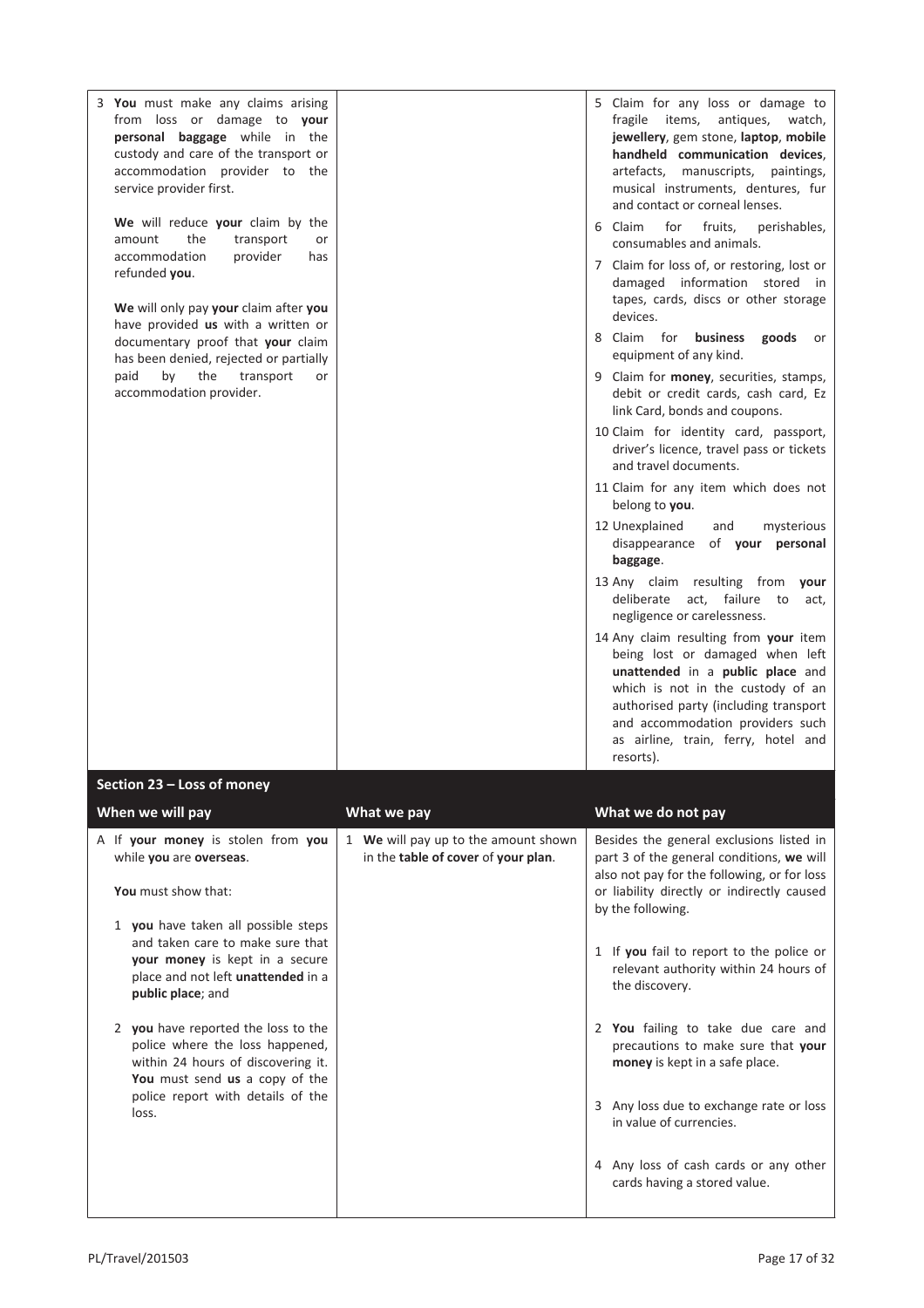|                                                                                                                                                                                                                         |                                                                             | 5 Loss of money which was not under<br>your care and custody.                                                                                                                             |
|-------------------------------------------------------------------------------------------------------------------------------------------------------------------------------------------------------------------------|-----------------------------------------------------------------------------|-------------------------------------------------------------------------------------------------------------------------------------------------------------------------------------------|
|                                                                                                                                                                                                                         |                                                                             | 6 Unexplained<br>mysterious<br>and<br>disappearance of your money.                                                                                                                        |
|                                                                                                                                                                                                                         |                                                                             | 7 Any claim resulting from<br>your<br>deliberate<br>act,<br>failure<br>to<br>act,<br>negligence or carelessness.                                                                          |
| Section 24 - Loss of jewellery                                                                                                                                                                                          |                                                                             |                                                                                                                                                                                           |
| When we will pay                                                                                                                                                                                                        | What we pay                                                                 | What we do not pay                                                                                                                                                                        |
| A If your jewellery is stolen from you<br>while you are overseas.                                                                                                                                                       | 1 We will pay up to the amount shown<br>in the table of cover of your plan. | Besides the general exclusions listed in<br>part 3 of the general conditions, we will<br>also not pay for the following, or for loss                                                      |
| You must show that:                                                                                                                                                                                                     | 2 You can only claim under either<br>section 24 or 25 for any loss or       | or liability directly or indirectly caused<br>by the following.                                                                                                                           |
| 1 You have taken all possible steps and<br>taken care to make sure that your                                                                                                                                            | expenses you have suffered from<br>each event but not under more than       |                                                                                                                                                                                           |
| jewellery is kept in a secure place<br>and not left unattended in a public                                                                                                                                              | one section.                                                                | 1 If you fail to report to the police or<br>relevant authority within 24 hours of<br>the discovery.                                                                                       |
| place; and                                                                                                                                                                                                              |                                                                             | 2 You failing to take due care and                                                                                                                                                        |
| 2 You have reported the loss to the<br>police where the loss has happened                                                                                                                                               |                                                                             | precautions to make sure that your<br>jewellery is kept in a safe place.                                                                                                                  |
| or to relevant authority such as the<br>hotel, airline or any transport<br>operator, within<br>24 hours of                                                                                                              |                                                                             | 3 Unexplained<br>and<br>mysterious<br>disappearance of your jewellery.                                                                                                                    |
| discovering the loss. You must send<br>us a copy of the police report or                                                                                                                                                |                                                                             | 4 Any claim resulting from your<br>deliberate act, failure to<br>act,<br>negligence or carelessness.                                                                                      |
| other written document issued by<br>the relevant authority with details of<br>the loss or damage, together with all                                                                                                     |                                                                             | 5 Claim for any item which does not<br>belong to you.                                                                                                                                     |
| relevant receipts or proof of<br>purchase.                                                                                                                                                                              |                                                                             | 6 Any jewellery which you separately<br>checked in in advance.                                                                                                                            |
| 3 You must make any claims arising                                                                                                                                                                                      |                                                                             | 7 Claim for jewellery which is business<br>goods or equipment of any kind.                                                                                                                |
| from loss to your jewellery while in<br>the custody and care of the transport<br>or accommodation provider to the<br>service provider first.                                                                            |                                                                             | 8 Any claim resulting from your item<br>being lost or damaged when left<br>unattended in a public place and<br>which is not in the custody of an<br>authorised party (including transport |
| We will reduce your claim by the<br>amount<br>the<br>transport<br>accommodation<br>provider<br>refunded you.                                                                                                            | or<br>has                                                                   | and accommodation providers such<br>as airline, train, ferry, hotel and<br>resorts).                                                                                                      |
| We will only pay your claim after you<br>have provided us with a written or<br>documentary proof that your claim<br>has been denied, rejected or partially<br>the<br>transport<br>paid<br>by<br>accommodation provider. | or                                                                          |                                                                                                                                                                                           |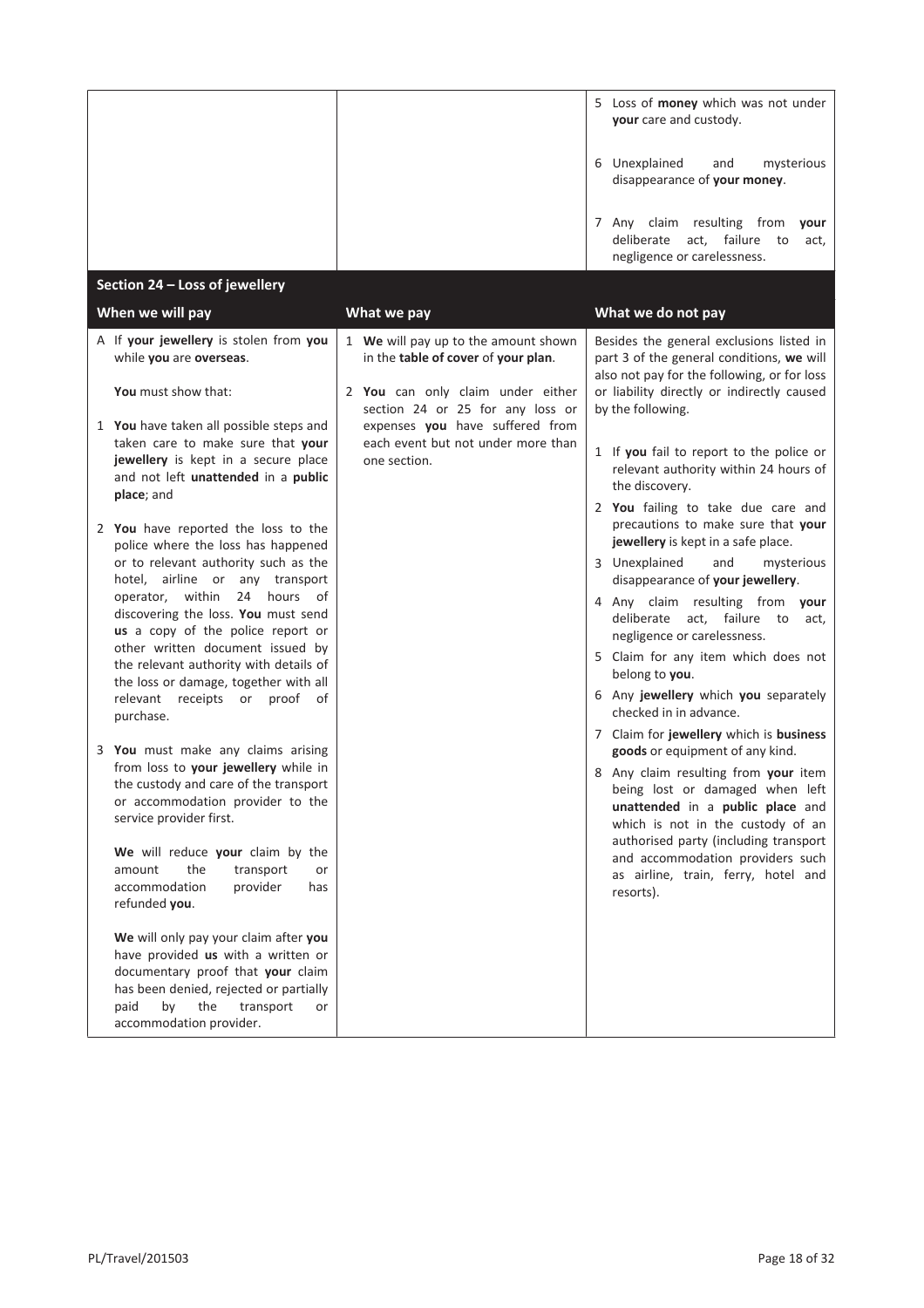| Section 25 - Baggage delay                                                                                                                                                                                                                                                                                                                                                                                                                                                                                                                                                                                                                                                                                                                                                                                                                                                                                                                                                                                                                                                                          |                                                                                                                                                                                                                                                                                                                                                                                                                                                                                                                                                                                                                                                                           |                                                                                                                                                                                                                                                                                                                                                                                                                                                                                                                                                                                                                                                                                                                                                                                                                                                                                                                                                                                                                                                                                                                                                                              |
|-----------------------------------------------------------------------------------------------------------------------------------------------------------------------------------------------------------------------------------------------------------------------------------------------------------------------------------------------------------------------------------------------------------------------------------------------------------------------------------------------------------------------------------------------------------------------------------------------------------------------------------------------------------------------------------------------------------------------------------------------------------------------------------------------------------------------------------------------------------------------------------------------------------------------------------------------------------------------------------------------------------------------------------------------------------------------------------------------------|---------------------------------------------------------------------------------------------------------------------------------------------------------------------------------------------------------------------------------------------------------------------------------------------------------------------------------------------------------------------------------------------------------------------------------------------------------------------------------------------------------------------------------------------------------------------------------------------------------------------------------------------------------------------------|------------------------------------------------------------------------------------------------------------------------------------------------------------------------------------------------------------------------------------------------------------------------------------------------------------------------------------------------------------------------------------------------------------------------------------------------------------------------------------------------------------------------------------------------------------------------------------------------------------------------------------------------------------------------------------------------------------------------------------------------------------------------------------------------------------------------------------------------------------------------------------------------------------------------------------------------------------------------------------------------------------------------------------------------------------------------------------------------------------------------------------------------------------------------------|
| When we will pay                                                                                                                                                                                                                                                                                                                                                                                                                                                                                                                                                                                                                                                                                                                                                                                                                                                                                                                                                                                                                                                                                    | What we pay                                                                                                                                                                                                                                                                                                                                                                                                                                                                                                                                                                                                                                                               | What we do not pay                                                                                                                                                                                                                                                                                                                                                                                                                                                                                                                                                                                                                                                                                                                                                                                                                                                                                                                                                                                                                                                                                                                                                           |
| A If your checked-in baggage has been<br>delayed, misdirected or temporarily<br>misplaced by any transport operator<br>for more than six hours in a row<br>while you are in Singapore or<br>overseas.<br>You must get written proof from the<br>transport operator or their handling<br>agent of the period of delay and the<br>reason for the delay.                                                                                                                                                                                                                                                                                                                                                                                                                                                                                                                                                                                                                                                                                                                                               | 1 For baggage that is delayed while<br>overseas, we will pay you a cash<br>benefit for every full six hours in a<br>row of delay (worked out from the<br>time you actually arrive at the final<br>destination and the time you receive<br>your checked-in baggage) up to the<br>limit shown in the table of cover of<br>your plan.<br>2 For baggage that is delayed for more<br>than six hours when you arrive in<br>Singapore, we will pay you a flat cash<br>benefit of \$200 per adult or \$50 per<br>child as shown in the table of cover.<br>3 You can only claim under either<br>section 22, 24, 25 or 38 for each<br>event but not under more than one<br>section. | Please read our general exclusions listed<br>in part 3 of the general conditions.                                                                                                                                                                                                                                                                                                                                                                                                                                                                                                                                                                                                                                                                                                                                                                                                                                                                                                                                                                                                                                                                                            |
| Section 26 - Travel documents                                                                                                                                                                                                                                                                                                                                                                                                                                                                                                                                                                                                                                                                                                                                                                                                                                                                                                                                                                                                                                                                       |                                                                                                                                                                                                                                                                                                                                                                                                                                                                                                                                                                                                                                                                           |                                                                                                                                                                                                                                                                                                                                                                                                                                                                                                                                                                                                                                                                                                                                                                                                                                                                                                                                                                                                                                                                                                                                                                              |
| When we will pay                                                                                                                                                                                                                                                                                                                                                                                                                                                                                                                                                                                                                                                                                                                                                                                                                                                                                                                                                                                                                                                                                    | What we pay                                                                                                                                                                                                                                                                                                                                                                                                                                                                                                                                                                                                                                                               | What we do not pay                                                                                                                                                                                                                                                                                                                                                                                                                                                                                                                                                                                                                                                                                                                                                                                                                                                                                                                                                                                                                                                                                                                                                           |
| A If your passport or travel documents<br>are accidentally lost or stolen while<br>you are overseas.<br>You must show that you have met<br>the following conditions.<br>1 You have taken all possible steps and<br>been careful to make sure that your<br>passport and travel documents are<br>kept in a secure place and they are<br>not left unattended in a public place.<br>2 You have reported the loss to the<br>police or relevant authority where<br>the loss happened within 24 hours of<br>discovering it.<br>You must make claims arising from<br>losing your passport or travel<br>documents while in the custody and<br>οf<br>the<br>transport<br>care<br>or<br>accommodation provider to the<br>service provider first.<br>We will reduce your claim by the<br>the<br>transport<br>amount<br>or<br>provider<br>accommodation<br>has<br>refunded you.<br>We will only pay your claim after you<br>have provided us with a written or<br>documentary proof that your claim<br>has been denied, rejected or partially<br>the<br>paid<br>by<br>transport<br>or<br>accommodation provider. | 1 We<br>will<br>for<br>pay<br>reasonable<br>economy-class transport (air, sea or<br>travel)<br>reasonable<br>land<br>and<br>accommodation<br>of a<br>expenses<br>standard room which you have to<br>pay while overseas to apply to<br>replace the lost passport or travel<br>documents.<br>2 We<br>will<br>also<br>pay<br>for<br>the<br>administrative fee which you have to<br>pay to get a replacement passport,<br>passport photograph<br>or travel<br>documents.                                                                                                                                                                                                      | Besides the general exclusions listed in<br>part 3 of the general conditions, we will<br>also not pay for the following, or for loss<br>or liability directly or indirectly caused<br>by the following.<br>1 Buying travel tickets such as air<br>tickets and train tickets to replace<br>tickets which have been lost or stolen<br>or which cannot be used due to<br>changing the travel date.<br>2 If you fail to report the loss to the<br>police or relevant authority within 24<br>hours of the discovery.<br>3 You failing to take due care and<br>precautions to make sure that your<br>passport and travel documents are<br>kept in a safe place.<br>4 Unexplained<br>mysterious<br>and<br>disappearance of your passport or<br>travel documents.<br>5 Any claim resulting from your<br>deliberate act, failure to<br>act,<br>negligence or carelessness.<br>6 Any claim resulting from your item<br>being lost when left unattended in a<br>public place and which is not in the<br>custody of an authorised party<br>(including)<br>but<br>not limited to<br>accommodation<br>transport<br>and<br>providers such as airline, train, ferry,<br>hotels and resorts). |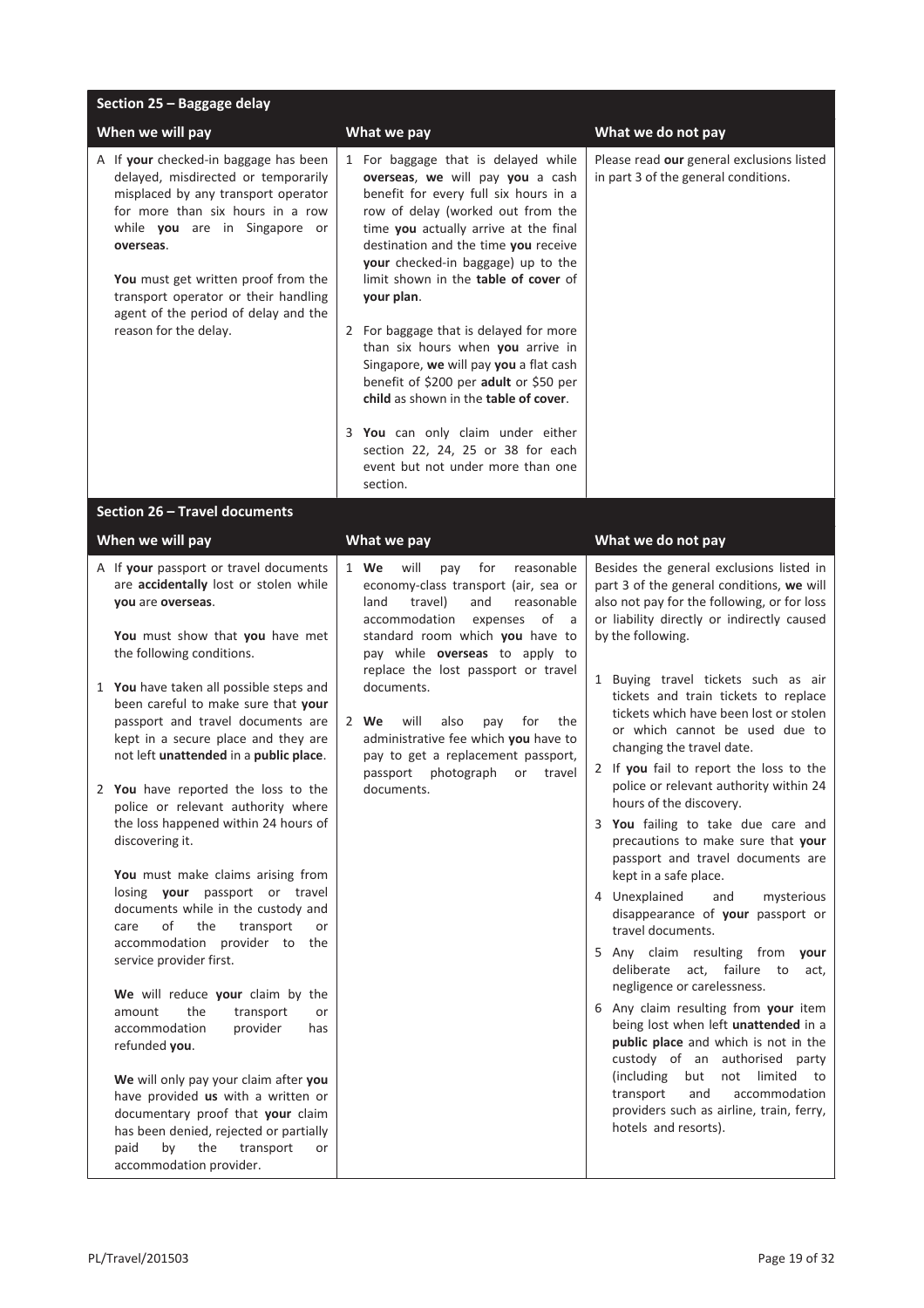| Section 27 - Travel delay                                                                                                                                                                                                                                                                             |                                                                                                                                                                                                |                                                                                                                                                                                                         |
|-------------------------------------------------------------------------------------------------------------------------------------------------------------------------------------------------------------------------------------------------------------------------------------------------------|------------------------------------------------------------------------------------------------------------------------------------------------------------------------------------------------|---------------------------------------------------------------------------------------------------------------------------------------------------------------------------------------------------------|
| When we will pay                                                                                                                                                                                                                                                                                      | What we pay                                                                                                                                                                                    | What we do not pay                                                                                                                                                                                      |
| A If the public transport you are<br>scheduled to travel in during your<br>trip is delayed for more than six<br>hours in a row due to the reasons<br>listed below.                                                                                                                                    | 1 For travel delays of more than six<br>hours while you are overseas, we<br>will pay a cash benefit for every full<br>six hours in a row of delay you suffer.<br>If you have onward connecting | Besides the general exclusions listed in<br>part 3 of the general conditions, we will<br>also not pay for the following, or for loss<br>or liability directly or indirectly caused<br>by the following. |
| 1 A sudden riot, strike<br>or civil<br>commotion breakout.<br>2 Adverse weather conditions.                                                                                                                                                                                                           | public transport to your final<br>destination, we will pay for travel<br>delays based on the actual arrival<br>time at the final destination and the                                           | 1 You failing to get on the public<br>transport according to the time<br>shown in the itinerary supplied to                                                                                             |
|                                                                                                                                                                                                                                                                                                       | arrival time shown in the itinerary.                                                                                                                                                           | you.                                                                                                                                                                                                    |
| 3 Mechanical<br>breakdown<br>or<br>derangement or structural defect of<br>public transport.                                                                                                                                                                                                           | 2 For travel delays of more than six<br>hours in a row before you depart<br>from Singapore, we will only pay you                                                                               | 2 Claims that result from any delay<br>which you or the public knew about<br>at the time you bought this policy.                                                                                        |
| 4 Natural disasters which happen in<br>Singapore or at the destination you<br>plan to travel to.                                                                                                                                                                                                      | a cash benefit of \$150 as shown in<br>the table of cover.                                                                                                                                     | 3 You checking in late to the airport,<br>port or station.                                                                                                                                              |
| 5 Closing of airport,<br>runway<br>or<br>airspace, or poor weather conditions,<br>which forces<br>airplanes to<br>be<br>grounded.                                                                                                                                                                     | 3 You can only claim under either<br>section 17, 18, 19, 20, 21, 27, 28, 29<br>or 30 from the same event but not<br>under more than one section.                                               |                                                                                                                                                                                                         |
| 6 If there is an epidemic or pandemic<br>at the insured person's planned<br>destination, as declared by the World<br>Health Organization (WHO), and the<br>declaration was not issued when the<br>policyholder or the insured person<br>booked the trip.                                              |                                                                                                                                                                                                |                                                                                                                                                                                                         |
| While in Singapore, travel delay occurs<br>when the insured person is notified by<br>the public transport operator of any<br>rescheduling after he/she has checked<br>in, or been issued with a boarding ticket<br>by the <b>public transport</b> operator or<br>while on board the public transport. |                                                                                                                                                                                                |                                                                                                                                                                                                         |
| While overseas, travel delay occurs<br>when the insured person is notified by<br>the public transport operator of any<br>rescheduling or while on board the<br>public transport.                                                                                                                      |                                                                                                                                                                                                |                                                                                                                                                                                                         |
| You must get written proof of the delay<br>and the reason for it from the transport<br>operator or their handling agent.                                                                                                                                                                              |                                                                                                                                                                                                |                                                                                                                                                                                                         |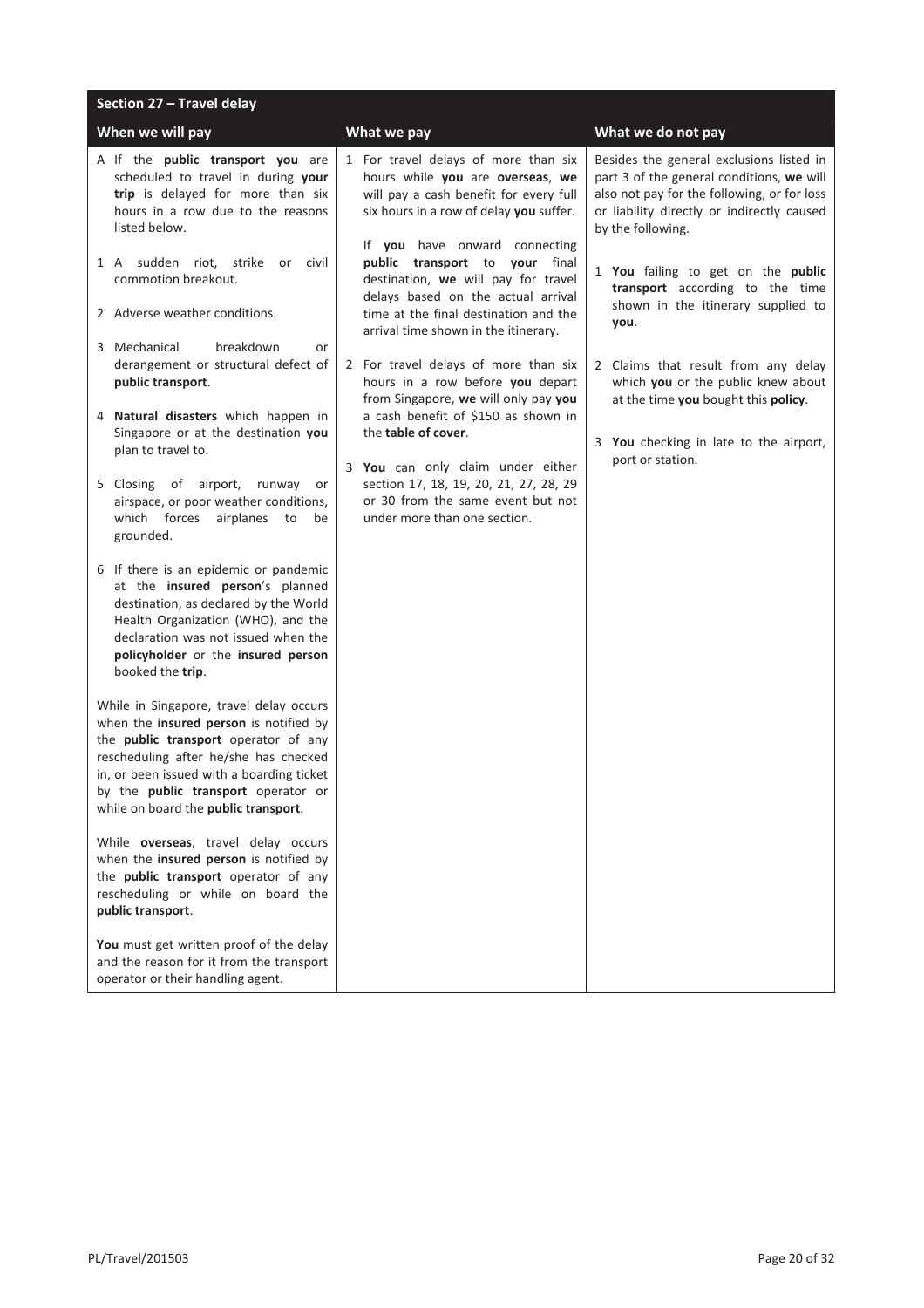| Section 28 - Flight diversion                                                                                                                                                                                                                                                                                                                                                                                                                                                                                                   |                                                                                                                                                                                                                                                                                                                |                                                                                                                                                                                                                                                                                                                                                                                                                                                                                                                  |  |
|---------------------------------------------------------------------------------------------------------------------------------------------------------------------------------------------------------------------------------------------------------------------------------------------------------------------------------------------------------------------------------------------------------------------------------------------------------------------------------------------------------------------------------|----------------------------------------------------------------------------------------------------------------------------------------------------------------------------------------------------------------------------------------------------------------------------------------------------------------|------------------------------------------------------------------------------------------------------------------------------------------------------------------------------------------------------------------------------------------------------------------------------------------------------------------------------------------------------------------------------------------------------------------------------------------------------------------------------------------------------------------|--|
| When we will pay                                                                                                                                                                                                                                                                                                                                                                                                                                                                                                                | What we pay                                                                                                                                                                                                                                                                                                    | What we do not pay                                                                                                                                                                                                                                                                                                                                                                                                                                                                                               |  |
| A If the scheduled flight which you<br>have boarded on and travelling in is<br>diverted due to adverse weather<br>conditions which prevents you from<br>continuing your trip and you are<br>delayed from arriving at your<br>planned destination.<br>You must get written proof of the<br>delay and the reason for it from the<br>transport operator or their handling<br>agent.                                                                                                                                                | 1 For diversions of more than six hours<br>while you are overseas, we will pay a<br>cash benefit for every full six hours in<br>a row of delay you suffer.<br>2 You can only claim under either<br>section 17, 18, 19, 20, 21, 27, 28, 29<br>or 30 from the same event but not<br>under more than one section. | Besides the general exclusions listed in<br>part 3 of the general conditions, we will<br>also not pay for the following, or for loss<br>or liability directly or indirectly caused<br>by the following.<br>1 You failing to get on the public<br>transport according to the time<br>shown in the itinerary supplied to<br>you.<br>2 Claims that result from any delay<br>which you or the public knew about<br>at the time you bought this policy.<br>3 You checking in late to the airport,<br>port or station. |  |
| Section 29 - Overbooked public transport                                                                                                                                                                                                                                                                                                                                                                                                                                                                                        |                                                                                                                                                                                                                                                                                                                |                                                                                                                                                                                                                                                                                                                                                                                                                                                                                                                  |  |
| When we will pay                                                                                                                                                                                                                                                                                                                                                                                                                                                                                                                | What we pay                                                                                                                                                                                                                                                                                                    | What we do not pay                                                                                                                                                                                                                                                                                                                                                                                                                                                                                               |  |
| A If you are not allowed to get on a<br>form of public transport for which<br>previously<br>have<br>received<br>you<br>confirmation<br>because<br>it<br>was<br>overbooked and no compensation or<br>no other transport was made<br>available to you within six hours of<br>the scheduled departure time.<br>You must get written proof of being<br>denied boarding from the transport<br>operator of the public transport or<br>their handling agents (whichever<br>applies).                                                   | 1 We will pay you the cash benefit<br>shown in the table of cover of your<br>plan.<br>2 We will only pay this benefit once for<br>each trip.<br>3 You can only claim under either<br>section 17, 18, 19, 20, 21, 27, 28, 29<br>or 30 for each event but not under<br>more than one section.                    | Please read our general exclusions listed<br>in part 3 of the general conditions.                                                                                                                                                                                                                                                                                                                                                                                                                                |  |
| Section 30 - Missed connections                                                                                                                                                                                                                                                                                                                                                                                                                                                                                                 |                                                                                                                                                                                                                                                                                                                |                                                                                                                                                                                                                                                                                                                                                                                                                                                                                                                  |  |
| When we will pay                                                                                                                                                                                                                                                                                                                                                                                                                                                                                                                | What we pay                                                                                                                                                                                                                                                                                                    | What we do not pay                                                                                                                                                                                                                                                                                                                                                                                                                                                                                               |  |
| A If you miss your travel connection<br>because of a delay in the arrival of<br>the scheduled public transport which<br>you took, and have received a<br>confirmed reservation, and there is<br>no other travel arrangement made<br>available to you within six hours of<br>the scheduled departure of your<br>onward travel connection.<br>You must get written proof of your<br>missed<br>connection<br>from<br>the<br>transport operator (flight, rail, coach<br>or ferry with fixed itinerary) or their<br>handling agents. | 1 We will pay you the cash benefit<br>shown in the table of cover of your<br>plan.<br>2 We will only pay this benefit once for<br>each trip.<br>3 You can only claim under either<br>section 17, 18, 19, 20, 21, 27, 28, 29<br>or 30 from the same event but not<br>under more than one section.               | Please read our general exclusions listed<br>in part 3 of the general conditions.                                                                                                                                                                                                                                                                                                                                                                                                                                |  |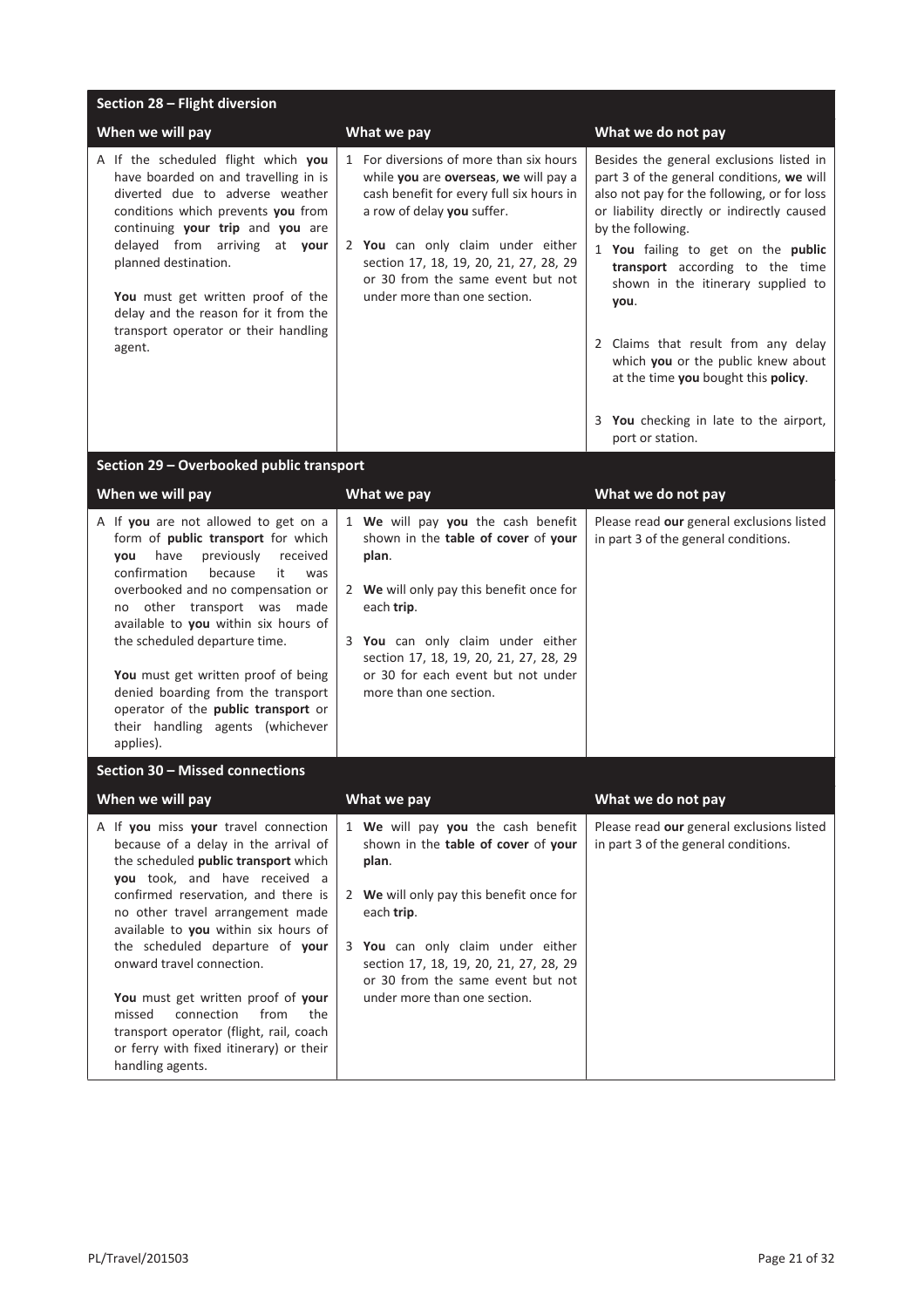| Section 31 - Kidnap and hostage                                                                                                                                                                                                                                                                                                                                                          |                                                                                                                                                                                                                                          |                                                                                                                                                                                                                                                                                                                                                                                                                                                                                                                                                                                                                                                                                                                                                                                                                                                                                                                                                                                                                                                                                                                                                                                                                                                                                                                                                                                                         |
|------------------------------------------------------------------------------------------------------------------------------------------------------------------------------------------------------------------------------------------------------------------------------------------------------------------------------------------------------------------------------------------|------------------------------------------------------------------------------------------------------------------------------------------------------------------------------------------------------------------------------------------|---------------------------------------------------------------------------------------------------------------------------------------------------------------------------------------------------------------------------------------------------------------------------------------------------------------------------------------------------------------------------------------------------------------------------------------------------------------------------------------------------------------------------------------------------------------------------------------------------------------------------------------------------------------------------------------------------------------------------------------------------------------------------------------------------------------------------------------------------------------------------------------------------------------------------------------------------------------------------------------------------------------------------------------------------------------------------------------------------------------------------------------------------------------------------------------------------------------------------------------------------------------------------------------------------------------------------------------------------------------------------------------------------------|
| When we will pay                                                                                                                                                                                                                                                                                                                                                                         | What we pay                                                                                                                                                                                                                              | What we do not pay                                                                                                                                                                                                                                                                                                                                                                                                                                                                                                                                                                                                                                                                                                                                                                                                                                                                                                                                                                                                                                                                                                                                                                                                                                                                                                                                                                                      |
| A If you are held hostage after being<br>kidnapped while overseas for at<br>least 24 hours in a row.<br>You must prove that the event has<br>actually happened and we need<br>immediate notice and updates of the<br>The<br>kidnap<br>incident.<br>must be<br>the<br>authorized<br>reported<br>to<br>law-enforcement agency within 24<br>hours after you are able to contact<br>someone. | 1 We will pay you a benefit shown in<br>your plan as shown in the table of<br>cover for each full day (continuous<br>24 hours). This will apply up to the<br>limit shown in the table of cover.                                          | Besides the general exclusions listed in<br>part 3 of the general conditions, we will<br>also not pay for the following, or for loss<br>or liability directly or indirectly caused<br>by the following.<br>1 Claims resulting from you helping<br>others to commit a crime or your<br>criminal acts.<br>2 Claims arising in your home country,<br>countries in Central or South America<br>or Africa, or any country in which<br>United Nations armed forces are<br>present and active.                                                                                                                                                                                                                                                                                                                                                                                                                                                                                                                                                                                                                                                                                                                                                                                                                                                                                                                 |
| Section 32 - Personal liability                                                                                                                                                                                                                                                                                                                                                          |                                                                                                                                                                                                                                          |                                                                                                                                                                                                                                                                                                                                                                                                                                                                                                                                                                                                                                                                                                                                                                                                                                                                                                                                                                                                                                                                                                                                                                                                                                                                                                                                                                                                         |
| When we will pay                                                                                                                                                                                                                                                                                                                                                                         | What we pay                                                                                                                                                                                                                              | What we do not pay                                                                                                                                                                                                                                                                                                                                                                                                                                                                                                                                                                                                                                                                                                                                                                                                                                                                                                                                                                                                                                                                                                                                                                                                                                                                                                                                                                                      |
| A If you are legally responsible for<br>accidentally:<br>1 injuring someone while overseas; or<br>2 damaging or causing loss to someone<br>else's property while overseas.                                                                                                                                                                                                               | 1. We will pay:<br>- the legal costs and expenses for<br>representing or defending you; or<br>- the amount awarded against you<br>by the court in Singapore,<br>up to the maximum amount as shown in<br>your plan on the table of cover. | Besides the general exclusions listed in<br>part 3 of the general conditions, we will<br>not pay for the following, or for loss or<br>liability directly or indirectly caused by<br>the following.<br>1 Any claim due to your deliberate,<br>malicious, unlawful or criminal act or<br>failure to act.<br>2 Any claim for loss of or damage to<br>property in your charge or under<br>your control or which belongs to you.<br>3 Any claim resulting from legal<br>services we have not approved in<br>advance.<br>4 Any legal responsibility that comes<br>from an injury or loss or damage to<br>property that you, your family<br>member or your employee owns,<br>cares for or controls.<br>5 Any legal responsibility, injury, loss<br>or damage to your family member or<br>employee.<br>6 Any legal responsibility that results<br>from you owning or using weapons,<br>vehicles,<br>animals,<br>aircraft<br>or<br>watercraft.<br>7 Any legal responsibility that results<br>from or is connected to your trade,<br>business or profession.<br>8 Any legal responsibility that you have<br>under a contract.<br>9 Any court judgment which is not<br>delivered<br>by<br>a<br>court<br>within<br>Singapore.<br>10 Any court judgment which is being<br>appealed by you or on your behalf.<br>11 Any legal responsibility that results<br>from you passing on a communicable<br>disease to others. |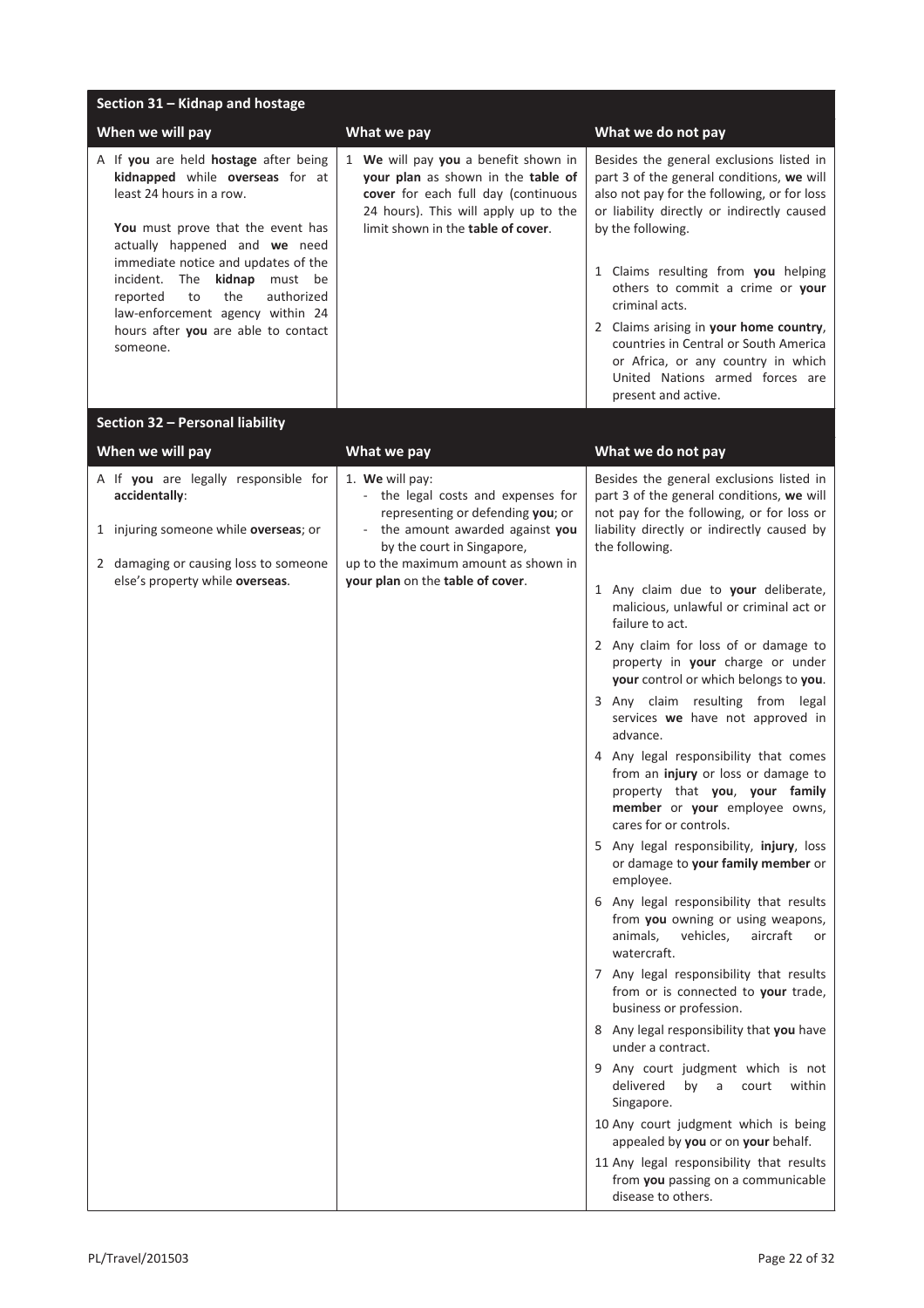| 12 Any legal responsibility that results<br>from your abuse of controlled drugs.                                                  |
|-----------------------------------------------------------------------------------------------------------------------------------|
| 13 Any legal responsibility that results<br>when you are under the influence of<br>drugs or alcohol.                              |
| 14 Any legal responsibility that results<br>from your riding or racing in races or<br>rallies.                                    |
| 15 Any legal responsibility that is caused<br>by <b>your</b> involvement in polluting or<br>harming the environment.              |
| 16 Any claim for punitive, aggravated or<br>exemplary damages (damages aimed<br>at punishing you or making an<br>example of you). |

## **Section 33 – Golf equipment and hole-in-one expenses**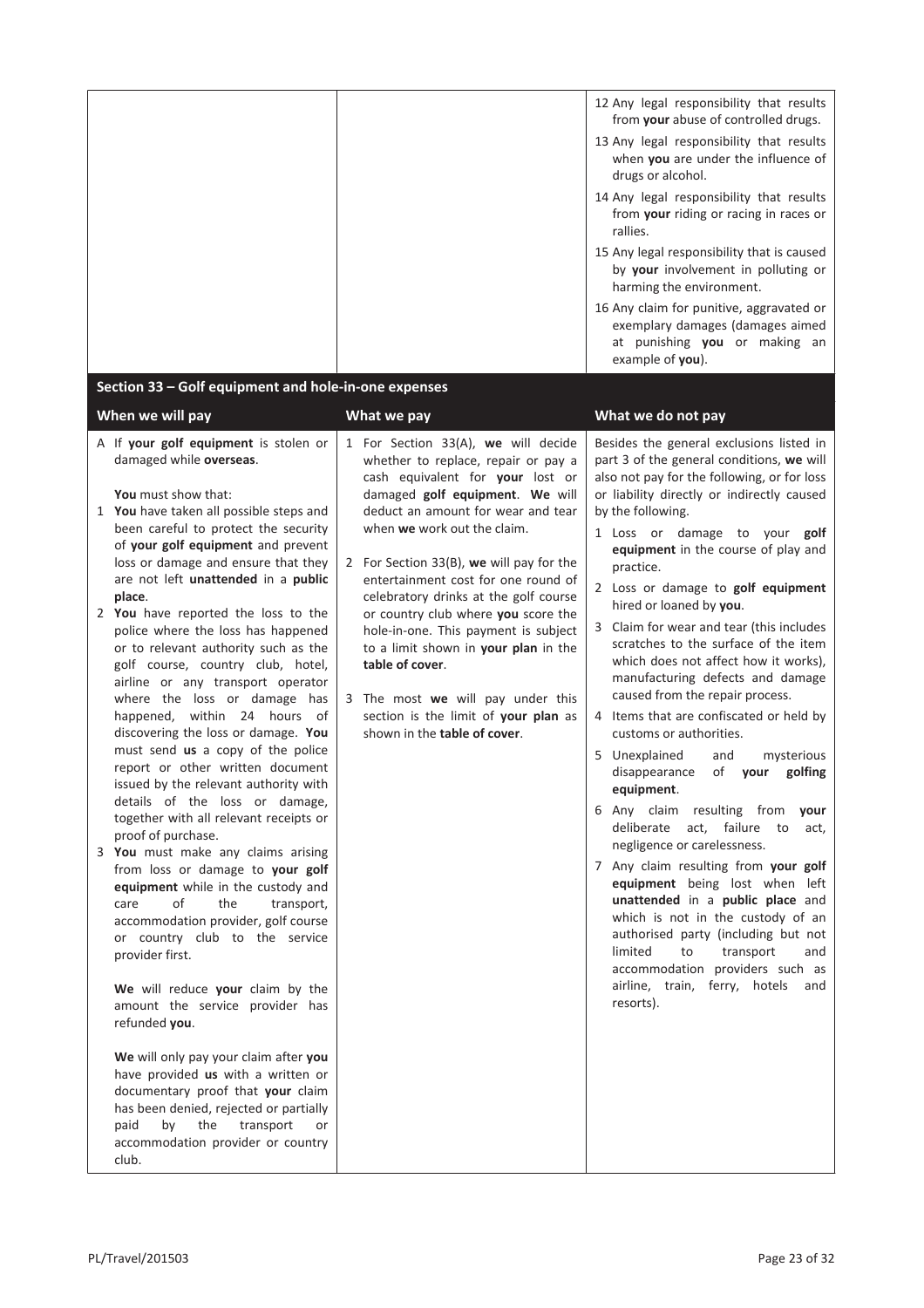| B If you score a hole-in-one at any<br>18-hole golf course while overseas.                                                                                                                                                             |                                                                                                                                  |                                                                                                                                                                                                                                                   |
|----------------------------------------------------------------------------------------------------------------------------------------------------------------------------------------------------------------------------------------|----------------------------------------------------------------------------------------------------------------------------------|---------------------------------------------------------------------------------------------------------------------------------------------------------------------------------------------------------------------------------------------------|
| You must send us a written<br>confirmation from the golf course or<br>country club confirming<br>your<br>hole-in-one achievement together<br>with the entertainment receipts<br>incurred by you at the golf course or<br>country club. |                                                                                                                                  |                                                                                                                                                                                                                                                   |
| Section 34 - Home contents cover                                                                                                                                                                                                       |                                                                                                                                  |                                                                                                                                                                                                                                                   |
| When we will pay                                                                                                                                                                                                                       | What we pay                                                                                                                      | What we do not pay                                                                                                                                                                                                                                |
| A If there is loss or damage to your<br>home contents due to fire while no<br>one is staying in your home in<br>Singapore during your trip.                                                                                            | 1 We will either pay you a cash<br>equivalent or decide to repair,<br>reinstate or replace the <b>home</b><br>contents affected. | Besides the general exclusions listed in<br>part 3 of the general conditions, we will<br>also not pay for the following, or for loss<br>or liability directly or indirectly caused<br>by the following.<br>1 Any claim for wear and tear, loss in |
|                                                                                                                                                                                                                                        |                                                                                                                                  | value, the process of cleaning or<br>dyeing any article, damage or loss<br>caused by light or atmospheric<br>conditions, moth, insects, vermin or<br>anything<br>else<br>which<br>happens<br>gradually.                                           |
|                                                                                                                                                                                                                                        |                                                                                                                                  | 2 Any claim for damage arising from or<br>caused by repair or restoration.                                                                                                                                                                        |
|                                                                                                                                                                                                                                        |                                                                                                                                  | 3 Any claim for loss or damage due to<br>your deliberate act or helping<br>someone else commit a crime.                                                                                                                                           |
|                                                                                                                                                                                                                                        |                                                                                                                                  | 4 Any claim arising as a result of any<br>government authorities confiscating,<br>taking or<br>holding<br>illegally<br>or<br>occupying your home<br>or<br>any<br>premises, vehicle or thing.                                                      |
|                                                                                                                                                                                                                                        |                                                                                                                                  | 5 Any claim for loss or damage caused<br>electrical<br>mechanical<br>by<br>or<br>breakdown.                                                                                                                                                       |
|                                                                                                                                                                                                                                        |                                                                                                                                  | 6 Any claim for loss due to theft during<br>or after a fire.                                                                                                                                                                                      |
|                                                                                                                                                                                                                                        |                                                                                                                                  | 7 Any claim for indirect loss of any<br>kind.                                                                                                                                                                                                     |
|                                                                                                                                                                                                                                        |                                                                                                                                  | 8 Any claim for loss of business or<br>professional use of photographic and<br>sporting equipment and accessories<br>and musical instruments.                                                                                                     |
|                                                                                                                                                                                                                                        |                                                                                                                                  | 9 Any claim for loss of motor vehicles,<br>boats, bicycles and their equipment<br>or accessories.                                                                                                                                                 |
|                                                                                                                                                                                                                                        |                                                                                                                                  | 10 Any claim for loss not reported to the<br>police or relevant authorities within<br>24 hours of discovering the loss.                                                                                                                           |
|                                                                                                                                                                                                                                        |                                                                                                                                  | 11 Any claim for loss of or damage to a<br>tenant's property or to any home<br>contents you do not own.                                                                                                                                           |
|                                                                                                                                                                                                                                        |                                                                                                                                  | 12 Any claim for loss of, or restoring,<br>lost or damaged information stored<br>in tapes, cards, discs or other<br>storage devices.                                                                                                              |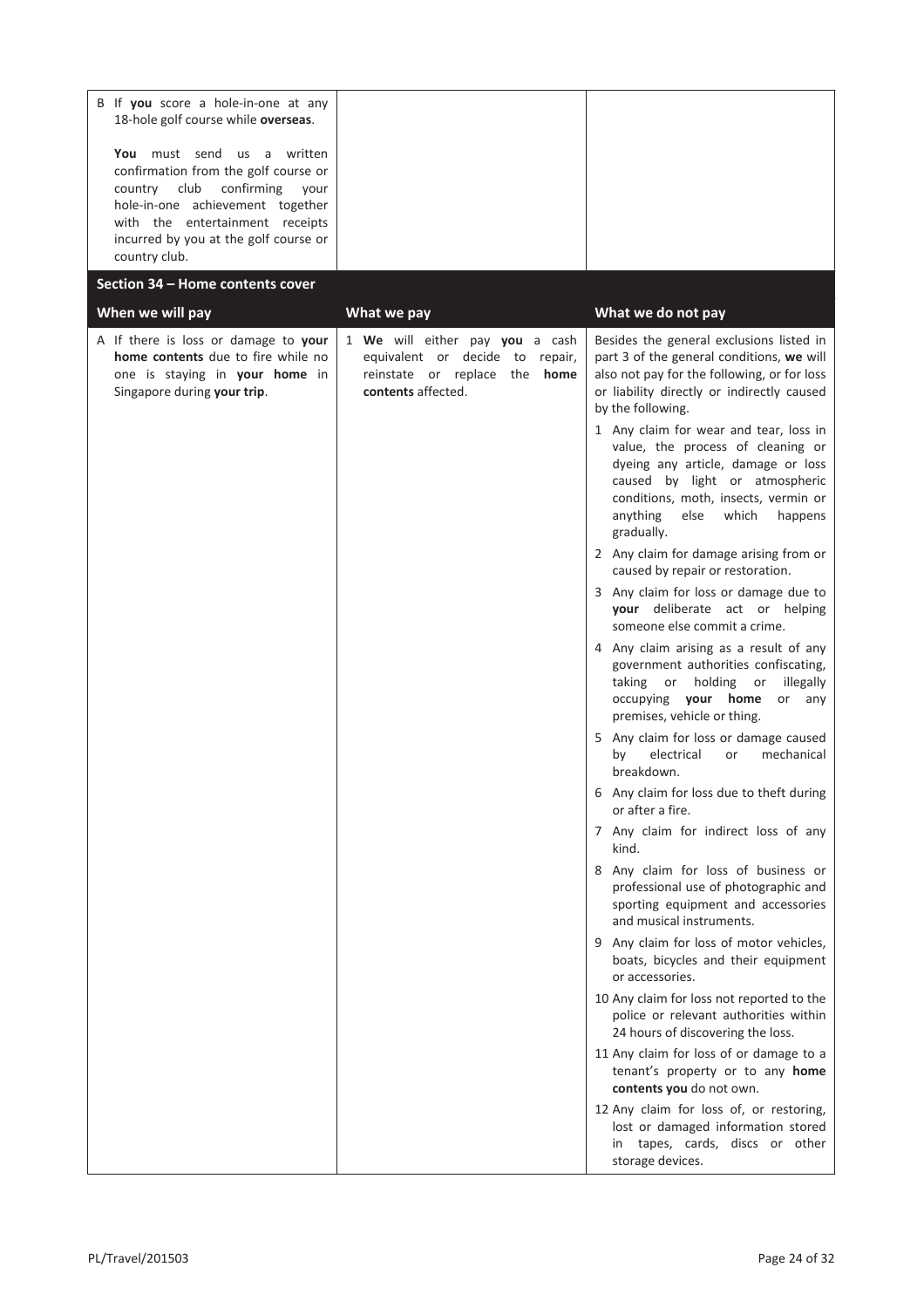| Section 35 - Rental vehicle excess                                                                                                                                                                                                                                                                                                                                                                                                                                                                                                                                                         |                                                                                                                                                                                                                                    |                                                                                                                                                                                                                                                                                                                                                                                                                                                                                                                                                                                                                                                                                                                                                                                             |
|--------------------------------------------------------------------------------------------------------------------------------------------------------------------------------------------------------------------------------------------------------------------------------------------------------------------------------------------------------------------------------------------------------------------------------------------------------------------------------------------------------------------------------------------------------------------------------------------|------------------------------------------------------------------------------------------------------------------------------------------------------------------------------------------------------------------------------------|---------------------------------------------------------------------------------------------------------------------------------------------------------------------------------------------------------------------------------------------------------------------------------------------------------------------------------------------------------------------------------------------------------------------------------------------------------------------------------------------------------------------------------------------------------------------------------------------------------------------------------------------------------------------------------------------------------------------------------------------------------------------------------------------|
| When we will pay                                                                                                                                                                                                                                                                                                                                                                                                                                                                                                                                                                           | What we pay                                                                                                                                                                                                                        | What we do not pay                                                                                                                                                                                                                                                                                                                                                                                                                                                                                                                                                                                                                                                                                                                                                                          |
| A If there is a loss or damage to your<br>rental vehicle due to an accident<br>during your trip.<br>You must prove the following:                                                                                                                                                                                                                                                                                                                                                                                                                                                          | 1 We will pay for the excess or<br>deductible which you become legally<br>responsible for, up to the limit shown<br>in your plan as shown in the table of<br>cover.                                                                | Besides the general exclusions listed in<br>part 3 of the general conditions, we will<br>also not pay for the following, or for loss<br>or liability directly or indirectly caused<br>by the following.                                                                                                                                                                                                                                                                                                                                                                                                                                                                                                                                                                                     |
| 1 That the rental vehicle is rented from<br>a licensed rental agency and you<br>were either a named driver or<br>co-driver of the vehicle. You must<br>provide copies of the vehicle rental<br>agreement, the receipt showing<br>payment of the rental excess or<br>deductible and any reports to do<br>with the <b>accident</b> or the lost or<br>damaged rental vehicle.<br>2 You<br>must<br>have<br>arranged<br>comprehensive<br>motor<br>insurance<br>when hiring the vehicle so that the<br>policy will pay for the loss or damage<br>of the vehicle throughout the rental<br>period. |                                                                                                                                                                                                                                    | 1 Any claim for loss or damage to the<br>rental vehicle while it is not in your<br>custody and control.<br>2 Any claim for loss or damage to the<br>vehicle which happens outside the<br>vehicle rental period or outside the<br>period of insurance.<br>3 Any claim arising from breaking the<br>vehicle rental agreement or laws,<br>rules and regulation of the country<br>where the vehicle is rented or driven.<br>4 Any claim for loss or damage to the<br>vehicle, if at the time of the accident,<br>you were not licensed to drive the<br>vehicle or you were taking part in or<br>practising for speed or time trials of<br>any kind.<br>5 Any claim for loss or damage arising<br>from wear<br>and tear, gradual<br>deterioration, and damage suffered<br>in any repair process. |
| Section 36 - Pet care                                                                                                                                                                                                                                                                                                                                                                                                                                                                                                                                                                      |                                                                                                                                                                                                                                    |                                                                                                                                                                                                                                                                                                                                                                                                                                                                                                                                                                                                                                                                                                                                                                                             |
| When we will pay                                                                                                                                                                                                                                                                                                                                                                                                                                                                                                                                                                           | What we pay                                                                                                                                                                                                                        | What we do not pay                                                                                                                                                                                                                                                                                                                                                                                                                                                                                                                                                                                                                                                                                                                                                                          |
| A If the public transport which takes<br>you back to Singapore is delayed and<br>this results in you not being able to<br>collect your pet cat or dog which you<br>have placed at a pet boarding house<br>or hotel on time.                                                                                                                                                                                                                                                                                                                                                                | 1 We will pay you a cash benefit for<br>each complete 24-hour period that<br>your pet cat or dog is required to<br>stay at the pet boarding house or<br>hotel; up to limit of your plan as<br>shown in the <b>table of cover</b> . | Besides the general exclusions listed in<br>part 3 of the general conditions, we will<br>also not pay for the following, or for loss<br>or liability directly or indirectly caused<br>by the following.                                                                                                                                                                                                                                                                                                                                                                                                                                                                                                                                                                                     |
| 1 You must get written proof of the<br>delay and the reason of delay from<br>the transport operator or their<br>handling agent.<br>2 You must get written proof from the<br>pet boarding house or hotel showing<br>the original and actual collection<br>date of your pet dog or cat.                                                                                                                                                                                                                                                                                                      |                                                                                                                                                                                                                                    | 1 Claims that result from any<br>delay<br>which you or the public knew about<br>at the time you bought this policy.                                                                                                                                                                                                                                                                                                                                                                                                                                                                                                                                                                                                                                                                         |
| Section 37 - Loss of credit card                                                                                                                                                                                                                                                                                                                                                                                                                                                                                                                                                           |                                                                                                                                                                                                                                    |                                                                                                                                                                                                                                                                                                                                                                                                                                                                                                                                                                                                                                                                                                                                                                                             |
| When we will pay                                                                                                                                                                                                                                                                                                                                                                                                                                                                                                                                                                           | What we pay                                                                                                                                                                                                                        | What we do not pay                                                                                                                                                                                                                                                                                                                                                                                                                                                                                                                                                                                                                                                                                                                                                                          |
| A If your credit card is accidentally lost<br>or stolen from you while you are<br>overseas and you are legally<br>responsible for the unauthorised<br>transactions made to the credit card<br>after the loss.                                                                                                                                                                                                                                                                                                                                                                              | 1 We will pay for unauthorised<br>transactions up to the limit shown in<br>the table of cover.                                                                                                                                     | Besides the general exclusions listed in<br>part 3 of the general conditions, we will<br>also not pay for the following, or for loss<br>or liability directly or indirectly caused<br>by the following.                                                                                                                                                                                                                                                                                                                                                                                                                                                                                                                                                                                     |
| You must show that:                                                                                                                                                                                                                                                                                                                                                                                                                                                                                                                                                                        |                                                                                                                                                                                                                                    | 1 Any claim for loss that is covered by<br>the bank, credit card company or<br>other insurance schemes.                                                                                                                                                                                                                                                                                                                                                                                                                                                                                                                                                                                                                                                                                     |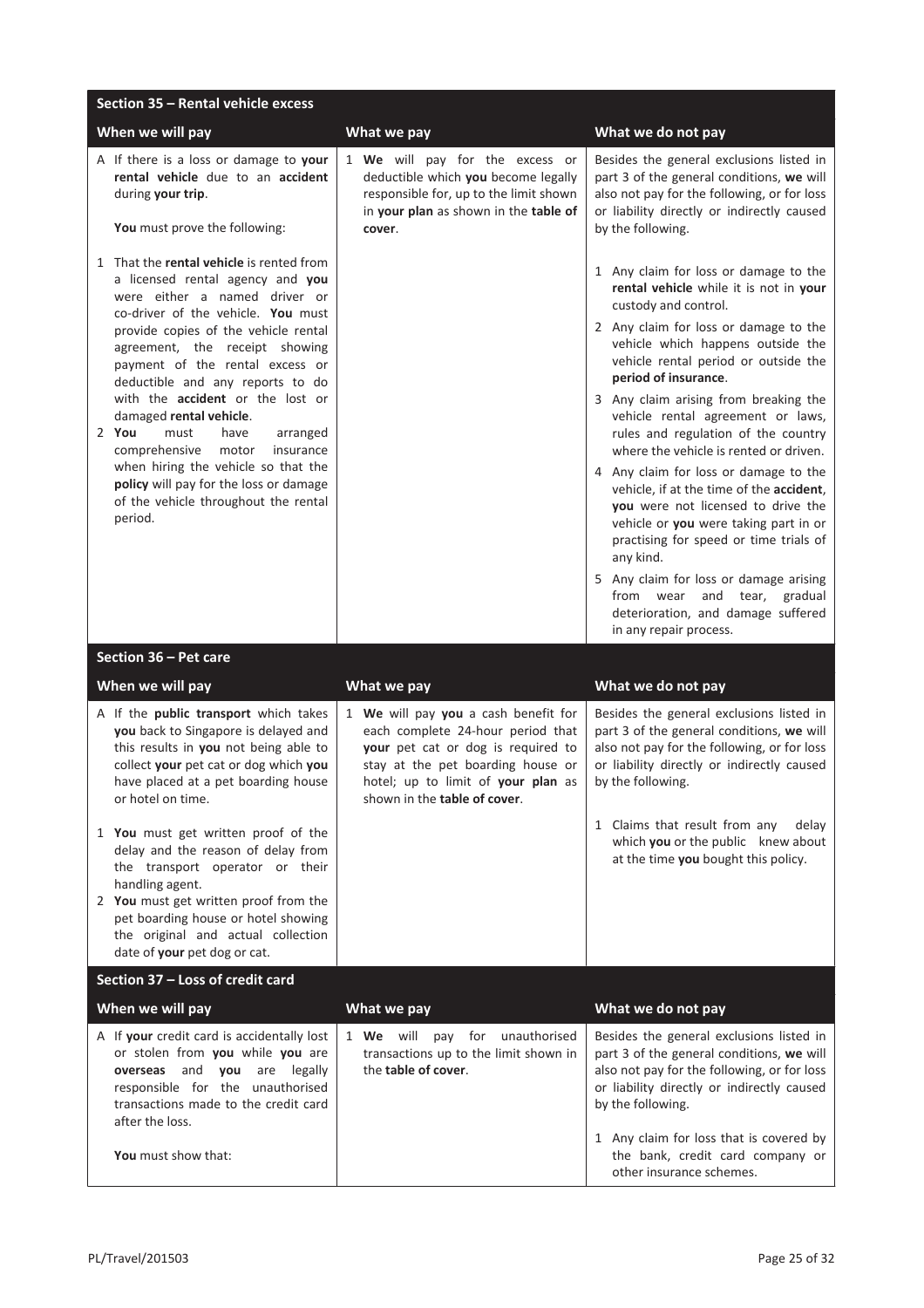| 1 You have taken all possible steps<br>and been careful to make sure<br>that your credit card is kept in a<br>secure place and they are not left<br>unattended in a public place.<br>2 You have reported the loss to<br>your bank, credit card company or<br>to the police within six hours of<br>discovering the loss.<br>3 You must provide a written report<br>from your bank or credit company<br>proving the loss and unauthorised<br>transactions.                                                                                                                                                                                                                                                                                                                                                                                                                                                                                                                                                                                                                                                                                                                                                                                                                                                                                                                                                                                                                       | Section 38 - Loss or damage to your laptop or mobile handheld communication device                                                                                                                                                                                                                                                                                                                       | 2 Any claim resulting from your<br>deliberate<br>act,<br>failure<br>to<br>act,<br>negligence or carelessness.<br>3 Any claim resulting from your credit<br>card being lost when left unattended<br>in a public place and which is not in<br>the custody of an authorised party<br>(including<br>but not limited<br>to<br>and<br>accommodation<br>transport<br>providers such as airline, train, ferry,<br>hotels and resorts).                                                                                                                                                                                                                                                                                                                                                                                                                                                                                                                                                                                                                                                                                                                                                                                                                                                                                                                                                                                                                                                                                          |
|--------------------------------------------------------------------------------------------------------------------------------------------------------------------------------------------------------------------------------------------------------------------------------------------------------------------------------------------------------------------------------------------------------------------------------------------------------------------------------------------------------------------------------------------------------------------------------------------------------------------------------------------------------------------------------------------------------------------------------------------------------------------------------------------------------------------------------------------------------------------------------------------------------------------------------------------------------------------------------------------------------------------------------------------------------------------------------------------------------------------------------------------------------------------------------------------------------------------------------------------------------------------------------------------------------------------------------------------------------------------------------------------------------------------------------------------------------------------------------|----------------------------------------------------------------------------------------------------------------------------------------------------------------------------------------------------------------------------------------------------------------------------------------------------------------------------------------------------------------------------------------------------------|-------------------------------------------------------------------------------------------------------------------------------------------------------------------------------------------------------------------------------------------------------------------------------------------------------------------------------------------------------------------------------------------------------------------------------------------------------------------------------------------------------------------------------------------------------------------------------------------------------------------------------------------------------------------------------------------------------------------------------------------------------------------------------------------------------------------------------------------------------------------------------------------------------------------------------------------------------------------------------------------------------------------------------------------------------------------------------------------------------------------------------------------------------------------------------------------------------------------------------------------------------------------------------------------------------------------------------------------------------------------------------------------------------------------------------------------------------------------------------------------------------------------------|
| When we will pay                                                                                                                                                                                                                                                                                                                                                                                                                                                                                                                                                                                                                                                                                                                                                                                                                                                                                                                                                                                                                                                                                                                                                                                                                                                                                                                                                                                                                                                               | What we pay                                                                                                                                                                                                                                                                                                                                                                                              | What we do not pay                                                                                                                                                                                                                                                                                                                                                                                                                                                                                                                                                                                                                                                                                                                                                                                                                                                                                                                                                                                                                                                                                                                                                                                                                                                                                                                                                                                                                                                                                                      |
| A If your laptop or mobile handheld<br>communication device is lost or<br>damaged due to an accident, theft,<br>fire, explosion or natural disaster<br>while overseas.<br>You must show that:<br>1 You have taken all possible steps and<br>been careful to protect the security<br>of your laptop or mobile handheld<br>communication device and prevent<br>loss or damage.<br>2 You have reported the loss to the<br>police where the loss has happened<br>or to relevant authority such as the<br>hotel, airline or any transport<br>operator where the loss or damage<br>has happened, within 24 hours of<br>discovering the loss or damage. You<br>must send us a copy of the police<br>report or other written document<br>issued by the relevant authority with<br>details of the loss or damage,<br>together with all relevant receipts or<br>proof of purchase.<br>3 You must make any claims arising<br>from loss or damage to your laptop<br>or mobile handheld communication<br>device while in the custody and care<br>of the transport or accommodation<br>provider to the service provider first.<br>We will reduce your claim by the<br>amount<br>the<br>transport<br>or<br>accommodation<br>provider<br>has<br>refunded you.<br>We will only pay your claim after you<br>have provided us with a written or<br>documentary proof that your claim<br>has been denied, rejected or partially<br>paid<br>by<br>the<br>transport<br>or<br>accommodation provider. | 1 We will decide whether to replace,<br>repair or pay a cash equivalent for<br>your lost or damaged laptop or<br>mobile handheld communication<br>device. We will deduct an amount<br>for wear and tear when we work out<br>the claim.<br>2 You can only claim under either<br>section 25 or 38 for any loss or<br>expenses you have suffered from<br>each event but not under more than<br>one section. | Besides the general exclusions listed in<br>part 3 of the general conditions, we will<br>also not pay for the following, or for loss<br>or liability directly or indirectly caused<br>by the following.<br>1 Any laptop or mobile handheld<br>communication device which you<br>separately checked in in advance.<br>2 Claim for wear and tear (this includes<br>scratches to the surface of the item<br>which does not affect how it works),<br>claims arising from atmospheric or<br>conditions,<br>climatic<br>gradual<br>deterioration, pests and insects or<br>damage caused during the repair<br>process.<br>3 Items that are confiscated or held by<br>customs or authorities.<br>4 Claim for loss of, or restoring, lost or<br>damaged information stored in<br>tapes, cards, discs or other storage<br>devices.<br>5 Claim for<br>business<br>goods<br>or<br>equipment of any kind.<br>6 Claim for any item which does not<br>belong to you.<br>7 Unexplained<br>and<br>mysterious<br>disappearance of your laptop or<br>mobile handheld communication<br>device.<br>8 Any claim resulting from your<br>deliberate act, failure<br>to<br>act,<br>negligence or carelessness.<br>9 Any claim resulting from your laptop<br>or mobile handheld communication<br>device being lost or damaged when<br>left unattended in a public place and<br>which is not in the custody of an<br>authorised party (including transport<br>and accommodation providers such<br>as airline, train, ferry, hotel and<br>resorts). |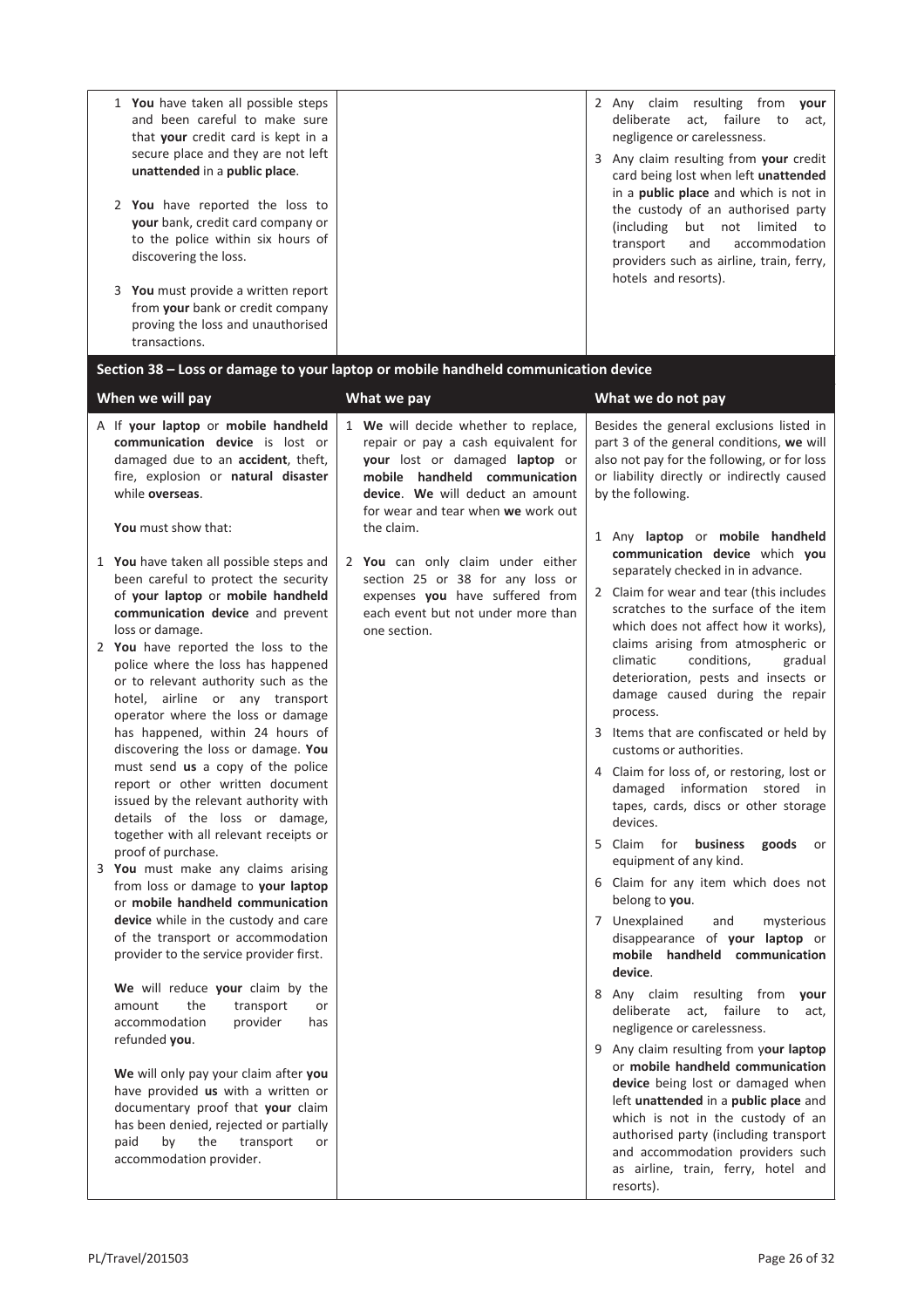| Section 39 - Automatic extension of policy cover                                                                                                                                                                                                                                                                                                          |                                                                                                                                                                                                                                                                                                                       |                                                                                                                                                           |
|-----------------------------------------------------------------------------------------------------------------------------------------------------------------------------------------------------------------------------------------------------------------------------------------------------------------------------------------------------------|-----------------------------------------------------------------------------------------------------------------------------------------------------------------------------------------------------------------------------------------------------------------------------------------------------------------------|-----------------------------------------------------------------------------------------------------------------------------------------------------------|
| When we will pay                                                                                                                                                                                                                                                                                                                                          | What we pay                                                                                                                                                                                                                                                                                                           | What we do not pay                                                                                                                                        |
| A If the <b>public transport you</b> are<br>travelling on to return to Singapore is<br>delayed and you cannot complete<br>your trip when the policy ends, and<br>you are not the cause of the delay.<br>B If you have to stay in an overseas<br>hospital as an inpatient or are<br>quarantined while overseas<br>as<br>advised by a medical practitioner. | 1 We will automatically extend your<br>period of insurance while you are<br>overseas at no additional premium as<br>follows:<br>- For Section 39(A), we will extend<br>the <b>policy</b> up to 14 days.<br>For Section 39(B), we will extend<br>the <b>policy</b> up to 30 days.                                      | Please read our general exclusions listed<br>in part 3 of the general conditions.                                                                         |
| Section 40 - Full terrorism cover                                                                                                                                                                                                                                                                                                                         |                                                                                                                                                                                                                                                                                                                       |                                                                                                                                                           |
| When we will pay                                                                                                                                                                                                                                                                                                                                          | What we pay                                                                                                                                                                                                                                                                                                           | What we do not pay                                                                                                                                        |
| A If any of the losses covered under<br>sections 1 to 39 arises from or in<br>relation to an act of terrorism, we<br>will still cover the loss but there will<br>be a limit as shown in section 40 of<br>your plan in the table of cover.                                                                                                                 | 1 We will pay for benefits up to the<br>limits shown in the relevant section<br>of your plan as shown in the table of<br>cover. However, we will limit the<br>total amount we will pay for losses<br>arising from or related to the act of<br>terrorism as shown in section 40 of<br>your plan in the table of cover. | Besides the general exclusions listed in<br>part 3 of the general conditions, we will<br>also not pay under the conditions listed<br>in sections 1 to 39. |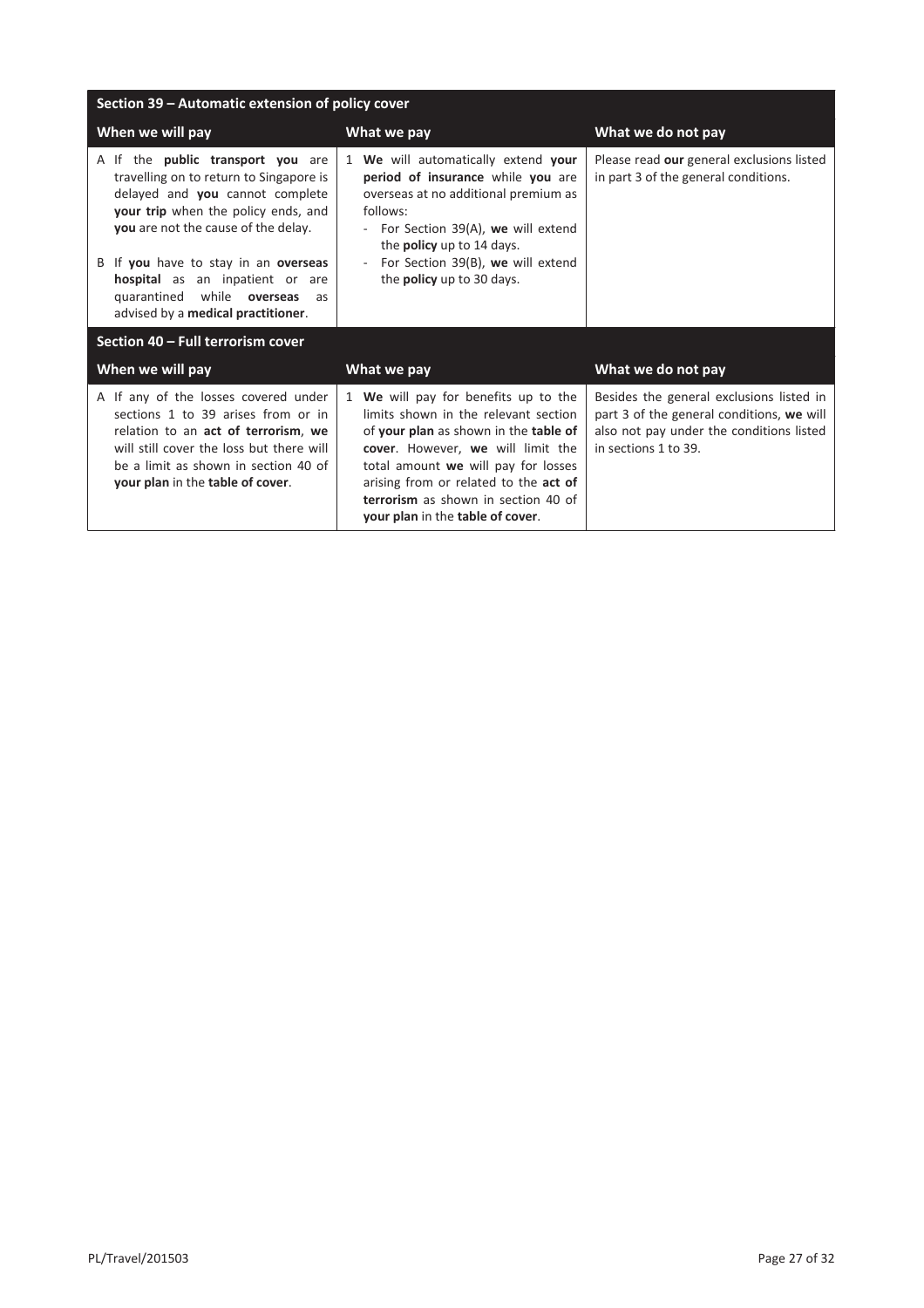# **General conditions which apply to the whole policy**

#### **1 Cover**

#### For both **single trip policy** and **yearly plan**,

- a cover under section 17 (Trip cancellation) and section 18 (Trip postponement) starts:
	- i. at the time when **you** book **your trip** (this only applies for **yearly plan**); or
	- ii. on the date **we** issue **your policy**; or

iii. as shown under the applicable section,

whichever is later.

- b cover under section 19 (Trip cancellation due to insolvency) starts:
	- i. at the time when **you** book **your trip** (this only applies for a **yearly plan**); or

ii. on the date **we** issue **your policy**;

whichever is later.

c cover under section 1 (Personal accident) and section 2 (Public transport double cover) starts when **you** leave the place **you** usually live or work (whichever is later) to start **your trip**, or from the start date shown on **your certificate of insurance**, whichever is later.

Cover ends:

- i. when **you** arrive at the place that **you** usually live or work after **your trip**;
- ii. three hours after **you** arrive in Singapore;
- iii. at the end of the period shown on **your certificate of insurance**; or
- iv. at the end of 183 days after the start of **your single trip** or at the end of 90 days from the start of **your trip** under the **yearly plan** (as the case may be);

whichever is earlier.

- d cover under all other sections starts when **you** depart from Singapore for **your trip** or at the start of the **period of insurance** shown on **your certificate of insurance** whichever is later. Cover ends :
	- i. when **you** arrive in Singapore;
	- ii. at the end of the period shown on **your certificate of insurance**; or
	- iii. at the end of 183 days after the start of **your single trip** or at the end of 90 days from the start of **your trip** under the **yearly plan** (as the case may be);

whichever is earlier.

## **2 Worldwide 24-hour emergency assistance**

**We** have arranged with **our assistance company** to give **you** various 24-hour emergency assistance services. The services they provide include medical advice, referral to doctors, **specialists**, hospitals, lawyers and interpreters, arrangement for bail bonds, travel help if **you** have lost **your** passport, embassy referral, emergency medical evacuation, sending **home your** body or ashes, providing doctors and medicine, compassionate visits, accompanying **children** and **hospital** deposit guarantees.

**You** must pay for the costs and expenses of these services except for except for those covered under the **policy**.

## **3 General exclusions**

This **policy** does not cover claims for loss or liability directly or indirectly caused by or arising from:

- a **you** travelling **overseas** against medical advice or for the purpose of getting medical treatment;
- b **you** travelling **overseas** against a travel advisory issued by the Singapore Government;
- c **you** deliberately injuring yourself, committing suicide or attempted suicide while sane or insane, **your** criminal act, provoked assault, deliberate acts or putting yourself in danger (unless **you** are trying to save human life);
- d the effect or influence of alcohol or drugs;
- e pregnancy, childbirth, abortion, miscarriage or all complications arising from these conditions except as provided in section 5;
- f mental problems or insanity;
- g sexually transmitted infections, human immunodeficiency virus (HIV) or any HIV-related illness including acquired immunity deficiency syndrome (AIDS) or any mutant derivatives or variations of this however they are caused;
- h **pre-existing medical conditions** or physical disabilities;
- i taking part in flying or other aerial activities except as a fare-paying passenger in a licensed passenger-carrying aircraft;
- j taking part in any kind of speed contest or racing (other than on foot);
- k an **accident** while **you** are driving or riding on a motor race track;
- l Taking part in any professional sports or in any sports which **you** could receive any form of prize money, donation, sponsorship, award or certificate of any kind.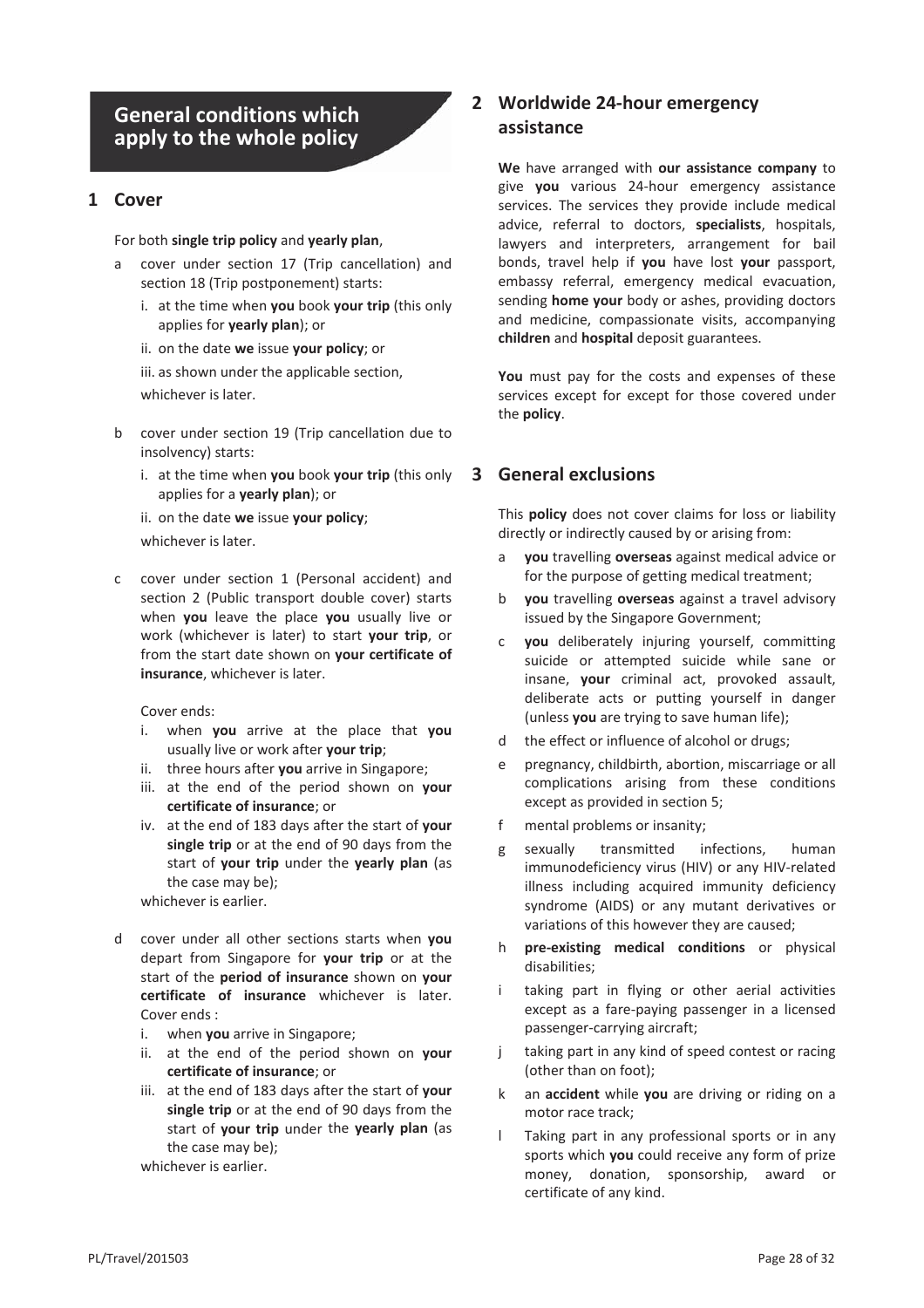- m **You** taking part in the following activities.
	- i. Any sport or activity which is against the advice of a **medical practitioner** or against the health and safety rules as required by the activity operator.
	- ii. Scuba diving unless it is for leisure purposes and:
		- **you** hold a PADI certification (or similar recognised qualification) and are diving with a buddy who holds a PADI certification (or similar recognised qualification); or
		- **you** are diving with a qualified instructor.

The maximum depth **we** will cover is as shown under **your** PADI certification (or similar recognised qualification) but no deeper than 30 metres.

- iii. Mountaineering or outdoor rock climbing, except rock climbing on man-made walls.
- iv. Trekking, unless it is done for leisure purposes and **you** are trekking below 4,000 metres, and as long as the trekking **you** are taking part in is:
	- in a place which is open to the general public without restriction;
	- organised by a recognised commercial local tour operator or activity provider; or
	- under the guidance and supervision of licensed guides or instructors of the tour operator or activity provider and **you** wear the recommended safety equipment and follow the safety procedures, rules and regulations of the licensed guides or instructors.
- v. Expeditions:
	- to generally inaccessible and remote areas of a country or areas previously unexplored;
	- carried out for scientific, research or political purposes to those places; or
	- to Antarctica or similar remote places.
- vi. Extreme sports which involve speed, height, danger, a high level of physical exertion, highly specialised gear or spectacular stunts, whether they are played competitively or non-competitively, in a team or individually. This includes hunting, caving, potholing, paragliding or parachuting, hang-gliding, skydiving, abseiling, aerobatics, BASE jumping, cave diving, free flying, ice climbing, wingsuit flying and dragonboating.
- n. taking part in any naval, military or air forces services or training or taking part in operations of an offensive nature planned or carried out by the civil or military authorities;
- o. the consequences of war, riot (except where the claims for loss or liability is directly or indirectly caused by or arising from a sudden riot, strike or civil commotion at the destination you are in or plan to travel to as provided under Section 17, 18, 20 or 27), revolution or any similar event;
- p. radioactivity, or damage from any nuclear fuel, material or waste;
- q. breaking government regulation or **you** failing to take reasonable precautions to avoid a claim under this **policy** after receiving a warning through the media of any intended strike, riot or civil commotion;
- r. **you** failing to take reasonable precautions to protect **your** property or to avoid **injury** or minimize claims under this **policy**;
- s. **you** travelling in, to or through Afghanistan, Cuba, the Democratic Republic of Congo, Iran, Iraq, Liberia, Sudan or Syria;
- t. **you** taking part in manual or dangerous work or using machinery or tools or taking part in any offshore work, mining, aerial photography activities or handling explosives, unless **we** agree in writing;
- u. any **known event**;
- v. an item being lost or damaged when left **unattended** in any **public place** or which is not in the custody of an authorised person including transport and accommodation providers such as the airline, train, ferry, hotel and resort;
- w. claims which are covered by other insurance or which would be paid for by the carrier, hotel, tour operator, travel agency or other providers;
- x. **your** deliberate act, failure to act, negligence or carelessness; or
- y. expenses or charges for food and beverages, local and international phone calls (apart from phone charges which are due under section 16), laundry and hotel entertainment or pay-per-view TV programmes.

If **we** refuse to pay a claim as a result of any of the exclusions listed above and **you** disagree with **our** decision, **you** are responsible for proving that **we** are legally responsible for the claim. If any part of any exclusion is found to be invalid or **we** cannot enforce it, it will not affect the rest of the exclusions.

## **4 Payment before cover warranty**

**We** (or **our** intermediary) must receive the full premium due on or before the start date of the insurance. If **we** or the intermediary do not receive the premium in full on or before the start date of the insurance, the **policy** will not be valid and **we** will not pay any benefits.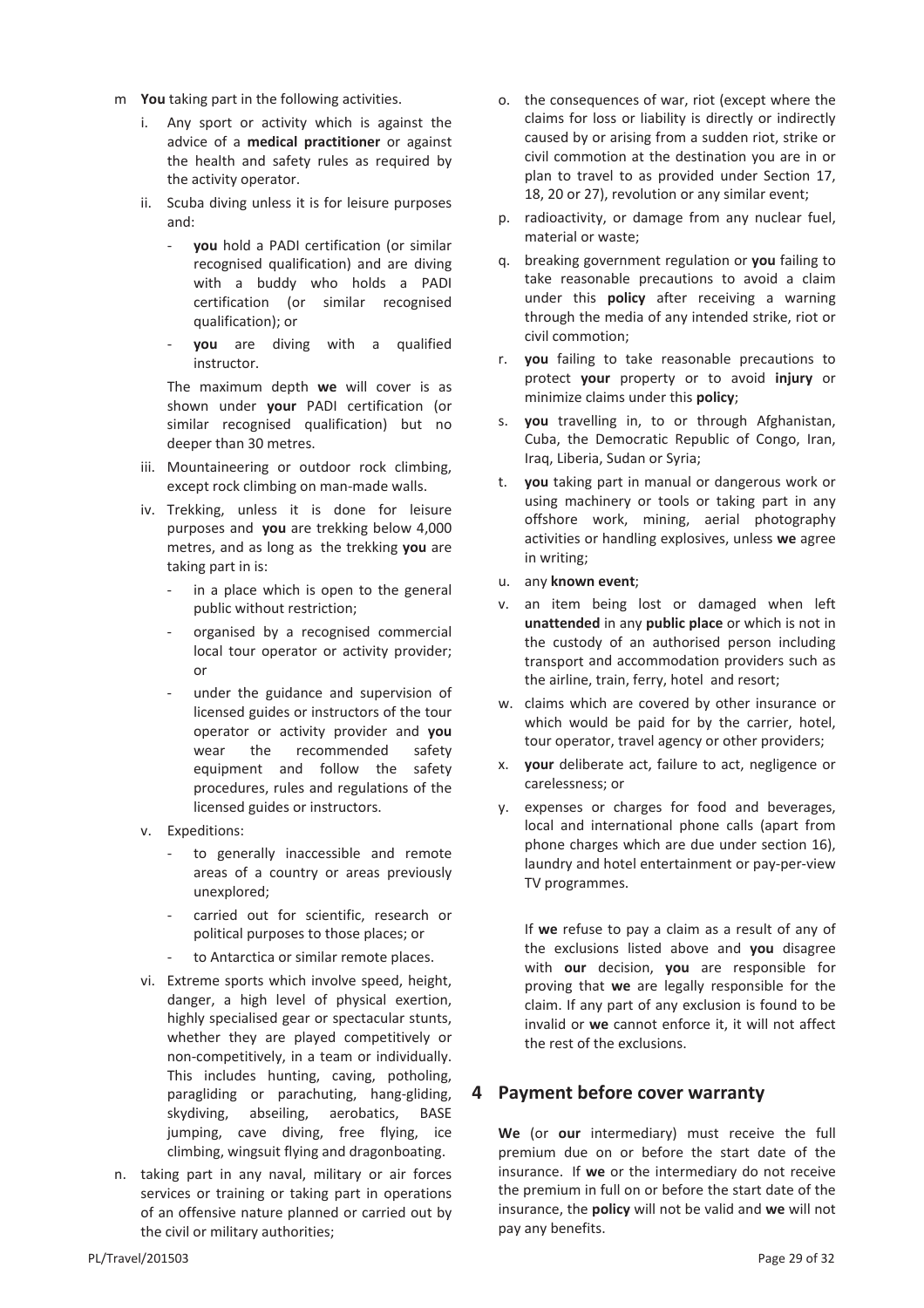## **5 Paying benefits**

**We** will pay the benefits listed in this **policy** only if **you** have:

- a met general condition 4 above; and
- b given **us** satisfactory proof of the claim.

**We** will pay all benefits under this **policy** to **you** unless:

- a **you** die as described in section 1 or 2, in which case **we** will pay the benefits to **your** estate or **your** legal personal representative;
- b **you** are evacuated as the result of a medical emergency or sent **home** as described in sections 9, 10 and 11, in which case **we** will pay **our assistance company** the expenses they pay in transporting **you**; or
- c **you** suffer a claim for personal liability as described in section 32, in which case **we** will pay the person **you** are legally responsible to.

When **we** pay the benefits as described above, **we** will have no further legal responsibility to **you** under this **policy** for the claim.

## **6 Fraud**

**You** must not act in a fraudulent way. **We** will take the action shown below if **you**, or anyone acting for **you**:

- a make a claim under the **policy** knowing the claim to be false or fraudulently exaggerated in any way;
- b make a statement to support a claim knowing the statement to be false in any way;
- c send **us** a document to support a claim knowing the document to be forged or false in any way; or
- d make a claim for any loss or damage caused by **your** deliberate act or with **your** knowledge.

**We** may do the following.

- a **We** will not pay the claim.
- b **We** will not pay any other claim which has been or will be made under the **policy**.
- c **We** may declare the **policy** invalid.
- d **We** can recover from **you** the amount of any claim **we** have already paid under the **policy**.
- e **We** will not refund **your** premium.
- f **We** may not allow **you** to buy other policies from **us**.
- g **We** may report **you** to the police.

#### **7 Reasonable care**

**You** must take all reasonable precautions to avoid **injury**, **sickness**, loss, theft or damage and take all practical steps to protect **your** property from loss and damage and to recover the property lost or stolen.

#### **8 Other insurance**

If at the time of any incident which results in a claim under this **policy you** have any other insurance covering the same loss, damage, expense or liability, **we** will not pay more than **our** share. (This does not apply to section  $1$  – Personal accident, section  $2$  – Public transport double cover, section 7 – Overseas hospital income, section 8 – Hospital income in Singapore, section 15 – Education grant, section 25 – Baggage delay, section 27 – Travel delay, section 28 – Flight diversion, section 29 – Overbooked public transport, section 30 – Missed connections, section 31 – Kidnap and hostage or section 36 – Pet care)

## **9 Taking over your rights**

**We** can take over any rights to defend or settle any claim and to take proceedings in **your** name to enforce **your** or **our** rights against any other person.

## **10 Claims conditions**

- a At the time of **your trip**, **you** must be medically fit to travel and not be aware of any circumstances which may lead to **your trip** being cancelled or disrupted. If not, **we** may not pay the claim.
- b **You** must tell **us** as soon as possible and in any case within 30 days following any **injury**, **sickness**, incident, event, or discovery of any loss, theft or damage which may give rise to a claim under this **policy**.
- c **We** pay all property claims based on the value of the items at the time **you** lose them and this means **you** will not get back the full price.
- d If **you** lose **your** items while **overseas** due to theft or an **accident** under section 22, 24, 33 or 38, when **we** pay **your** claim, **we** will apply the reduction factor as shown in the table below.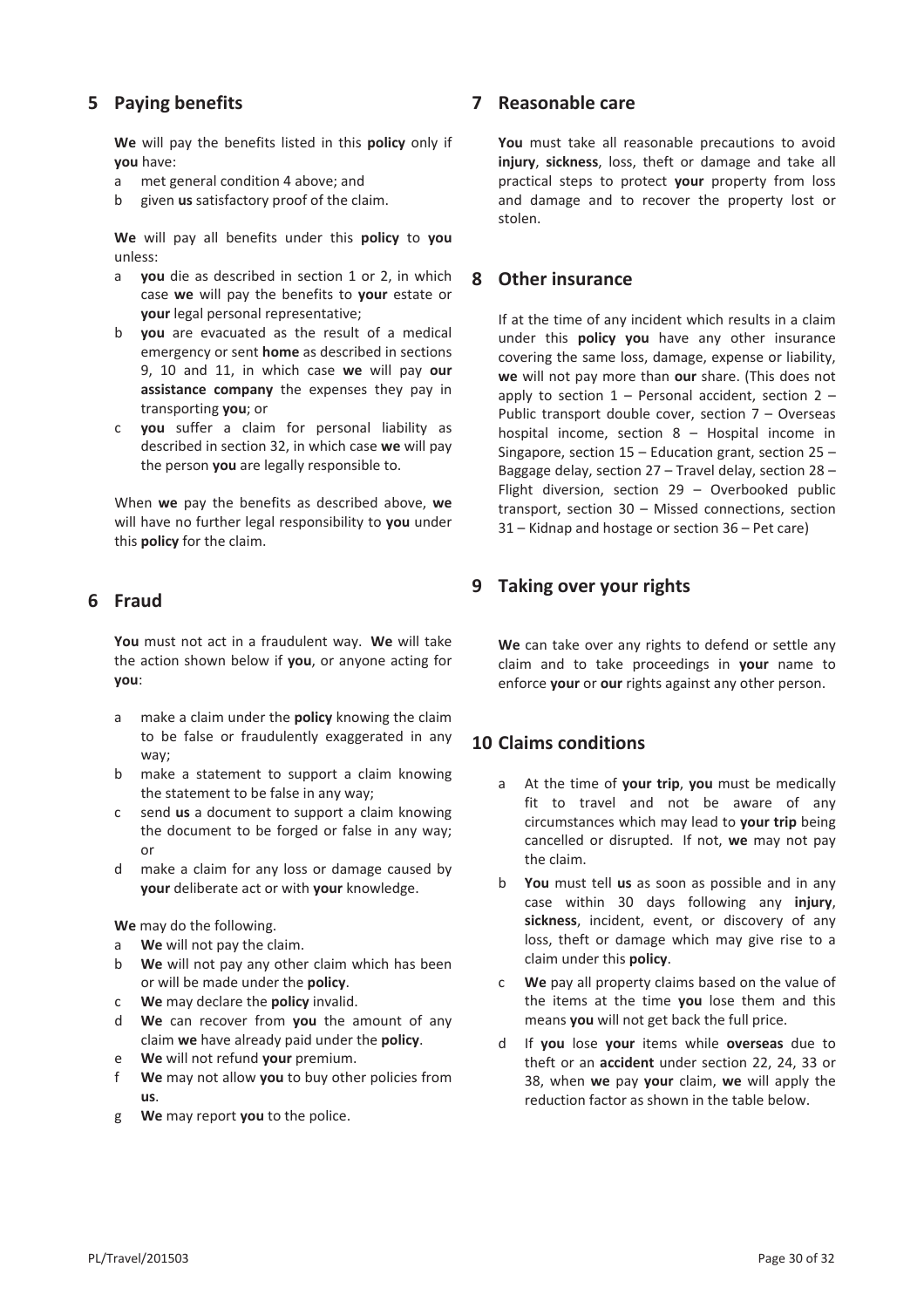| Personal<br>Baggage, laptop<br>or mobile<br>handheld                                                         | Reduction factor to<br>be<br>applied to the value of item |                                                                                                |
|--------------------------------------------------------------------------------------------------------------|-----------------------------------------------------------|------------------------------------------------------------------------------------------------|
| communication<br>device (not<br>including<br>jewellery) which<br>are lost due to<br>theft or <b>accident</b> | With receipt<br>or credit-card<br>statement               | Without<br>receipt or<br>credit-card<br>statement                                              |
| Less than or equal<br>to 1 year                                                                              | 0%                                                        |                                                                                                |
| More than 1 year<br>and less than or<br>equal to 2 years                                                     | 10%                                                       | 50% of same<br>model<br>(or<br>closest but not                                                 |
| More than 2 years<br>and less than or<br>equal to 3 years                                                    | 20%                                                       | better)<br>available<br>in<br>the market,<br>up to \$100 per<br>item for each<br>set, pair and |
| More than 3 years<br>and less than or<br>equal to 4 years                                                    | 30%                                                       |                                                                                                |
| More than 4 years<br>and less than or<br>equal to 5 years                                                    | 40%                                                       | up to \$500<br>in total                                                                        |
| More than 5 years                                                                                            | 50%                                                       |                                                                                                |
| Jewellery                                                                                                    | 0%                                                        | 50%                                                                                            |

e If **your** baggage is damaged while **overseas** under section 22, when **we** pay **your** claim, **we** will apply the following reduction factor.

| With proof of<br>damaged<br>baggage (not<br>including                                          | Reduction factor to<br>he<br>applied to the value of item |                                                   |
|------------------------------------------------------------------------------------------------|-----------------------------------------------------------|---------------------------------------------------|
| personal<br>belongings,<br>laptop or mobile<br>handheld<br>communication<br>device, jewellery) | With receipt<br>or credit-card<br>statement               | Without<br>receipt or<br>credit-card<br>statement |
| Less than or equal<br>to 1 year                                                                | 0%                                                        |                                                   |
| More than 1 year<br>and less than or<br>equal to 2 years                                       | 10%                                                       |                                                   |
| More than 2 years<br>and less than or<br>equal to 3 years                                      | 20%                                                       | 50%                                               |
| More than 3 years<br>and less than or<br>equal to 4 years                                      | 30%                                                       |                                                   |
| More than 4 years<br>and less than or<br>equal to 5 years                                      | 40%                                                       |                                                   |
| More than 5 years                                                                              | 50%                                                       |                                                   |

- f **You** must keep any property which is damaged, and if **we** ask, **you** must send it to **us**. (**You** will also need to pay any costs involved in doing this.) If **we** pay a claim for the property and it is then recovered or it has a salvage value, it will become **our** property.
- g If **you** can recover all or part of the medical expenses from other sources, **we** will only pay **you** the amount that **you** cannot recover.
- h **We** pay all claims in Singapore dollars. If **you** suffer a loss which is in a foreign currency, **we** will convert the amount into Singapore dollars at the exchange rate which **we** will decide on the date of the loss.

## **11 What you need to provide when you send us your claim**

- a **You** or **your** legal personal representatives must supply all information, reports, original invoices and receipts, proof of ownership, evidence, medical certificates, documents (such as a translation of a foreign-language document into English), confirmed by oath if necessary, **we** may need before **we** assess **your** claim. **We** may refuse to refund any expense which **you** cannot provide original receipts or invoices for.
- b **You** must give **us your** travel booking form, invoice, e-ticket confirmation, boarding pass and photocopy of passport as part of **your** claim to prove **your** travel.

# **12 Cancellations and refunds**

**We** can cancel the **policy** by providing seven days' notice by post to **your** last-known address. **We** will consider that **you** have received this cancellation notice on the same day if **we** deliver the notice by hand, fax or email.

The **policyholder** may cancel this **policy** by telling **us**, and the cancellation will apply from the date **we** receive the notice of cancellation. **We** will refund the premium based on the following calculation.

a **Single trip policy**

There will be no premium refund if **we** receive the **policyholder's** notice of cancellation after the start date of the **policy**.

## b **Yearly plan**

Premium will be refunded as long as there has been no claim made under this **policy**. If **we** receive the **policyholder's** notice of cancellation within 183 days after the start date of the **policy** and as long as there has been no claim made under this **policy**, **we** will work out the refund premium as follows.